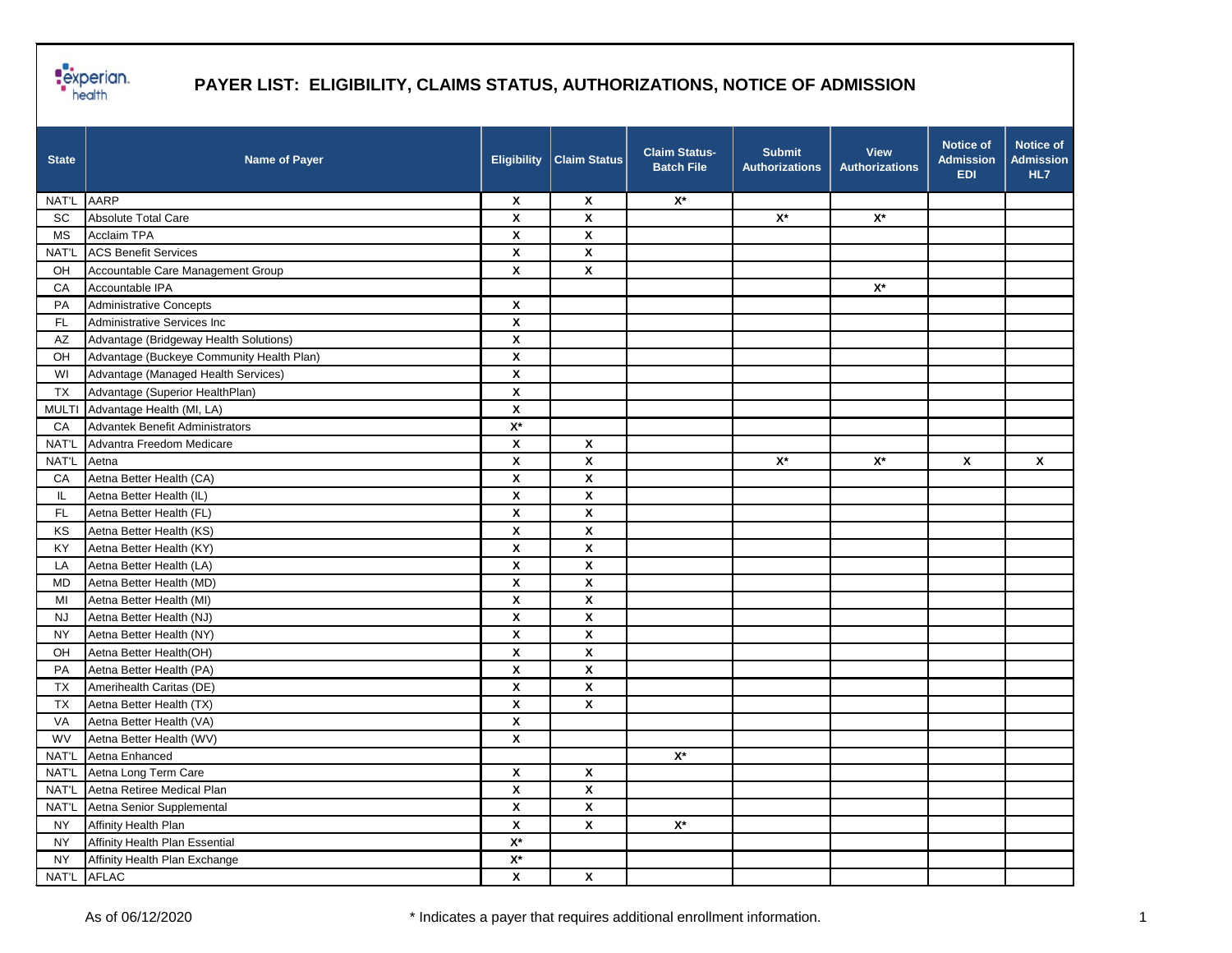

| <b>State</b> | <b>Name of Payer</b>                              | <b>Eligibility</b>        | <b>Claim Status</b>       | Claim Status-<br><b>Batch File</b> | <b>Submit</b><br><b>Authorizations</b> | <b>View</b><br><b>Authorizations</b> | <b>Notice of</b><br><b>Admission</b><br><b>EDI</b> | <b>Notice of</b><br><b>Admission</b><br>HL7 |
|--------------|---------------------------------------------------|---------------------------|---------------------------|------------------------------------|----------------------------------------|--------------------------------------|----------------------------------------------------|---------------------------------------------|
|              | NAT'L AFLAC Medicare Supplement                   | $\boldsymbol{\mathsf{x}}$ | $\boldsymbol{\mathsf{x}}$ |                                    |                                        |                                      |                                                    |                                             |
| <b>NY</b>    | <b>Agewell New York</b>                           | $\mathsf{X}^\star$        |                           |                                    |                                        |                                      |                                                    |                                             |
| NAT'L        | AIM                                               |                           |                           |                                    | $\mathsf{X}^\star$                     | $\mathsf{X}^\star$                   |                                                    |                                             |
| AL           | Alabama Medicaid                                  | $X^*$                     | $\mathbf{x}$              |                                    | $\mathsf{X}^\star$                     |                                      |                                                    |                                             |
| CA           | Alameda Alliance for Health                       | $\mathsf{X}$ *            |                           |                                    |                                        |                                      |                                                    |                                             |
| AK           | Alaska Medicaid (Batch)                           | $\mathsf{X}^\star$        |                           |                                    |                                        |                                      |                                                    |                                             |
| AK           | Alaska Medicaid                                   | $X^*$                     |                           |                                    |                                        |                                      |                                                    |                                             |
| NAT'L        | <b>All Savers</b>                                 | X                         | X                         |                                    |                                        |                                      |                                                    |                                             |
| <b>OR</b>    | <b>AllCare Health</b>                             |                           |                           |                                    | $\mathsf{X}^\star$                     | $\mathsf{X}^\star$                   |                                                    |                                             |
| GA           | <b>Alliant Health Plans</b>                       | X                         |                           |                                    |                                        |                                      |                                                    |                                             |
| NAT'L        | Allegiance                                        | X                         | X                         |                                    |                                        |                                      |                                                    |                                             |
| NAT'L        | <b>Allied Benefit Systems</b>                     | $\pmb{\mathsf{x}}$        | $\pmb{\mathsf{x}}$        |                                    |                                        |                                      |                                                    |                                             |
| CA           | <b>Allied Physicians</b>                          |                           |                           |                                    | $\mathsf{X}^\star$                     | $\mathsf{X}^\star$                   |                                                    |                                             |
| MA           | <b>AllWays Health Partners</b>                    | X                         |                           | $X^*$                              |                                        |                                      |                                                    |                                             |
| AR           | Allwell (AR)                                      | X                         |                           |                                    |                                        |                                      |                                                    |                                             |
| GA           | Allwell (GA)                                      | X                         |                           |                                    |                                        |                                      |                                                    |                                             |
| OH           | Allwell (OH)                                      | $\pmb{\mathsf{X}}$        |                           |                                    |                                        |                                      |                                                    |                                             |
| SC           | Allwell (SC)                                      | $\pmb{\mathsf{X}}$        |                           |                                    |                                        |                                      |                                                    |                                             |
| HI           | AlohaCare                                         | X                         |                           |                                    |                                        |                                      |                                                    |                                             |
| NAT'L        | AltaMed                                           |                           |                           |                                    | $\mathsf{X}^\star$                     | $\mathsf{X}^\star$                   |                                                    |                                             |
| AL           | Alternative Insurance Resources                   | X                         | X                         |                                    |                                        |                                      |                                                    |                                             |
| <b>AR</b>    | Ambetter of Arkansas                              | $\boldsymbol{x}$          |                           |                                    |                                        | $\mathsf{X}^\star$                   |                                                    |                                             |
| GA           | Ambetter of Georgia                               | $\pmb{\mathsf{X}}$        |                           |                                    |                                        |                                      |                                                    |                                             |
| IL.          | Ambetter of Illinois                              | X                         | $\pmb{\mathsf{X}}$        |                                    |                                        |                                      |                                                    |                                             |
| <b>NC</b>    | Ambetter of North Carolina                        | X                         |                           |                                    |                                        |                                      |                                                    |                                             |
|              | MULTI AmeriBen                                    | X                         | X                         |                                    | $\mathsf{X}^\star$                     | $\mathsf{X}^\star$                   |                                                    |                                             |
| AL           | American Behavorial Benefit Managers              | X                         |                           |                                    |                                        |                                      |                                                    |                                             |
|              | MULTI American Family Insurance Group             | $\pmb{\mathsf{X}}$        | X                         |                                    |                                        |                                      |                                                    |                                             |
| NAT'L        | American General Life and Accident                | $\pmb{\mathsf{x}}$        |                           |                                    |                                        |                                      |                                                    |                                             |
| <b>PR</b>    | American Health Medicare                          | $\pmb{\mathsf{x}}$        |                           |                                    |                                        |                                      |                                                    |                                             |
| NAT'L        | American Income Life Insurance Company            | X                         |                           |                                    |                                        |                                      |                                                    |                                             |
| PA           | American Insurance Administrators                 | X                         |                           |                                    |                                        |                                      |                                                    |                                             |
| NAT'L        | American National Life Insurance Company          | X                         | Χ                         |                                    |                                        |                                      |                                                    |                                             |
| <b>TX</b>    | American National Life Insurance Company of Texas | $\pmb{\mathsf{x}}$        | $\pmb{\mathsf{X}}$        |                                    |                                        |                                      |                                                    |                                             |
| NAT'L        | American Network Ins. Medicare Supplement         | $\pmb{\mathsf{x}}$        | X                         |                                    |                                        |                                      |                                                    |                                             |
| NAT'L        | American Postal Workers Union (APWU)              | $\pmb{\mathsf{x}}$        | X                         |                                    |                                        |                                      |                                                    |                                             |
| NAT'L        | American Republic Insurance Company               | $\pmb{\mathsf{x}}$        | X                         |                                    |                                        |                                      |                                                    |                                             |
| NAT'L        | American Retirement Life Insurance Company        | $\pmb{\mathsf{x}}$        | X                         |                                    |                                        |                                      |                                                    |                                             |
|              | MULTI Amerigroup                                  | $\pmb{\mathsf{x}}$        | $\pmb{\mathsf{X}}$        | $\mathsf{X}^\star$                 | $\mathbf{X}^{\star}$                   |                                      |                                                    |                                             |
|              | MULTI Amerigroup Medicare                         | $\pmb{\mathsf{x}}$        |                           |                                    |                                        |                                      |                                                    |                                             |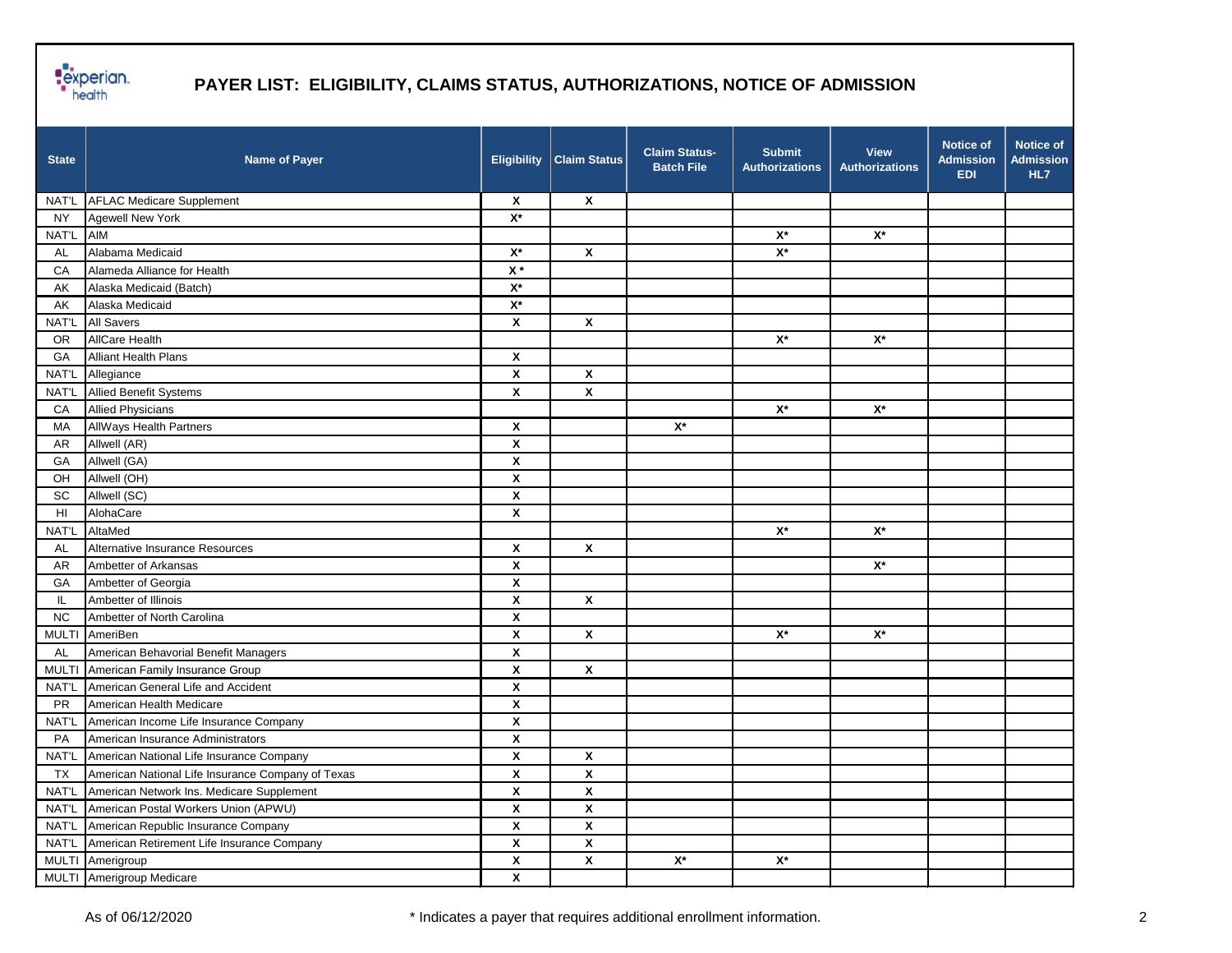

| <b>State</b> | <b>Name of Payer</b>                                                     | <b>Eligibility</b> | <b>Claim Status</b> | <b>Claim Status-</b><br><b>Batch File</b> | <b>Submit</b><br><b>Authorizations</b> | <b>View</b><br><b>Authorizations</b> | <b>Notice of</b><br><b>Admission</b><br><b>EDI</b> | Notice of<br><b>Admission</b><br>HL7 |
|--------------|--------------------------------------------------------------------------|--------------------|---------------------|-------------------------------------------|----------------------------------------|--------------------------------------|----------------------------------------------------|--------------------------------------|
|              | MULTI AmeriHealth Administrators                                         | $\mathsf{X}^\star$ |                     |                                           |                                        |                                      |                                                    |                                      |
|              | MULTI AmeriHealth Caritas                                                |                    |                     | $\mathsf{X}^\star$                        |                                        |                                      |                                                    |                                      |
| DC           | AmeriHealth Caritas District of Columbia                                 | X                  | $\pmb{\mathsf{x}}$  |                                           |                                        | $X^*$                                |                                                    |                                      |
| DE           | AmeriHealth Caritas Delaware                                             | X                  | $\pmb{\mathsf{X}}$  |                                           |                                        |                                      |                                                    |                                      |
| LA           | AmeriHealth Caritas Louisiana                                            | X                  | X                   |                                           |                                        |                                      |                                                    |                                      |
| <b>NH</b>    | AmeriHealth Caritas New Hampshire                                        | X                  | χ                   |                                           |                                        |                                      |                                                    |                                      |
| <b>MULTI</b> | AmeriHealth Caritas Pennsylvania                                         | $\mathsf{X}^\star$ | $\pmb{\mathsf{X}}$  | $\mathsf{X}^\star$                        | $\mathsf{X}^\star$                     | $\mathsf{X}^\star$                   |                                                    |                                      |
| PA           | AmeriHealth Caritas Pennsylvania Aligned                                 | $\pmb{\mathsf{X}}$ | $\pmb{\mathsf{X}}$  |                                           |                                        |                                      |                                                    |                                      |
| PA           | AmeriHealth Caritas Pennsylvania Community HealthChoices                 | $\pmb{\mathsf{X}}$ | $\pmb{\mathsf{X}}$  |                                           |                                        |                                      |                                                    |                                      |
| MI           | AmeriHealth Caritas VIP Care Plus Medicaid                               | X                  | $\pmb{\mathsf{X}}$  |                                           |                                        |                                      |                                                    |                                      |
| MI           | AmeriHealth Caritas VIP Care Plus Medicare                               | X                  |                     |                                           |                                        |                                      |                                                    |                                      |
| <b>MULTI</b> | AmeriHealth Commercial (DE, NJ, PA)                                      | $\mathsf{X}^\star$ | X                   | $\mathsf{X}^\star$                        |                                        |                                      |                                                    |                                      |
| PA           | AmeriHealth Northeast PA                                                 | $\pmb{\mathsf{x}}$ |                     |                                           |                                        |                                      |                                                    |                                      |
| PA           | AmeriHealth PA New West                                                  | X                  |                     |                                           |                                        |                                      |                                                    |                                      |
| PA           | AmeriHealth VIP Care                                                     | X                  |                     |                                           |                                        |                                      |                                                    |                                      |
| NAT'L        | Ameritas Life Insurance Company                                          | X                  | X                   |                                           |                                        |                                      |                                                    |                                      |
| CA           | Angeles IPA                                                              |                    |                     |                                           |                                        |                                      |                                                    |                                      |
| OH           | Antares                                                                  | $\pmb{\mathsf{x}}$ |                     |                                           | $\mathsf{X}^\star$                     |                                      |                                                    |                                      |
| CO           | Anthem (CO)                                                              |                    |                     | $\mathsf{X}^\star$                        |                                        |                                      |                                                    |                                      |
|              | MULTI Anthem Blue Cross Blue Shield (CO, CT, IN, KY, ME, NH, NV, OH, VA) | X                  | X                   | $X^*$<br>(CT, IN, KY, ME, NH)             | $X^*$                                  | $X^*$                                |                                                    |                                      |
| GA           | Anthem Blue Cross Blue Shield of GA                                      | X                  | X                   |                                           |                                        |                                      |                                                    |                                      |
| OH           | Anthem (OH) Dental                                                       | $\pmb{\mathsf{X}}$ |                     |                                           |                                        |                                      |                                                    |                                      |
| IN           | <b>Apex Benefit Services</b>                                             |                    | X                   |                                           |                                        |                                      |                                                    |                                      |
| WI           | Arise Health Plan                                                        |                    |                     | $X^*$                                     |                                        |                                      |                                                    |                                      |
| WI           | Arise Health Plan Medicare Select Policy                                 | X                  | X                   |                                           |                                        |                                      |                                                    |                                      |
| AZ           | Arizona Medicaid                                                         | X                  |                     |                                           |                                        | $\mathsf{X}^\star$                   |                                                    |                                      |
| AZ           | Arizona Physicians IPA                                                   | $\pmb{\mathsf{x}}$ |                     |                                           |                                        |                                      |                                                    |                                      |
| <b>AR</b>    | Arkansas Medicaid                                                        | $\mathsf{X}^\star$ | $\pmb{\mathsf{X}}$  |                                           |                                        |                                      |                                                    |                                      |
| <b>AR</b>    | Arkansas Total Care                                                      | X                  |                     |                                           |                                        |                                      |                                                    |                                      |
| NAT'L        | Aspire (CHOMP)                                                           | $\mathsf{X}^\star$ |                     |                                           |                                        |                                      |                                                    |                                      |
| CA           | Aspire Health Advantage                                                  | $X^*$              |                     |                                           |                                        |                                      |                                                    |                                      |
|              | NAT'L ASR Health Benefits                                                | $\pmb{\mathsf{x}}$ |                     |                                           |                                        |                                      |                                                    |                                      |
| CA           | Associated Hispanics IPA                                                 |                    |                     |                                           | $\mathsf{X}^\star$                     | $\mathsf{X}^\star$                   |                                                    |                                      |
| WA           | Asuris Northwest Health Plan                                             | X                  | $\pmb{\mathsf{X}}$  |                                           |                                        |                                      |                                                    |                                      |
| NAT'L        | Atrezzo KePro                                                            |                    |                     |                                           | $\mathsf{X}^\star$                     |                                      |                                                    |                                      |
| <b>OR</b>    | <b>ATRIO Health Plans</b>                                                | $\mathsf{X}^\star$ |                     |                                           |                                        |                                      |                                                    |                                      |
| OH           | AultCare                                                                 | $\pmb{\mathsf{x}}$ |                     |                                           |                                        |                                      |                                                    |                                      |
|              | MULTI Aurora Health Care UMR (IL, WI)                                    |                    |                     |                                           | $\mathbf{X}^{\star}$                   |                                      |                                                    |                                      |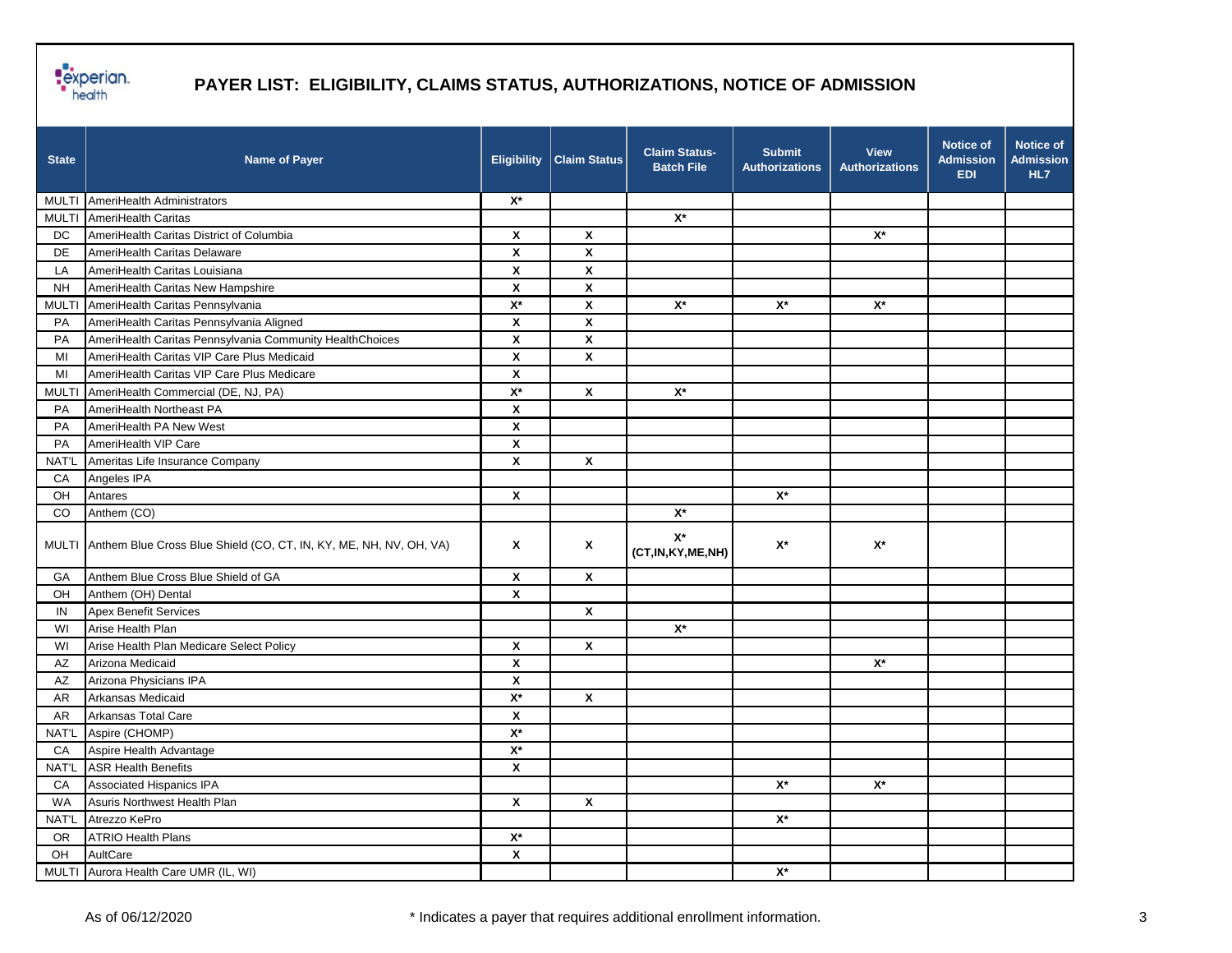

| <b>State</b> | <b>Name of Payer</b>                                                 | <b>Eligibility</b> | <b>Claim Status</b>       | <b>Claim Status-</b><br><b>Batch File</b> | <b>Submit</b><br><b>Authorizations</b> | <b>View</b><br><b>Authorizations</b> | <b>Notice of</b><br><b>Admission</b><br><b>EDI</b> | <b>Notice of</b><br><b>Admission</b><br>HL7 |
|--------------|----------------------------------------------------------------------|--------------------|---------------------------|-------------------------------------------|----------------------------------------|--------------------------------------|----------------------------------------------------|---------------------------------------------|
|              | NAT'L Automated Benefit Services                                     | X                  | X                         |                                           |                                        |                                      |                                                    |                                             |
| NAT'L        | Auxiant                                                              | X                  |                           |                                           |                                        |                                      |                                                    |                                             |
|              | MULTI Avera Health Plans                                             | X                  | X                         |                                           |                                        |                                      |                                                    |                                             |
| FL.          | <b>AvMed Health Plans</b>                                            | X                  |                           |                                           | $X^*$                                  | $\mathsf{X}^\star$                   |                                                    |                                             |
| GA           | Bankers Fidelity Life Insurance Company                              | $\pmb{\mathsf{X}}$ | $\boldsymbol{\mathsf{x}}$ |                                           |                                        |                                      |                                                    |                                             |
| NAT'L        | <b>Bankers Life and Casualty</b>                                     | $\pmb{\mathsf{X}}$ |                           |                                           |                                        |                                      |                                                    |                                             |
| KY           | Baptist Health Plan Medicare Advantage                               | X                  |                           |                                           |                                        |                                      |                                                    |                                             |
| <b>FL</b>    | BayCare Select Health Plans                                          | X                  | X                         |                                           |                                        |                                      |                                                    |                                             |
| TX           | BaylorScott and White Health Plan                                    | $\pmb{\mathsf{x}}$ |                           |                                           |                                        |                                      |                                                    |                                             |
| LA           | <b>BCBS LA Medicare Advantage</b>                                    | $\pmb{\mathsf{x}}$ |                           |                                           |                                        |                                      |                                                    |                                             |
| ΜN           | <b>BCBSMN Blue Plus Medicaid</b>                                     | $\pmb{\chi}$       |                           |                                           |                                        |                                      |                                                    |                                             |
| NY           | BCBS of Central New York (see Excellus BCBS)                         | X                  |                           |                                           |                                        |                                      |                                                    |                                             |
| <b>NY</b>    | <b>BCBS of Western New York</b>                                      | X                  |                           |                                           |                                        |                                      |                                                    |                                             |
| NAT'L        | Beacon Health Options/Value Options                                  | $\mathsf{X}^\star$ | $\mathsf{X}^\star$        |                                           |                                        |                                      |                                                    |                                             |
| <b>NAT'L</b> | Beacon Health Strategies                                             | $\overline{X^*}$   |                           |                                           |                                        |                                      |                                                    |                                             |
| CA           | Bellavista                                                           |                    |                           |                                           | $X^*$                                  |                                      |                                                    |                                             |
| <b>NAT'L</b> | Benefit Administrative Systems                                       | $\mathsf{X}^\star$ |                           |                                           |                                        |                                      |                                                    |                                             |
| <b>NE</b>    | Benefit Management Inc                                               | X                  | X                         |                                           |                                        |                                      |                                                    |                                             |
| WI           | Benefit Plan Administrators                                          | $X^*$              |                           |                                           |                                        |                                      |                                                    |                                             |
| OK           | Best Choice Plus - Broward Health (FL)                               | X                  |                           |                                           |                                        |                                      |                                                    |                                             |
| NAT'L        | Best Life and Health                                                 | $\pmb{\mathsf{x}}$ | $\mathbf{x}$              |                                           |                                        |                                      |                                                    |                                             |
| FL.          | Better Health Plans of Florida                                       | $\pmb{\mathsf{X}}$ |                           |                                           |                                        |                                      |                                                    |                                             |
| <b>MULTI</b> | Better Health Plan Medicaid (PA, SC, TN) known as Unison Health Plan | X                  | X                         |                                           |                                        |                                      |                                                    |                                             |
| ΜN           | <b>BIND Benefits Inc.</b>                                            | X                  |                           |                                           |                                        |                                      |                                                    |                                             |
| MA           | <b>Blue Benefit Administrators</b>                                   | $\pmb{\mathsf{x}}$ |                           |                                           |                                        |                                      |                                                    |                                             |
| AL           | Blue Cross Blue Shield of Alabama                                    | X                  | X                         |                                           |                                        |                                      |                                                    |                                             |
| AK           | Blue Cross Blue Shield of Alaska (Premera)                           | X                  | X                         |                                           |                                        |                                      |                                                    |                                             |
| AZ           | Blue Cross Blue Shield of Arizona                                    | X                  | X                         |                                           |                                        |                                      |                                                    |                                             |
| AR           | Blue Cross Blue Shield of Arkansas                                   | $X^*$              | X                         |                                           |                                        |                                      |                                                    |                                             |
| GA           | Blue Cross Blue Shield of Georgia                                    | $\pmb{\mathsf{x}}$ | X                         | $\mathsf{X}^\star$                        |                                        |                                      |                                                    |                                             |
| HI           | Blue Cross Blue Shield of Hawaii (HMSA)                              | $\pmb{\mathsf{x}}$ |                           |                                           |                                        |                                      |                                                    |                                             |
| IL           | Blue Cross Blue Shield of Illinois                                   | X                  | X                         |                                           |                                        |                                      |                                                    | Χ                                           |
| KS           | Blue Cross Blue Shield of Kansas                                     | $\pmb{\mathsf{X}}$ | X                         |                                           | $\mathsf{X}^\star$                     |                                      |                                                    |                                             |
| ΚS           | Blue Cross Blue Shield of Kansas City                                | X                  | X                         |                                           |                                        |                                      |                                                    |                                             |
| KS           | Blue Cross Blue Shield of Kansas City Medicare Advantage             |                    | $\pmb{\mathsf{X}}$        |                                           |                                        |                                      |                                                    |                                             |
| LA           | Blue Cross Blue Shield of Louisiana                                  | $\pmb{\mathsf{X}}$ |                           | $\mathsf{X}^\star$                        | $\mathsf{X}^\star$                     | $\mathsf{X}^\star$                   |                                                    |                                             |
| MD           | Blue Cross Blue Shield of Maryland (CareFirst)                       | $\pmb{\mathsf{X}}$ |                           |                                           |                                        |                                      |                                                    |                                             |
| MA           | Blue Cross Blue Shield of Massachusetts                              | $\pmb{\mathsf{X}}$ | $\pmb{\mathsf{X}}$        |                                           |                                        | $\mathbf{X}^{\star}$                 |                                                    | X                                           |
| MI           | Blue Cross Blue Shield of Michigan                                   | X                  | X                         |                                           |                                        | $\mathsf{X}^\star$                   |                                                    |                                             |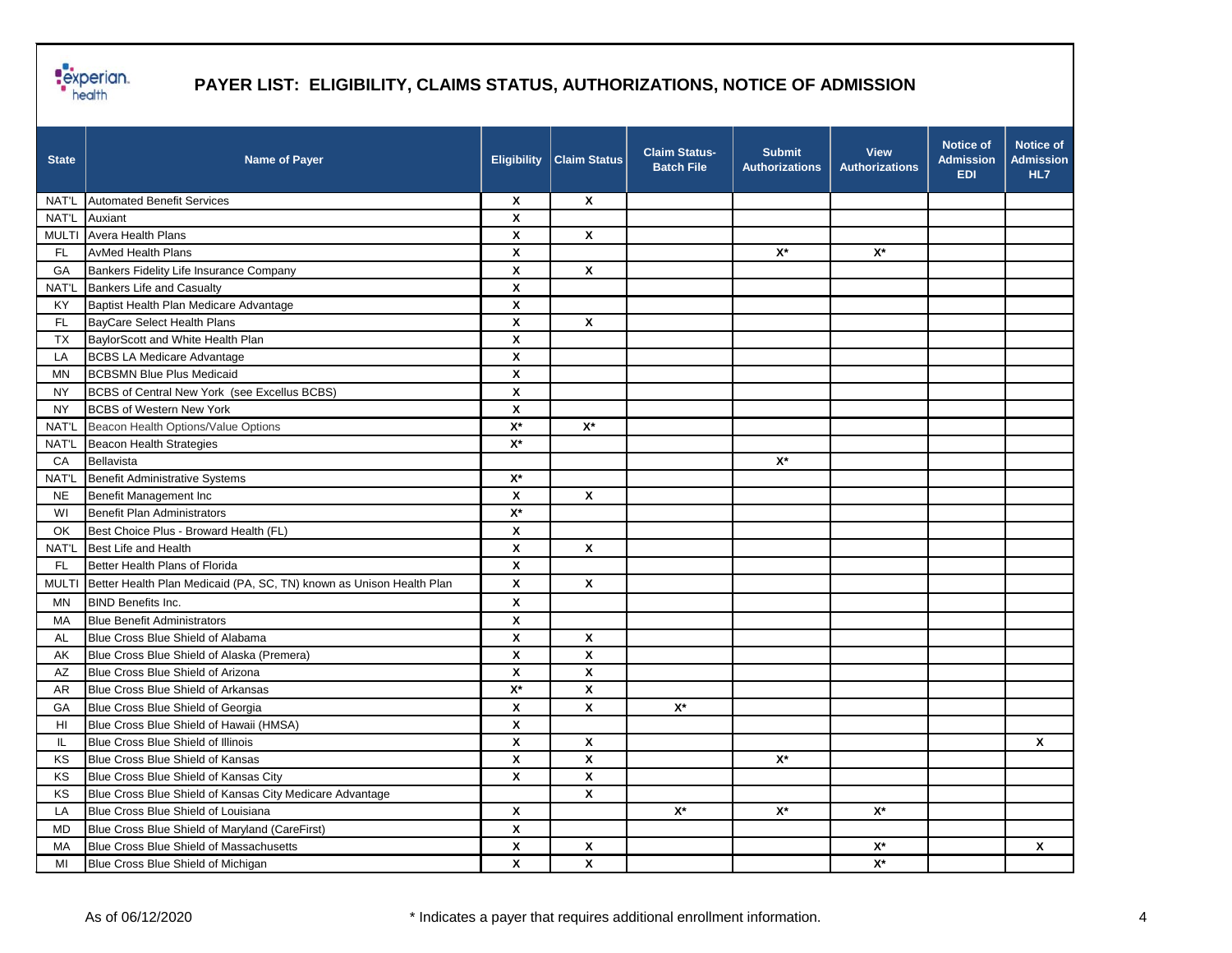

| <b>State</b>   | <b>Name of Payer</b>                                          | <b>Eligibility</b> | <b>Claim Status</b> | <b>Claim Status-</b><br><b>Batch File</b> | <b>Submit</b><br><b>Authorizations</b> | <b>View</b><br><b>Authorizations</b> | <b>Notice of</b><br><b>Admission</b><br><b>EDI</b> | <b>Notice of</b><br><b>Admission</b><br>HL7 |
|----------------|---------------------------------------------------------------|--------------------|---------------------|-------------------------------------------|----------------------------------------|--------------------------------------|----------------------------------------------------|---------------------------------------------|
| MN.            | Blue Cross Blue Shield of Minnesota                           | X                  | $\pmb{\chi}$        |                                           |                                        |                                      |                                                    |                                             |
| МS             | Blue Cross Blue Shield of Mississippi                         | $\mathbf{x}$       | $\mathsf{x}$        |                                           |                                        |                                      |                                                    |                                             |
| MO.            | Blue Cross Blue Shield of Missouri                            | X                  | X                   | $X^*$                                     |                                        |                                      |                                                    |                                             |
| MT             | Blue Cross Blue Shield of Montana                             | X                  | X                   |                                           |                                        | $\mathsf{X}^\star$                   |                                                    |                                             |
| <b>NE</b>      | Blue Cross Blue Shield of Nebraska                            | X                  | X                   |                                           |                                        |                                      |                                                    |                                             |
| <b>NM</b>      | Blue Cross Blue Shield of New Mexico                          | X                  | X                   |                                           |                                        | $\mathsf{X}^\star$                   |                                                    |                                             |
| NC.            | Blue Cross Blue Shield of North Carolina                      | X                  | $\mathsf{x}$        |                                           |                                        | $\mathsf{X}^\star$                   |                                                    |                                             |
| ND.            | Blue Cross Blue Shield of North Dakota                        | X                  | X                   |                                           |                                        |                                      |                                                    |                                             |
| OK             | Blue Cross Blue Shield of Oklahoma                            | $\mathsf{X}^\star$ | X                   | $X^*$                                     |                                        | $\mathsf{X}^\star$                   |                                                    |                                             |
| R <sub>l</sub> | Blue Cross Blue Shield of Rhode Island                        | X                  | X                   |                                           |                                        |                                      |                                                    |                                             |
| <b>NY</b>      | Blue Cross Blue Shield of Rochester (see Excellus BCBS)       | X                  |                     |                                           |                                        |                                      |                                                    |                                             |
| <b>SC</b>      | Blue Cross Blue Shield of South Carolina                      | $\mathsf{X}^\star$ | X                   |                                           | $\mathsf{X}^\star$                     | $\mathbf{X}^{\star}$                 |                                                    |                                             |
| <b>SC</b>      | Blue Cross Blue Shield of South Carolina BlueChoice           | $\mathsf{X}^\star$ | X                   |                                           |                                        |                                      |                                                    |                                             |
| SC             | Blue Cross Blue Shield of South Carolina Companion            | X                  |                     |                                           |                                        |                                      |                                                    |                                             |
| SC             | Blue Cross Blue Shield of South Carolina State Health         | $\mathsf{X}^\star$ |                     |                                           |                                        |                                      |                                                    |                                             |
| TN             | Blue Cross Blue Shield of Tennessee                           | X                  | X                   |                                           |                                        | $\mathsf{X}^\star$                   |                                                    |                                             |
| <b>TN</b>      | Blue Cross Blue Shield of Tennessee (BlueCare)                | X                  | X                   |                                           |                                        |                                      |                                                    |                                             |
| TN             | Blue Cross Blue Shield of Tennessee (Out-of-State)            | X                  | X                   |                                           |                                        |                                      |                                                    |                                             |
| <b>TN</b>      | Blue Cross Blue Shield of Tennessee (TennCare Select)         | $\pmb{\mathsf{x}}$ | X                   |                                           |                                        |                                      |                                                    |                                             |
| <b>TX</b>      | Blue Cross Blue Shield of Texas                               | X                  | X                   | $X^*$                                     |                                        |                                      |                                                    |                                             |
| <b>TX</b>      | Blue Cross Blue Shield of Texas Medicaid STAR/CHIP            | X                  | X                   |                                           |                                        |                                      |                                                    |                                             |
| <b>TX</b>      | Blue Cross Blue Shield of Texas Medicaid STAR Kids            | X                  |                     |                                           |                                        |                                      |                                                    |                                             |
| ΝY             | Blue Cross Blue Shield of Utica-Watertown (see Excellus BCBS) | X                  |                     |                                           |                                        |                                      |                                                    |                                             |
| VT             | Blue Cross Blue Shield of Vermont                             | $\pmb{\mathsf{x}}$ |                     |                                           |                                        |                                      |                                                    |                                             |
| NY.            | Blue Cross Blue Shield of Western New York                    | X                  |                     |                                           |                                        |                                      |                                                    |                                             |
| WI             | Blue Cross Blue Shield of Wisconsin                           | X                  | X                   | $X^*$                                     |                                        |                                      |                                                    |                                             |
| <b>WY</b>      | Blue Cross Blue Shield of Wyoming                             | X                  | X                   |                                           |                                        |                                      |                                                    |                                             |
| IL.            | <b>Blue Cross Community Health Plans</b>                      | X                  | X                   |                                           |                                        |                                      |                                                    | $X^*$                                       |
| IL.            | Blue Cross Community Health Plans Medicare                    | X                  | $\mathsf{x}$        |                                           |                                        |                                      |                                                    |                                             |
| MI             | Blue Cross Complete of Michigan                               | $\pmb{\mathsf{x}}$ | X                   |                                           |                                        |                                      |                                                    |                                             |
| IL.            | <b>Blue Cross Medicare Advantage</b>                          | X                  | X                   |                                           |                                        |                                      |                                                    |                                             |
| СA             | <b>Blue Cross of California</b>                               | X                  | X                   | $X^*$                                     |                                        |                                      |                                                    |                                             |
| ID             | Blue Cross of Idaho                                           | X                  |                     | $\mathsf{X}^\star$                        |                                        |                                      |                                                    |                                             |
| PA             | Blue Cross of Northeast Pennsylvania                          | $\pmb{\mathsf{x}}$ |                     |                                           |                                        |                                      |                                                    |                                             |
| CA             | Blue Shield of California                                     | $\pmb{\mathsf{X}}$ | $\pmb{\mathsf{X}}$  | $\mathsf{X}^\star$                        | $\mathsf{X}^\star$                     |                                      |                                                    |                                             |
| <b>NY</b>      | Blue Shield of Northeastern New York                          | $\pmb{\mathsf{x}}$ |                     |                                           |                                        |                                      |                                                    |                                             |
| WA             | Blue Shield of Washington                                     | X                  |                     |                                           |                                        |                                      |                                                    |                                             |
| TX             | Boon-Chapman TPA                                              | X                  | X                   |                                           |                                        |                                      |                                                    |                                             |
| <b>TX</b>      | Boon Group                                                    | X                  | X                   |                                           |                                        |                                      |                                                    |                                             |
| MA             | Boston Medical Center HealthNet                               | X                  |                     | $\mathsf{X}^\star$                        |                                        |                                      |                                                    |                                             |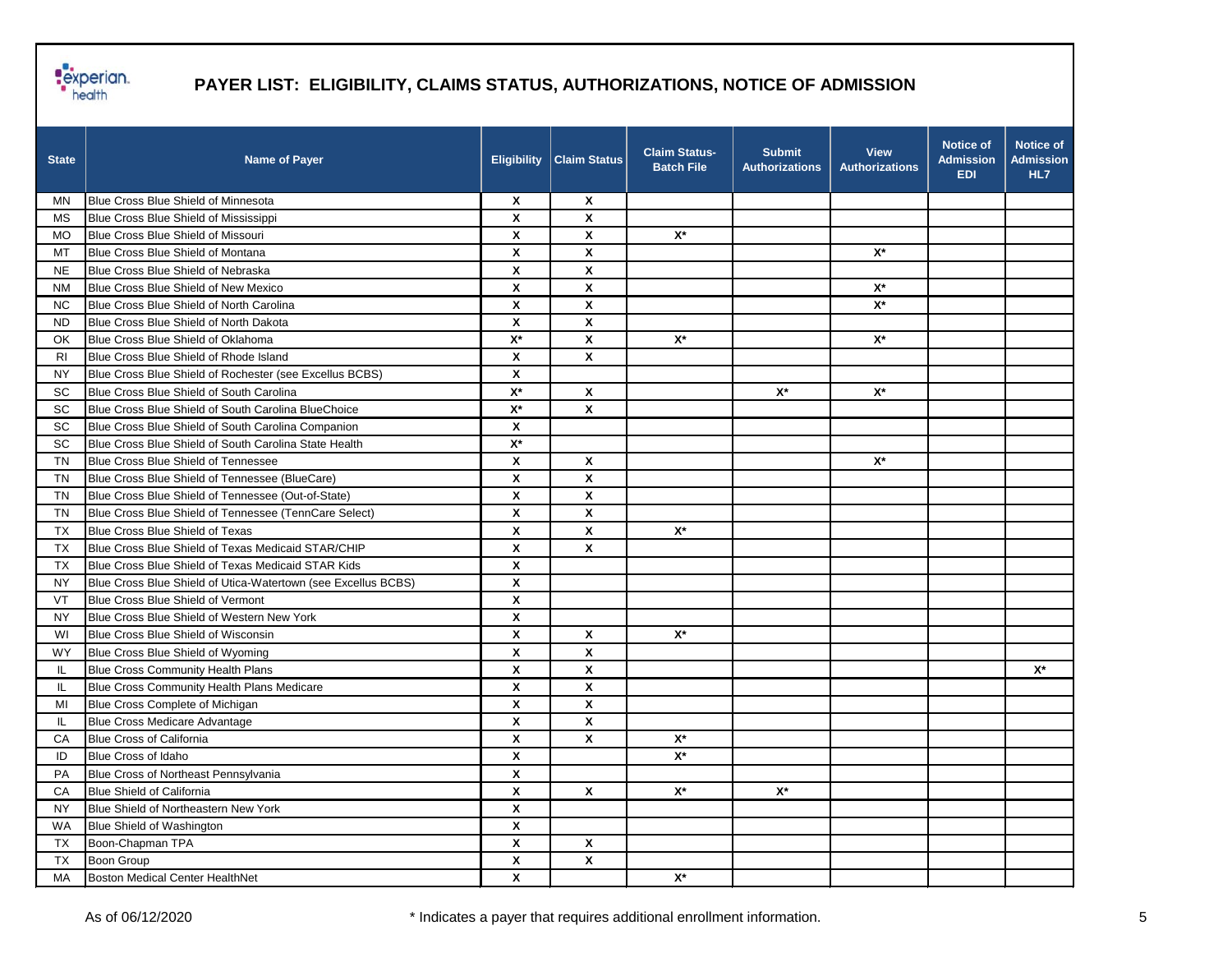

| <b>State</b> | <b>Name of Payer</b>                                  | <b>Eligibility</b> | <b>Claim Status</b> | <b>Claim Status-</b><br><b>Batch File</b> | <b>Submit</b><br><b>Authorizations</b> | <b>View</b><br><b>Authorizations</b> | <b>Notice of</b><br><b>Admission</b><br><b>EDI</b> | Notice of<br><b>Admission</b><br>HL7 |
|--------------|-------------------------------------------------------|--------------------|---------------------|-------------------------------------------|----------------------------------------|--------------------------------------|----------------------------------------------------|--------------------------------------|
| МT           | <b>Boulder Administration Services</b>                | $X^*$              |                     |                                           |                                        |                                      |                                                    |                                      |
| CA           | <b>Brand New Day</b>                                  | $\mathsf{X}^\star$ |                     |                                           |                                        | $\mathsf{X}^\star$                   |                                                    |                                      |
|              | MULTI Bravo Health Plan Medicare (MD, PA, DC, TX)     | X                  | $\pmb{\mathsf{X}}$  |                                           | $\mathsf{X}^\star$                     |                                      |                                                    |                                      |
|              | MULTI Bridgespan Health (ID, OR, UT, WA)              | $\pmb{\mathsf{X}}$ | X                   |                                           |                                        |                                      |                                                    |                                      |
| AZ           | Bridgeway Arizona                                     | X                  | X                   |                                           |                                        |                                      |                                                    |                                      |
|              | MULTI Bright Health                                   | X                  |                     |                                           |                                        |                                      |                                                    |                                      |
|              | MULTI Bright Health Medicare Advantage                | $\pmb{\mathsf{x}}$ |                     |                                           |                                        |                                      |                                                    |                                      |
| OH           | <b>Buckeye</b>                                        | X                  | X                   |                                           | $\mathsf{X}^\star$                     | $X^*$                                |                                                    |                                      |
| NAT'L        | Butler Benefit Services, Inc.                         | $\pmb{\mathsf{X}}$ |                     |                                           |                                        |                                      |                                                    |                                      |
| NAT'L        | C and O Employees Hospital Association                | X                  | X                   |                                           |                                        |                                      |                                                    |                                      |
| CA           | Califormia Children Services                          |                    |                     |                                           |                                        | $X^*$                                |                                                    |                                      |
| CA           | California Foundation for Medical Care                |                    |                     |                                           | $\mathsf{X}^\star$                     | $\mathsf{X}^\star$                   |                                                    |                                      |
| СA           | California Health and Wellness                        | $\pmb{\chi}$       | $\pmb{\mathsf{X}}$  |                                           | $\mathsf{X}^\star$                     | $\mathsf{X}^\star$                   |                                                    |                                      |
| CA           | CalOptima                                             | X                  | X                   |                                           | $\mathbf{X}^{\star}$                   | $\mathsf{X}^\star$                   |                                                    |                                      |
| AZ           | CapConnect                                            |                    |                     |                                           |                                        | $\mathsf{X}^\star$                   |                                                    |                                      |
| PA           | <b>Capital BlueCross</b>                              | X                  | $\pmb{\mathsf{X}}$  | $X^*$                                     | $\mathsf{X}^\star$                     | $\mathsf{X}^\star$                   |                                                    |                                      |
| <b>NY</b>    | Capital District Physicians Health                    | X                  |                     |                                           |                                        |                                      |                                                    |                                      |
| <b>NAT'L</b> | <b>Capitol Administrators</b>                         | X                  | X                   |                                           |                                        |                                      |                                                    |                                      |
| NAT'L        | Caprock Health Plans                                  | $\pmb{\mathsf{X}}$ |                     |                                           |                                        |                                      |                                                    |                                      |
| <b>MULTI</b> | <b>Care Centrix</b>                                   |                    |                     |                                           | $\mathsf{X}^\star$                     | $\mathsf{X}^\star$                   |                                                    |                                      |
| <b>MULTI</b> | Care Improvement Plus                                 | X                  |                     |                                           |                                        |                                      |                                                    |                                      |
| <b>NY</b>    | Care Management Company (CMO)                         | X                  |                     |                                           |                                        |                                      |                                                    |                                      |
| CA           | Care1st of California                                 | $X^*$              |                     |                                           |                                        | $\mathsf{X}^\star$                   |                                                    |                                      |
| NAT'L        | <b>CareCore National</b>                              |                    |                     |                                           | $\mathsf{X}^\star$                     | $\mathsf{X}^\star$                   |                                                    |                                      |
| OH           | CareFactor                                            | $\mathsf{X}^\star$ |                     |                                           |                                        |                                      |                                                    |                                      |
| MD           | CareFirst (Blue Cross Blue Shield of Maryland)        | X                  | X                   |                                           |                                        | $\mathsf{X}^\star$                   |                                                    |                                      |
| VA           | CareFirst (Blue Cross Blue Shield of Virginia)        | X                  | X                   |                                           |                                        | $\mathsf{X}^\star$                   |                                                    |                                      |
| DC           | CareFirst (Blue Cross Blue Shield of Washington DC)   | X                  | X                   |                                           |                                        | $X^*$                                |                                                    |                                      |
| CA           | CareMore                                              | $\pmb{\mathsf{x}}$ |                     |                                           |                                        |                                      |                                                    |                                      |
| TX           | Care N Care Insurance Company                         | $\pmb{\mathsf{x}}$ | X                   |                                           |                                        |                                      |                                                    |                                      |
| FL.          | CarePlus Health Plan                                  | X                  | X                   |                                           | $X^*$                                  |                                      |                                                    |                                      |
|              | MULTI CareSource (GA, IN, KY, OH, WV)                 | X                  | X                   |                                           |                                        |                                      |                                                    |                                      |
| OH           | CareSource Ohio                                       |                    |                     |                                           | $\mathsf{X}^\star$                     | $X^*$                                |                                                    |                                      |
| GA           | CareSource Georgia                                    |                    |                     |                                           | $\mathsf{X}^\star$                     | $\mathsf{X}^\star$                   |                                                    |                                      |
| KY           | CareSource Kentucky                                   |                    |                     | $\mathsf{X}^\star$                        |                                        | $\mathsf{X}^\star$                   |                                                    |                                      |
| <b>CT</b>    | <b>CarePartners of Connecticut</b>                    | $\pmb{\chi}$       |                     |                                           |                                        |                                      |                                                    |                                      |
| NC           | Carolina Complete Health                              | $\pmb{\mathsf{x}}$ |                     |                                           |                                        |                                      |                                                    |                                      |
| MO           | Carpenters Health and Welfare Trust Fund of St. Louis | $\pmb{\mathsf{x}}$ |                     |                                           |                                        |                                      |                                                    |                                      |
| <b>OR</b>    | Cascade                                               |                    |                     |                                           | $\mathsf{X}^\star$                     | $\mathsf{X}^\star$                   |                                                    |                                      |
| <b>NV</b>    | CDS Group Health                                      | $\pmb{\mathsf{x}}$ | $\pmb{\mathsf{X}}$  |                                           |                                        |                                      |                                                    |                                      |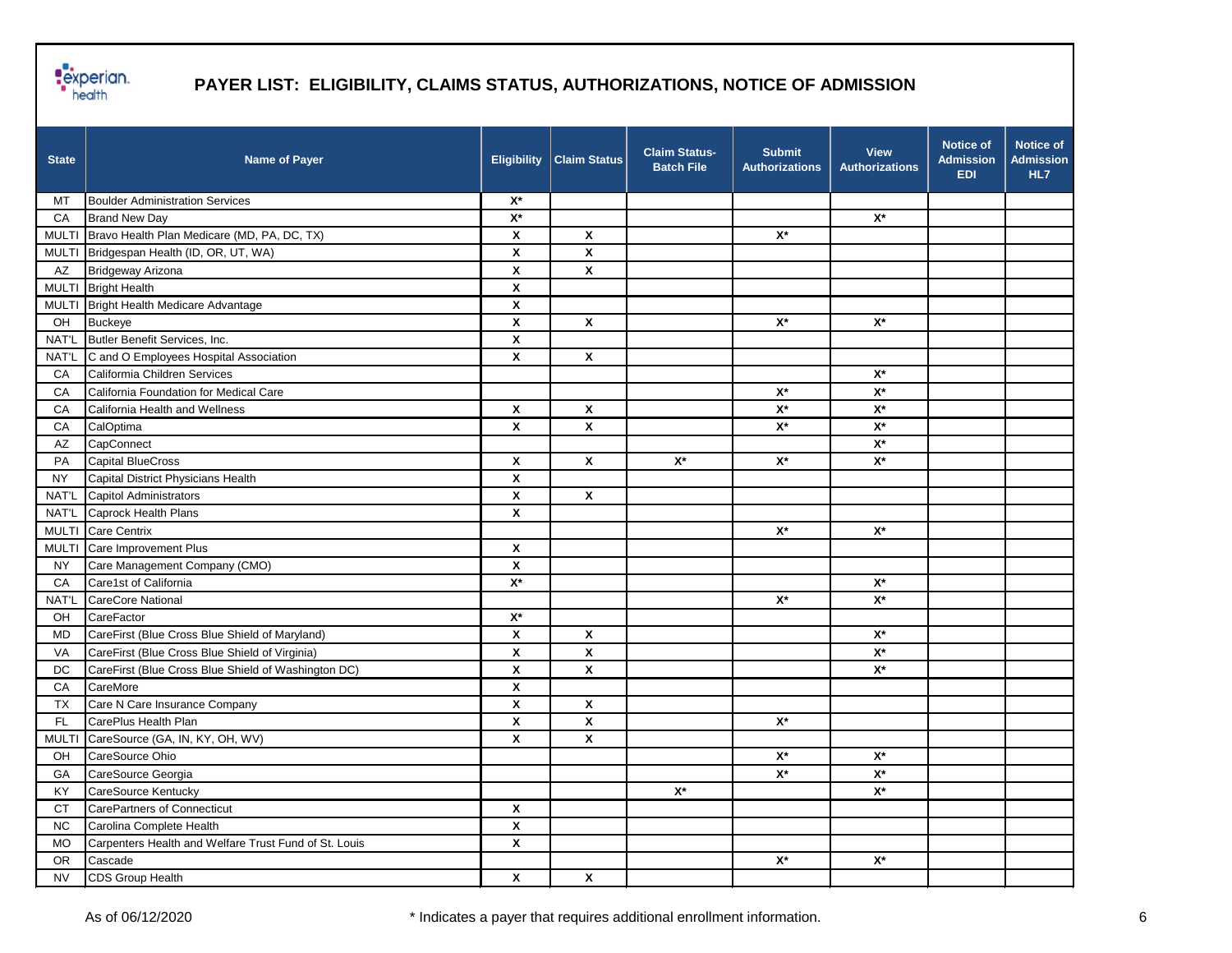

| <b>State</b>                 | <b>Name of Payer</b>                                   | <b>Eligibility</b>        | <b>Claim Status</b>       | <b>Claim Status-</b><br><b>Batch File</b> | <b>Submit</b><br><b>Authorizations</b> | <b>View</b><br><b>Authorizations</b> | <b>Notice of</b><br><b>Admission</b><br><b>EDI</b> | <b>Notice of</b><br><b>Admission</b><br>HL7 |
|------------------------------|--------------------------------------------------------|---------------------------|---------------------------|-------------------------------------------|----------------------------------------|--------------------------------------|----------------------------------------------------|---------------------------------------------|
| MA                           | CeltiCare                                              | $\boldsymbol{\mathsf{X}}$ | $\boldsymbol{\mathsf{x}}$ |                                           |                                        |                                      |                                                    |                                             |
| CA                           | Cencal Health Plan                                     | X                         |                           |                                           | $\mathsf{X}^\star$                     |                                      |                                                    |                                             |
| <b>MULTI</b>                 | Cenpatico (AZ,FL,GA,IL,IN,KS,KY,MA,MS,MO,OH,SC,TX,WI)  | $\pmb{\mathsf{X}}$        | $\pmb{\mathsf{X}}$        |                                           |                                        |                                      |                                                    |                                             |
| AZ                           | Cenpatico (AZ)                                         | $\boldsymbol{\mathsf{x}}$ | X                         |                                           |                                        |                                      |                                                    |                                             |
| FL.                          | Cenpatico (FL)                                         | $\pmb{\mathsf{x}}$        | $\pmb{\mathsf{X}}$        |                                           |                                        |                                      |                                                    |                                             |
| GA                           | Cenpatico (GA)                                         | X                         | X                         |                                           |                                        |                                      |                                                    |                                             |
| IL.                          | Cenpatico (IL)                                         | $\boldsymbol{\mathsf{x}}$ | X                         |                                           |                                        |                                      |                                                    |                                             |
| IN                           | Cenpatico (IN)                                         | $\pmb{\chi}$              | $\pmb{\mathsf{X}}$        |                                           |                                        |                                      |                                                    |                                             |
| KS                           | Cenpatico (KS)                                         | $\pmb{\mathsf{x}}$        | $\pmb{\mathsf{X}}$        |                                           |                                        |                                      |                                                    |                                             |
| KY                           | Cenpatico (KY)                                         | $\boldsymbol{\mathsf{x}}$ | X                         |                                           |                                        |                                      |                                                    |                                             |
| MA                           | Cenpatico (MA)                                         | $\boldsymbol{\mathsf{x}}$ | X                         |                                           |                                        |                                      |                                                    |                                             |
| <b>MS</b>                    | Cenpatico (MS)                                         | X                         | X                         |                                           |                                        |                                      |                                                    |                                             |
| <b>MO</b>                    | Cenpatico (MO)                                         | X                         | X                         |                                           |                                        |                                      |                                                    |                                             |
| OH                           | Cenpatico (OH)                                         | $\pmb{\mathsf{X}}$        | $\pmb{\mathsf{X}}$        |                                           |                                        |                                      |                                                    |                                             |
| $\operatorname{\textsf{SC}}$ | Cenpatico (SC)                                         | $\pmb{\mathsf{x}}$        | $\pmb{\mathsf{X}}$        |                                           |                                        |                                      |                                                    |                                             |
| TX                           | Cenpatico (TX) (IMHS)                                  | X                         | $\pmb{\mathsf{X}}$        |                                           |                                        |                                      |                                                    |                                             |
| WI                           | Cenpatico (WI)                                         | $\boldsymbol{\mathsf{x}}$ | X                         |                                           |                                        |                                      |                                                    |                                             |
| CA                           | Center IPA                                             |                           |                           |                                           |                                        | $\mathsf{X}^\star$                   |                                                    |                                             |
| <b>NY</b>                    | Centerlight Healthcare                                 | $\mathsf{X}^\star$        |                           |                                           |                                        |                                      |                                                    |                                             |
| <b>NY</b>                    | Centivo                                                | $\mathsf{X}^\star$        |                           |                                           |                                        |                                      |                                                    |                                             |
| CA                           | Central California Alliance Health                     | X                         | X                         |                                           | $\mathsf{X}^\star$                     | $X^*$                                |                                                    |                                             |
| CA                           | Central Health Medicare Plan                           | $\mathsf{X}^\star$        |                           |                                           |                                        |                                      |                                                    |                                             |
| NAT'L                        | Central Reserve Life Insurance Co. Medicare Supplement | X                         | X                         |                                           |                                        |                                      |                                                    |                                             |
| TX                           | Central Senior Care                                    | X                         | X                         |                                           |                                        |                                      |                                                    |                                             |
| AZ                           | Centurion Arizona Health Plan                          | $\boldsymbol{\mathsf{x}}$ | X                         |                                           |                                        |                                      |                                                    |                                             |
| NAT'L                        | Cerner Health Plan                                     | $\pmb{\chi}$              | $\pmb{\mathsf{X}}$        |                                           |                                        |                                      |                                                    |                                             |
| <b>MULTI</b>                 | <b>Central States Funds</b>                            | $\pmb{\mathsf{x}}$        | X                         |                                           |                                        |                                      |                                                    |                                             |
| NAT'L                        | <b>Central States Indemnity</b>                        | X                         |                           |                                           |                                        |                                      |                                                    |                                             |
| KY                           | CGS Medicare Part B Kentucky Batch                     |                           | $X^*$                     |                                           |                                        |                                      |                                                    |                                             |
| NAT'L                        | <b>CHAMPVA</b>                                         | $\pmb{\chi}$              | X                         |                                           |                                        |                                      |                                                    |                                             |
| <b>MULTI</b>                 | CHC Altius Health Plan/CHC Nevada                      | $\pmb{\mathsf{x}}$        | $\pmb{\mathsf{X}}$        |                                           |                                        |                                      |                                                    |                                             |
| <b>SC</b>                    | CHC Cares of South Carolina                            | $\pmb{\mathsf{x}}$        | X                         |                                           |                                        |                                      |                                                    |                                             |
| ${\sf NC}$                   | <b>CHC</b> of Carolinas                                | X                         | X                         |                                           |                                        |                                      |                                                    |                                             |
| IL.                          | CHC of Illinois                                        | X                         | X                         |                                           |                                        |                                      |                                                    |                                             |
| <b>MULTI</b>                 | CHC of Kansas/CHC of Oklahoma                          | X                         | $\pmb{\mathsf{x}}$        |                                           |                                        |                                      |                                                    |                                             |
| <b>MULTI</b>                 | CHC of MO, MS, AR, TN                                  | $\pmb{\mathsf{x}}$        | $\pmb{\mathsf{X}}$        |                                           |                                        |                                      |                                                    |                                             |
| <b>MULTI</b>                 | CHC of Texas                                           | $\pmb{\mathsf{x}}$        | $\pmb{\mathsf{x}}$        |                                           |                                        |                                      |                                                    |                                             |
| VA                           | CHC of Virginia                                        | $\pmb{\mathsf{X}}$        | $\pmb{\mathsf{x}}$        |                                           |                                        |                                      |                                                    |                                             |
| <b>WV</b>                    | CHC of West Virginia                                   | $\pmb{\mathsf{X}}$        | $\pmb{\mathsf{x}}$        |                                           |                                        |                                      |                                                    |                                             |
|                              | MULTI CHF Medicare Advantage                           | $\pmb{\mathsf{X}}$        |                           |                                           |                                        |                                      |                                                    |                                             |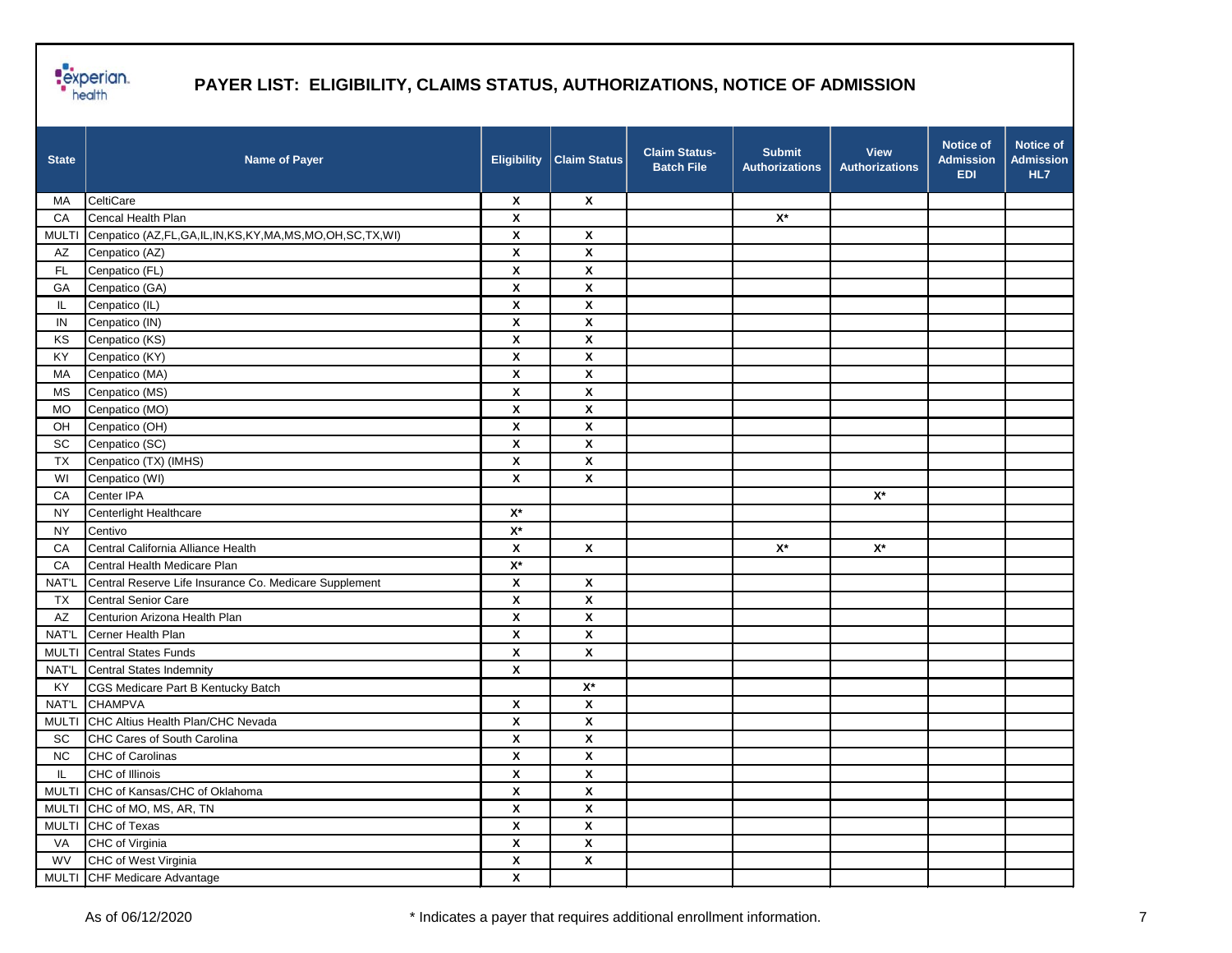

| <b>State</b> | <b>Name of Payer</b>                                      | <b>Eligibility</b>        | <b>Claim Status</b> | Claim Status-<br><b>Batch File</b> | <b>Submit</b><br><b>Authorizations</b> | <b>View</b><br><b>Authorizations</b> | <b>Notice of</b><br><b>Admission</b><br><b>EDI</b> | <b>Notice of</b><br><b>Admission</b><br>HL7 |
|--------------|-----------------------------------------------------------|---------------------------|---------------------|------------------------------------|----------------------------------------|--------------------------------------|----------------------------------------------------|---------------------------------------------|
| СA           | <b>CHOC Health Alliance</b>                               | $X^*$                     |                     |                                    |                                        |                                      |                                                    |                                             |
|              | MULTI CHP Direct                                          | X                         |                     |                                    |                                        |                                      |                                                    |                                             |
|              | MULTI Childrens Mercy PCN                                 | $\boldsymbol{\mathsf{x}}$ |                     |                                    |                                        |                                      |                                                    |                                             |
| PA           | Choice PA                                                 |                           |                     |                                    |                                        | $X^*$                                |                                                    |                                             |
| NAT'L        | <b>Christian Brothers Services</b>                        | $\boldsymbol{\mathsf{x}}$ | X                   |                                    |                                        |                                      |                                                    |                                             |
| NAT'L        | Christie Student Health Plans                             | $\pmb{\mathsf{x}}$        | X                   |                                    |                                        |                                      |                                                    |                                             |
| TX           | CHRISTUS Health Plan                                      | $\boldsymbol{\mathsf{x}}$ | X                   |                                    |                                        |                                      |                                                    |                                             |
| <b>NM</b>    | CHRISTUS Health Plan New Mexico Health Insurance Exchange | $\boldsymbol{\mathsf{x}}$ | X                   |                                    |                                        |                                      |                                                    |                                             |
| <b>NM</b>    | CHRISTUS Health Plan New Mexico Medicare Advantage        | $\boldsymbol{\mathsf{x}}$ | X                   |                                    |                                        |                                      |                                                    |                                             |
| TX           | CHRISTUS Health Plan Texas Health Insurance Exchange      | $\pmb{\chi}$              | X                   |                                    |                                        |                                      |                                                    |                                             |
| NAT'L        | <b>CIGNA</b>                                              | $\pmb{\chi}$              | X                   |                                    | $\mathsf{X}^\star$                     | $\mathsf{X}^\star$                   |                                                    | X                                           |
| <b>MULTI</b> | Cigna-HealthSpring (AL, FL, IL)                           | $\pmb{\chi}$              | X                   |                                    |                                        |                                      |                                                    |                                             |
| TN           | Cigna-HealthSpring Tennessee (HMO, POS and M+C)           | $\boldsymbol{\mathsf{x}}$ |                     |                                    |                                        |                                      |                                                    |                                             |
| <b>MN</b>    | <b>Clarion Health</b>                                     | $\boldsymbol{\mathsf{x}}$ | X                   |                                    |                                        |                                      |                                                    |                                             |
| <b>NJ</b>    | <b>Clover Health</b>                                      | $\boldsymbol{\mathsf{x}}$ | X                   |                                    |                                        |                                      |                                                    |                                             |
| NAT'L        | <b>CMFG Life Insurance</b>                                | $\boldsymbol{\mathsf{x}}$ | X                   |                                    |                                        |                                      |                                                    |                                             |
| NAT'L        | <b>Colonial Penn</b>                                      | $\pmb{\chi}$              |                     |                                    |                                        |                                      |                                                    |                                             |
| CO           | Colorado Access                                           | $\pmb{\chi}$              |                     |                                    |                                        |                                      |                                                    |                                             |
| CO           | Colorado Medicaid                                         | $\boldsymbol{\mathsf{x}}$ | X                   |                                    | $X^*$                                  | $X^*$                                |                                                    |                                             |
| WI           | Common Ground                                             | $\boldsymbol{\mathsf{x}}$ | X                   |                                    |                                        |                                      |                                                    |                                             |
| МA           | Commonwealth Care Alliance                                | $\mathsf{X}^\star$        |                     | $X^*$                              |                                        |                                      |                                                    |                                             |
| IL.          | Community Care Alliance of Illinois                       | $\pmb{\chi}$              | X                   |                                    |                                        |                                      |                                                    |                                             |
| OK           | Community Care of Oklahoma                                | X                         | X                   |                                    |                                        |                                      |                                                    |                                             |
| CA           | Community Family Care                                     |                           |                     |                                    | $\mathsf{X}^\star$                     |                                      |                                                    |                                             |
| TX           | Community First Health Plans                              | $\boldsymbol{\mathsf{x}}$ | X                   |                                    |                                        |                                      |                                                    |                                             |
| CA           | <b>Community Health Center Network</b>                    |                           |                     |                                    | $\mathsf{X}^\star$                     | $\mathsf{X}^\star$                   |                                                    |                                             |
| <b>TX</b>    | Community Health Choice                                   | X                         |                     |                                    | $\mathsf{X}^\star$                     | $\mathsf{X}^\star$                   |                                                    |                                             |
| <b>WA</b>    | Community Health First (CHF) Medicare Advantage           | $\pmb{\mathsf{x}}$        |                     |                                    |                                        |                                      |                                                    |                                             |
| CA           | Community Health Group                                    |                           |                     |                                    | $\mathsf{X}^\star$                     | $X^*$                                |                                                    |                                             |
| CA           | Community Health Group Medicaid                           | X                         |                     |                                    |                                        |                                      |                                                    |                                             |
| <b>NE</b>    | <b>Community Health Options</b>                           | $\boldsymbol{\mathsf{x}}$ |                     |                                    |                                        |                                      |                                                    |                                             |
| <b>WA</b>    | Community Health Plan of Washington                       | $\boldsymbol{\mathsf{x}}$ | X                   | $X^*$                              |                                        | $X^*$                                |                                                    |                                             |
| MI           | Community Health Plan Services                            | $X^*$                     |                     |                                    |                                        |                                      |                                                    |                                             |
| NAT'L        | <b>Concentrix Insurance Solutions</b>                     | $\pmb{\mathsf{x}}$        | $\pmb{\chi}$        |                                    |                                        |                                      |                                                    |                                             |
| <b>CT</b>    | ConnectiCare                                              | $\boldsymbol{\mathsf{x}}$ | X                   |                                    |                                        |                                      |                                                    |                                             |
| <b>CT</b>    | ConnectiCare Medicare                                     | $\boldsymbol{\mathsf{x}}$ | X                   |                                    |                                        |                                      |                                                    |                                             |
| <b>CT</b>    | Connecticut Department of Social Services                 |                           |                     |                                    |                                        | $\mathsf{X}^\star$                   |                                                    |                                             |
| <b>CT</b>    | <b>Connecticut Medicaid</b>                               | $\mathsf{X}^\star$        | $\boldsymbol{x}$    | $\mathsf{X}^\star$                 |                                        |                                      |                                                    |                                             |
| NAT'L        | Consociate Health                                         | $\pmb{\chi}$              |                     |                                    |                                        |                                      |                                                    |                                             |
| NAT'L        | <b>Consolidated Associates Railroad</b>                   | $\pmb{\chi}$              |                     |                                    |                                        |                                      |                                                    |                                             |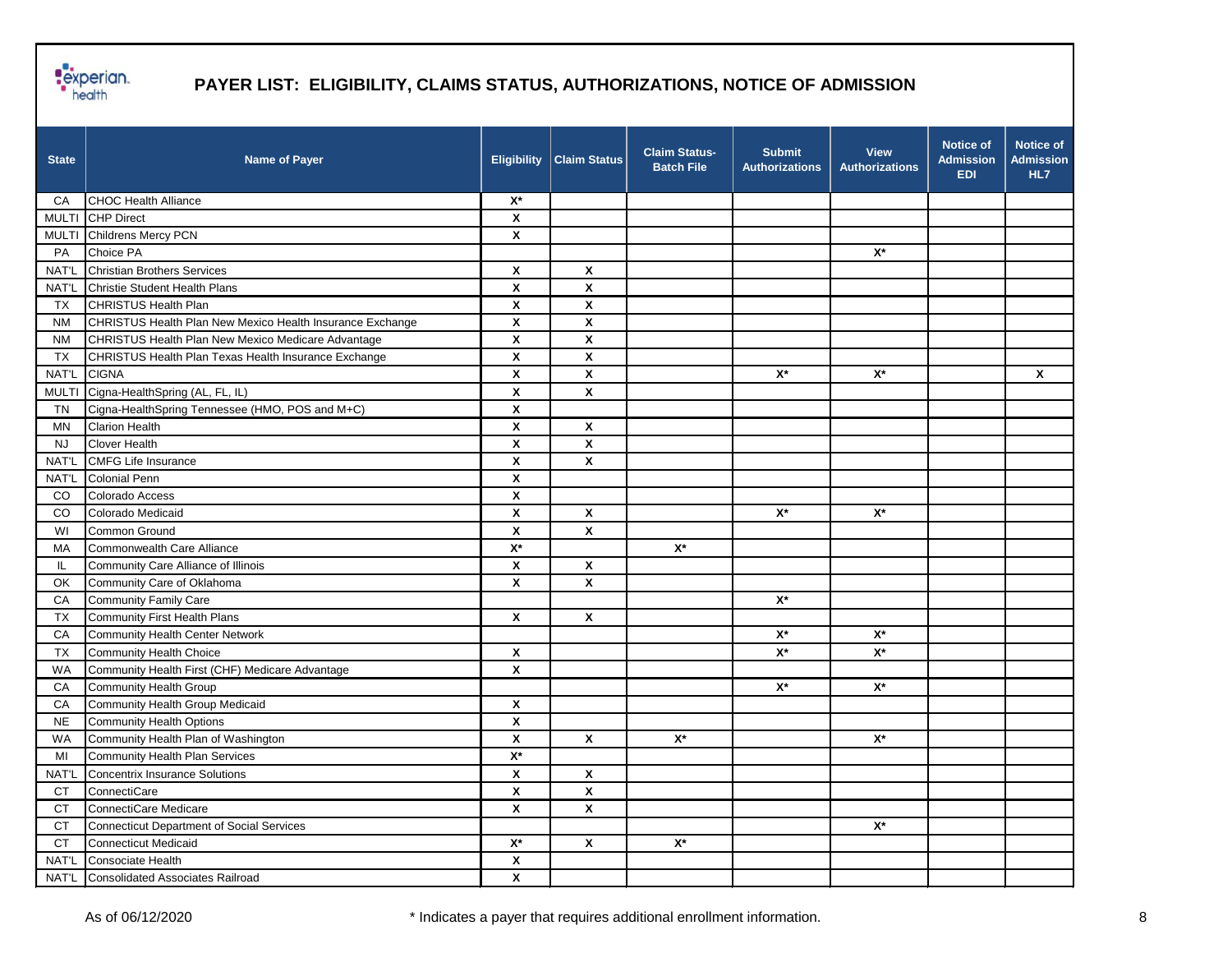

| <b>State</b> | <b>Name of Payer</b>                                      | <b>Eligibility</b>        | <b>Claim Status</b> | <b>Claim Status-</b><br><b>Batch File</b> | <b>Submit</b><br><b>Authorizations</b> | <b>View</b><br><b>Authorizations</b> | <b>Notice of</b><br><b>Admission</b><br><b>EDI</b> | <b>Notice of</b><br><b>Admission</b><br>HL7 |
|--------------|-----------------------------------------------------------|---------------------------|---------------------|-------------------------------------------|----------------------------------------|--------------------------------------|----------------------------------------------------|---------------------------------------------|
| МA           | Consolidated Health Plan                                  | $X^*$                     |                     |                                           |                                        |                                      |                                                    |                                             |
| <b>PR</b>    | Constellation Health (Inmediata Health Group Corp)        | X                         |                     |                                           |                                        |                                      |                                                    |                                             |
| MI           | Consumer Mutual of Michigan                               | $\pmb{\mathsf{X}}$        | X                   |                                           |                                        |                                      |                                                    |                                             |
| OH           | Consumers Life                                            | X                         |                     |                                           |                                        |                                      |                                                    |                                             |
| NAT'L        | Continental General Insurance Company Medicare Supplement | X                         |                     |                                           |                                        |                                      |                                                    |                                             |
| TX           | Cook Children's Health Plan                               | X                         |                     |                                           |                                        |                                      |                                                    |                                             |
| <b>NE</b>    | Cooperative Benefit Administrators (CBA)                  | X                         | X                   |                                           |                                        |                                      |                                                    |                                             |
| WA           | Coordinated Care                                          | $\pmb{\mathsf{x}}$        | X                   |                                           | $\mathbf{X}^{\star}$                   | $\mathsf{X}^\star$                   |                                                    |                                             |
| <b>MULTI</b> | CoreSource (AR, IL, IN, MD, NC, OH, PA)                   | $\pmb{\mathsf{x}}$        | X                   |                                           |                                        |                                      |                                                    |                                             |
| <b>MULTI</b> | CoreSource (AZ, MN)                                       | X                         |                     |                                           |                                        |                                      |                                                    |                                             |
| KS           | CoreSource Kansas (FMH)                                   | X                         | X                   |                                           |                                        |                                      |                                                    |                                             |
| NAT'L        | Corporate Benefit Service                                 | X                         | X                   |                                           |                                        |                                      |                                                    |                                             |
| NAT'L        | Country Life Insurance Company                            | X                         |                     |                                           |                                        |                                      |                                                    |                                             |
| IL.          | CountyCare Behavioral                                     | $\pmb{\mathsf{x}}$        | $\pmb{\mathsf{x}}$  |                                           |                                        |                                      |                                                    |                                             |
| IL.          | CountyCare                                                | X                         | X                   |                                           | $\mathsf{X}^\star$                     | $\mathsf{X}^\star$                   |                                                    |                                             |
| CA           | <b>County Medical Services</b>                            | $X^*$                     |                     |                                           |                                        | $X^*$                                |                                                    |                                             |
| NAT'L        | <b>Covenant Administrators</b>                            | X                         | X                   |                                           |                                        |                                      |                                                    |                                             |
| NAT'L        | Coventry Advantra Savings                                 | X                         | X                   |                                           |                                        |                                      |                                                    |                                             |
| VA           | Coventry CHC - Carenet                                    | X                         | X                   |                                           |                                        |                                      |                                                    |                                             |
| ID           | Coventry CHC Altius Health                                | $\pmb{\mathsf{X}}$        | X                   |                                           |                                        |                                      |                                                    |                                             |
| OH           | Coventry CHC Carelink Commercial                          | X                         | X                   |                                           |                                        |                                      |                                                    |                                             |
| OH           | Coventry CHC Carelink Medicaid                            | X                         | X                   |                                           |                                        |                                      |                                                    |                                             |
| <b>MULTI</b> | Coventry CHC Healthcare Inc.                              | X                         | X                   |                                           |                                        |                                      |                                                    |                                             |
| MO.          | Coventry CHC Healthcare USA (MO)                          | X                         | X                   |                                           |                                        |                                      |                                                    |                                             |
| <b>NV</b>    | Coventry Health and Life - NV                             | X                         | X                   |                                           |                                        |                                      |                                                    |                                             |
| OK           | Coventry Health and Life - OK                             | $\pmb{\mathsf{X}}$        | $\pmb{\mathsf{X}}$  |                                           |                                        |                                      |                                                    |                                             |
| <b>TN</b>    | Coventry Health and Life - TN                             | X                         | X                   |                                           |                                        |                                      |                                                    |                                             |
| NAT'L        | Coventry Health Care Federal                              | X                         | X                   |                                           |                                        |                                      |                                                    |                                             |
| NAT'L        | <b>Coventry Health Care National</b>                      | $\boldsymbol{\mathsf{x}}$ | X                   | $X^*$                                     |                                        |                                      |                                                    |                                             |
| DE           | Coventry Health Care of Delaware                          | X                         | X                   |                                           |                                        |                                      |                                                    |                                             |
| GА           | Coventry Health Care of Georgia                           | $\pmb{\chi}$              | X                   |                                           |                                        |                                      |                                                    |                                             |
| IL.          | Coventry Health Care of Illinois                          | $\pmb{\mathsf{X}}$        |                     |                                           |                                        |                                      |                                                    |                                             |
| IA           | Coventry Health Care of Iowa                              | X                         | X                   |                                           |                                        |                                      |                                                    |                                             |
| <b>NAT'L</b> | Coventry Health Care of Kansas City                       | X                         | X                   |                                           |                                        |                                      |                                                    |                                             |
| NAT'L        | Coventry Health Care of Kansas, Wichita                   | X                         | X                   |                                           |                                        |                                      |                                                    |                                             |
| LA           | Coventry Health Care of Louisiana                         | $\pmb{\mathsf{X}}$        | X                   |                                           |                                        |                                      |                                                    |                                             |
| <b>NE</b>    | Coventry Health Care of Nebraska                          | $\pmb{\mathsf{X}}$        | X                   |                                           |                                        |                                      |                                                    |                                             |
| VA           | Coventry Health Care of Southern Services                 | $\pmb{\mathsf{x}}$        | X                   |                                           |                                        |                                      |                                                    |                                             |
| <b>MULTI</b> | Coventry Health Care of the Carolinas (NC, SC)            | $\pmb{\mathsf{x}}$        | X                   |                                           |                                        |                                      |                                                    |                                             |
|              | MULTI Coventry Vista/Summit                               | $\pmb{\mathsf{x}}$        | X                   |                                           |                                        |                                      |                                                    |                                             |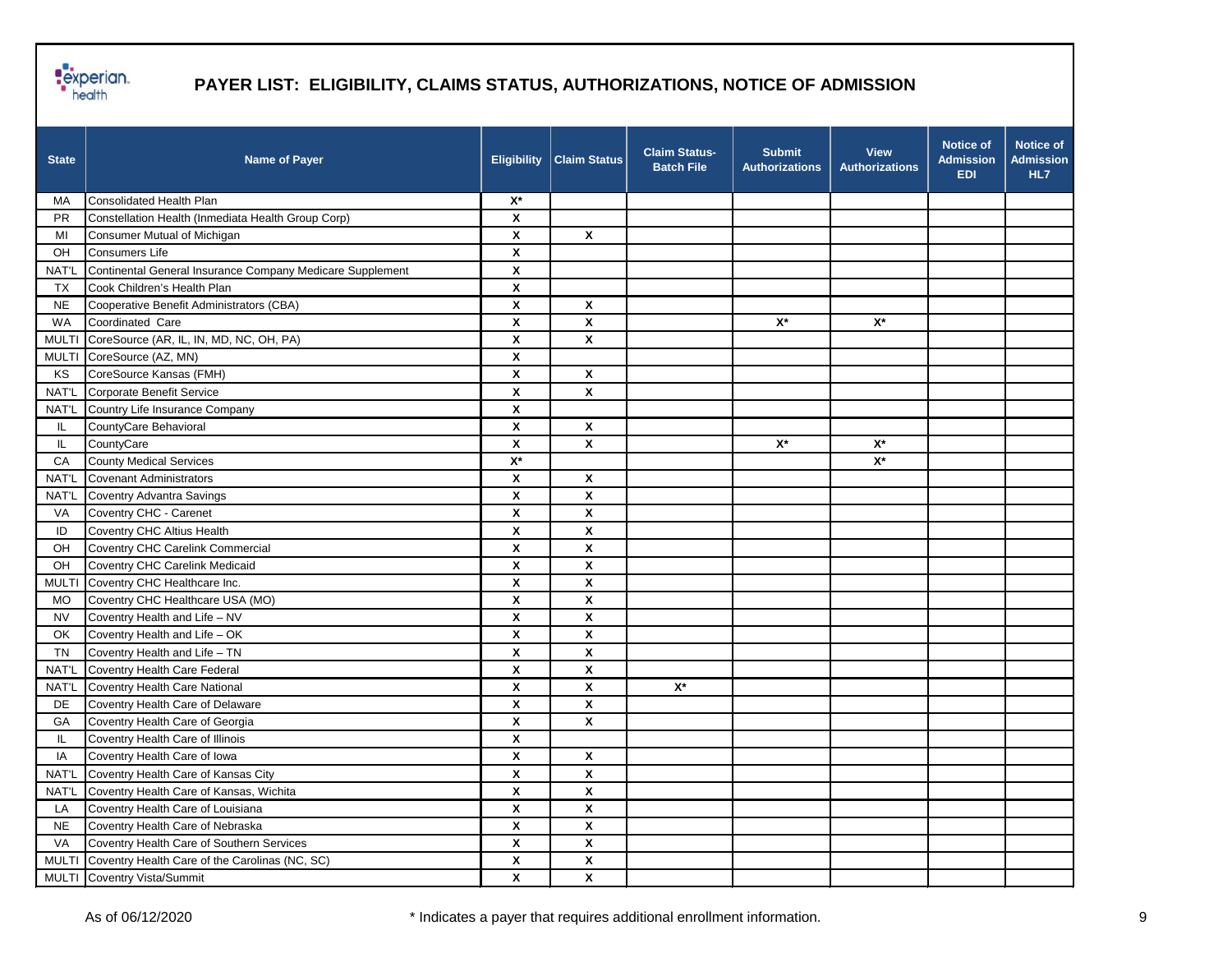

| <b>State</b> | <b>Name of Payer</b>                     | <b>Eligibility</b>        | <b>Claim Status</b>       | <b>Claim Status-</b><br><b>Batch File</b> | <b>Submit</b><br><b>Authorizations</b> | <b>View</b><br><b>Authorizations</b> | <b>Notice of</b><br><b>Admission</b><br><b>EDI</b> | <b>Notice of</b><br><b>Admission</b><br>HL7 |
|--------------|------------------------------------------|---------------------------|---------------------------|-------------------------------------------|----------------------------------------|--------------------------------------|----------------------------------------------------|---------------------------------------------|
| ΚY           | CoventryCares of Kentucky                | $\boldsymbol{\mathsf{x}}$ | $\boldsymbol{\mathsf{x}}$ |                                           |                                        |                                      |                                                    |                                             |
| PA           | CoventryCares of Pennsylvania            | X                         | $\pmb{\mathsf{x}}$        |                                           |                                        |                                      |                                                    |                                             |
| WV           | CoventryCares of West Virginia           | $\pmb{\mathsf{x}}$        |                           |                                           |                                        |                                      |                                                    |                                             |
| <b>MULTI</b> | CoventryOne                              | $\pmb{\mathsf{X}}$        | $\pmb{\mathsf{X}}$        |                                           |                                        |                                      |                                                    |                                             |
| NAT'L        | Cox Health Plans                         | X                         |                           |                                           |                                        |                                      |                                                    |                                             |
| <b>NY</b>    | Crystal Run Health Plans                 | X                         |                           |                                           |                                        |                                      |                                                    |                                             |
| NAT'L        | CSA Fraternal Live Medicare Supplement   | X                         | X                         |                                           |                                        |                                      |                                                    |                                             |
| <b>NV</b>    | Culinary Health Fund UNITE HERE Health   | X                         |                           |                                           |                                        |                                      |                                                    |                                             |
| NAT'L        | <b>Custom Design Benefits</b>            | $\mathsf{X}^\star$        |                           |                                           |                                        |                                      |                                                    |                                             |
| <b>MULTI</b> | Cypress                                  | X                         |                           |                                           |                                        |                                      |                                                    |                                             |
| NAT'L        | D H Evans                                | X                         |                           |                                           |                                        |                                      |                                                    |                                             |
| <b>SD</b>    | <b>DakotaCare</b>                        | $\mathsf{X}^\star$        |                           |                                           |                                        |                                      |                                                    |                                             |
| WI           | Dean Health Plan                         | X                         | X                         |                                           |                                        |                                      |                                                    |                                             |
| WI           | Dean Health Plan Medicaid                | $\pmb{\mathsf{X}}$        |                           |                                           |                                        |                                      |                                                    |                                             |
| DE           | Delaware Medicaid                        | $\mathsf{X}^\star$        |                           |                                           |                                        |                                      |                                                    |                                             |
| CA           | Delta Dental of California               | X                         |                           |                                           |                                        |                                      |                                                    |                                             |
| CO           | Delta Dental of Colorado                 | X                         |                           |                                           |                                        |                                      |                                                    |                                             |
| GA           | Delta Dental of Georgia                  | X                         |                           |                                           |                                        |                                      |                                                    |                                             |
| MI           | Delta Dental of Michigan                 | X                         | $\pmb{\mathsf{x}}$        |                                           |                                        |                                      |                                                    |                                             |
| OH           | Delta Dental of Ohio                     | $\pmb{\mathsf{x}}$        |                           |                                           |                                        |                                      |                                                    |                                             |
| PA           | Delta Dental of Pennsylvania             | X                         |                           |                                           |                                        |                                      |                                                    |                                             |
| <b>SC</b>    | Delta Dental of South Carolina           | X                         | $\pmb{\mathsf{X}}$        |                                           |                                        |                                      |                                                    |                                             |
| NAT'L        | Delta Health Systems                     | $\mathsf{X}^\star$        |                           |                                           |                                        |                                      |                                                    |                                             |
| NAT'L        | DentaQuest                               | X                         |                           |                                           |                                        |                                      |                                                    |                                             |
| CO           | Denver Health Medical Plan               | $\pmb{\mathsf{X}}$        | $\pmb{\mathsf{X}}$        |                                           |                                        |                                      |                                                    |                                             |
| CO.          | Denver Health Medical Plan Medicaid      | $\pmb{\mathsf{x}}$        |                           |                                           |                                        |                                      |                                                    |                                             |
| CO           | Denver Health Medical Plan Medicare      | X                         |                           |                                           |                                        |                                      |                                                    |                                             |
| UT           | <b>Deseret Mutual</b>                    | $\pmb{\mathsf{x}}$        |                           |                                           |                                        |                                      |                                                    |                                             |
| <b>FL</b>    | <b>Devoted Health</b>                    | X                         |                           |                                           |                                        |                                      |                                                    |                                             |
| NAT'L        | <b>Directors Guild</b>                   | $\pmb{\mathsf{X}}$        |                           |                                           |                                        |                                      |                                                    |                                             |
| MULTI        | District 9 IAM and AW Welfare Trust      | $\pmb{\chi}$              | $\pmb{\mathsf{X}}$        |                                           |                                        |                                      |                                                    |                                             |
| <b>DC</b>    | District of Columbia Medicaid            | X                         |                           |                                           |                                        |                                      |                                                    |                                             |
| ME           | Diversified Administration Corporation   | Χ                         | X                         |                                           |                                        |                                      |                                                    |                                             |
| <b>TX</b>    | Driscoll Health Plan                     | $\pmb{\mathsf{X}}$        |                           |                                           |                                        |                                      |                                                    |                                             |
| <b>NY</b>    | ElderPlan                                | X                         | $\pmb{\mathsf{X}}$        |                                           |                                        |                                      |                                                    |                                             |
| CA           | El Proyecto del Barrio via MedPoint Mgmt |                           |                           |                                           | $\mathbf{X}^{\star}$                   |                                      |                                                    |                                             |
| <b>NY</b>    | Emblem Health                            | $\pmb{\chi}$              | $\pmb{\mathsf{X}}$        | $\mathsf{X}^\star$                        | $\mathbf{X}^{\star}$                   | $\mathbf{X}^{\star}$                 |                                                    | $\mathsf{X}^\star$                          |
| ME           | EMHS Employee Health Plan                | $\pmb{\mathsf{X}}$        |                           |                                           |                                        |                                      |                                                    |                                             |
| <b>MULTI</b> | EMI Health (AZ, UT)                      | $\pmb{\mathsf{X}}$        |                           |                                           |                                        |                                      |                                                    |                                             |
| <b>NY</b>    | Empire Blue Cross Blue Shield            | $\mathsf{X}$              | $\pmb{\mathsf{X}}$        | $\mathsf{X}^\star$                        | $\mathbf{X}^{\star}$                   | $\mathsf{X}^\star$                   |                                                    | $\mathsf{X}^\star$                          |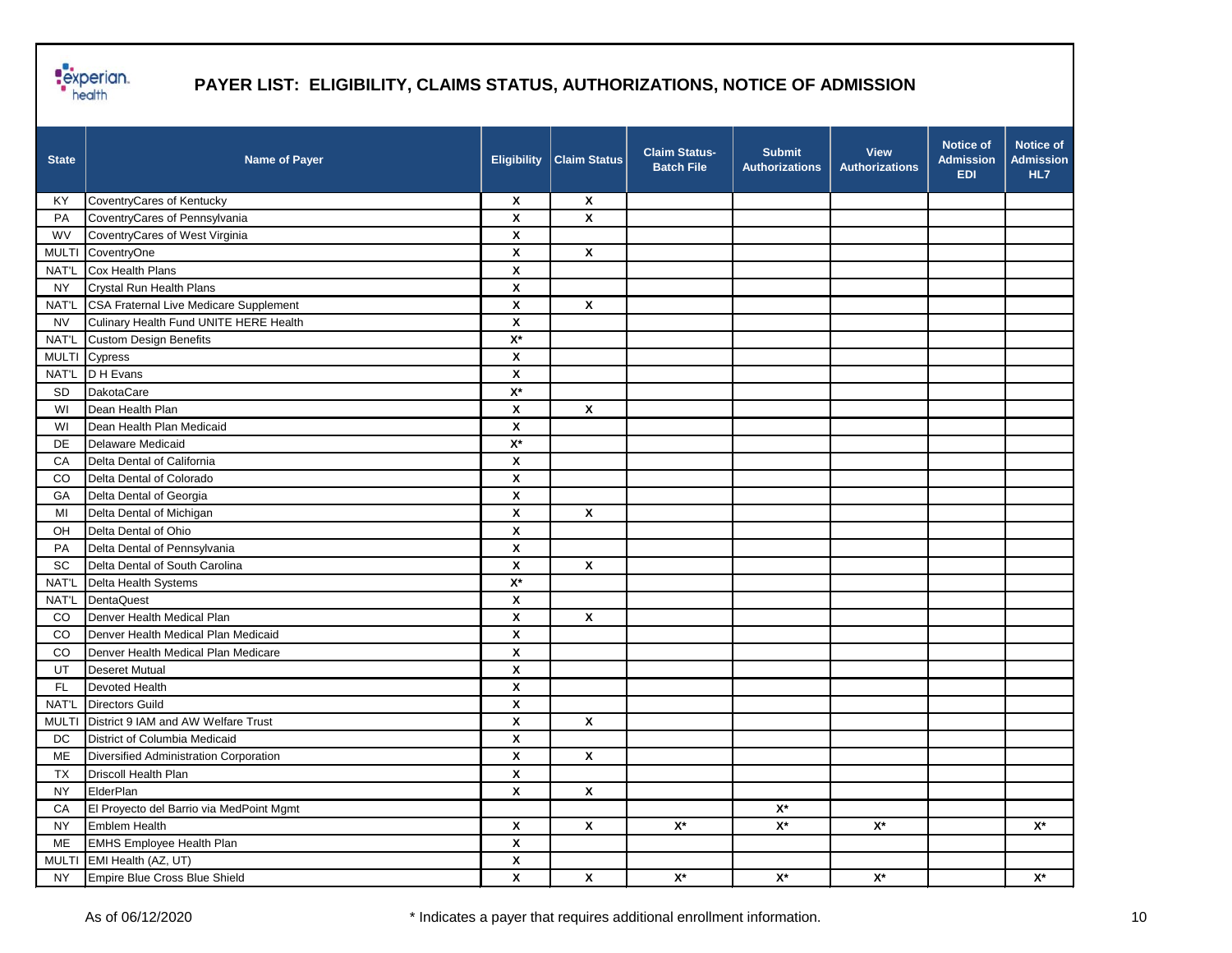

| <b>State</b> | <b>Name of Payer</b>                                              | <b>Eligibility</b>        | <b>Claim Status</b>  | <b>Claim Status-</b><br><b>Batch File</b> | <b>Submit</b><br><b>Authorizations</b> | <b>View</b><br><b>Authorizations</b> | <b>Notice of</b><br><b>Admission</b><br><b>EDI</b> | Notice of<br><b>Admission</b><br>HL7 |
|--------------|-------------------------------------------------------------------|---------------------------|----------------------|-------------------------------------------|----------------------------------------|--------------------------------------|----------------------------------------------------|--------------------------------------|
| NAT'L        | Employee Benefit Management Services                              | $\boldsymbol{\mathsf{x}}$ | X                    |                                           | $X^*$                                  |                                      |                                                    |                                      |
| IA           | Employee Benefit System                                           | $\mathsf{X}^\star$        |                      |                                           |                                        |                                      |                                                    |                                      |
| NAT'L        | Employee Benefits Administration (EBA)                            | X                         |                      |                                           |                                        |                                      |                                                    |                                      |
| CA           | Employee Health Systems                                           |                           |                      |                                           | $\mathsf{X}^\star$                     |                                      |                                                    |                                      |
| AR           | <b>Empower Healthcare Solutions</b>                               | X                         |                      |                                           |                                        |                                      |                                                    |                                      |
|              | MULTI Eon Health                                                  | $\mathsf{x}$              | X                    |                                           |                                        |                                      |                                                    |                                      |
| <b>NY</b>    | ePaces eMed NY                                                    |                           |                      |                                           | $X^*$                                  | $X^*$                                |                                                    |                                      |
| NAT'L        | <b>EPIC Life Insurance</b>                                        | X                         |                      |                                           |                                        |                                      |                                                    |                                      |
| NAT'L        | EPSI, Inc.                                                        | X                         |                      |                                           |                                        |                                      |                                                    |                                      |
| UT           | Equitable Life and Casualty                                       | X                         |                      |                                           |                                        |                                      |                                                    |                                      |
| <b>MULTI</b> | <b>Essence Healthcare</b>                                         | $\pmb{\mathsf{x}}$        | $\pmb{\mathsf{x}}$   |                                           | $\mathsf{X}^\star$                     | $\mathsf{X}^\star$                   |                                                    |                                      |
| NAT'L        | Everence Financial                                                | $\pmb{\mathsf{x}}$        |                      |                                           |                                        |                                      |                                                    |                                      |
| MD           | Evergreen Health                                                  | X                         |                      |                                           |                                        |                                      |                                                    |                                      |
| NAT'L        | Evicore                                                           |                           |                      |                                           | $\mathsf{X}^\star$                     | $\mathsf{X}^\star$                   |                                                    |                                      |
| NAT'L        | <b>Exceedent Health</b>                                           | X                         |                      |                                           |                                        |                                      |                                                    |                                      |
| <b>NY</b>    | Excellus BCBS (Provides BCBS of Western NY through Blue Exchange) | X                         |                      | $\mathsf{X}^\star$                        |                                        |                                      |                                                    |                                      |
| CA           | Exceptional Care, Huntington Park                                 |                           |                      |                                           | $\mathsf{X}^\star$                     |                                      |                                                    |                                      |
| NAT'L        | EZ Cap                                                            |                           |                      |                                           |                                        | $\mathsf{X}^\star$                   |                                                    |                                      |
| MA           | <b>Fallon Community Health</b>                                    | X                         |                      |                                           |                                        |                                      |                                                    |                                      |
| NAT'L        | Farm Bureau Health Plans                                          | X                         | X                    |                                           |                                        |                                      |                                                    |                                      |
| <b>MULTI</b> | <b>FCE Benefit Administrators</b>                                 | X                         |                      |                                           |                                        |                                      |                                                    |                                      |
|              | MULTI Federated Life Insurance Company                            | $\pmb{\mathsf{X}}$        | $\pmb{\chi}$         |                                           |                                        |                                      |                                                    |                                      |
|              | MULTI FHP Childrens Mercy Care Network                            | $\pmb{\mathsf{X}}$        |                      |                                           |                                        |                                      |                                                    |                                      |
| <b>NY</b>    | Fidelis Care Medicaid & Medicare                                  | X                         |                      | $X^*$                                     | $X^*$                                  | $\mathsf{X}^\star$                   |                                                    |                                      |
| NAT'L        | Fidelity Security Life Insurance Company                          | $\pmb{\mathsf{x}}$        |                      |                                           |                                        |                                      |                                                    |                                      |
| <b>MULTI</b> | <b>First Administrators</b>                                       | $X^*$                     |                      |                                           |                                        |                                      |                                                    |                                      |
| <b>NY</b>    | First Ameritas of New York                                        | $\pmb{\mathsf{x}}$        | X                    |                                           |                                        |                                      |                                                    |                                      |
| <b>WA</b>    | <b>First Choice Health</b>                                        | $\overline{X^*}$          |                      | $\mathsf{X}^\star$                        | $\mathsf{X}^\star$                     |                                      |                                                    |                                      |
| <b>SC</b>    | First Choice VIP Care Plus Medicaid                               | $\pmb{\mathsf{X}}$        |                      |                                           |                                        |                                      |                                                    |                                      |
| <b>SC</b>    | First Choice VIP Care Plus Medicare                               | $\pmb{\mathsf{X}}$        |                      |                                           |                                        |                                      |                                                    |                                      |
| GA           | <b>First Medical Network</b>                                      | $\pmb{\mathsf{x}}$        |                      |                                           |                                        |                                      |                                                    |                                      |
| <b>NC</b>    | <b>FirstMedicare Direct</b>                                       |                           |                      |                                           |                                        | $X^*$                                |                                                    |                                      |
|              | NAT'L First Reliance Statndard Life                               | X                         | X                    |                                           |                                        |                                      |                                                    |                                      |
| <b>TX</b>    | FirstCare                                                         | $\pmb{\mathsf{x}}$        | $\pmb{\mathsf{x}}$   |                                           | $\mathsf{X}^\star$                     |                                      |                                                    |                                      |
| NC           | FirstCarolinaCare Insurance Company                               | $\pmb{\mathsf{x}}$        | $\mathbf{X}^{\star}$ |                                           |                                        |                                      |                                                    |                                      |
| FL           | Florida Blue                                                      | X                         | $\pmb{\mathsf{X}}$   |                                           | $\mathsf{X}^\star$                     | $\mathsf{X}^\star$                   |                                                    | X                                    |
| FL           | Florida eQ Health Suite                                           |                           |                      |                                           |                                        | $\mathbf{X}^{\star}$                 |                                                    |                                      |
| FL           | Florida Hospital Care Advantage                                   |                           |                      |                                           | $\mathsf{X}^\star$                     | $\mathsf{X}^\star$                   |                                                    |                                      |
| FL           | Florida Hospital Healthcare System                                | $\pmb{\mathsf{x}}$        |                      |                                           |                                        |                                      |                                                    |                                      |
| FL           | Florida Medicaid                                                  | $\pmb{\mathsf{X}}$        | $\pmb{\mathsf{x}}$   |                                           |                                        |                                      |                                                    |                                      |
|              |                                                                   |                           |                      |                                           |                                        |                                      |                                                    |                                      |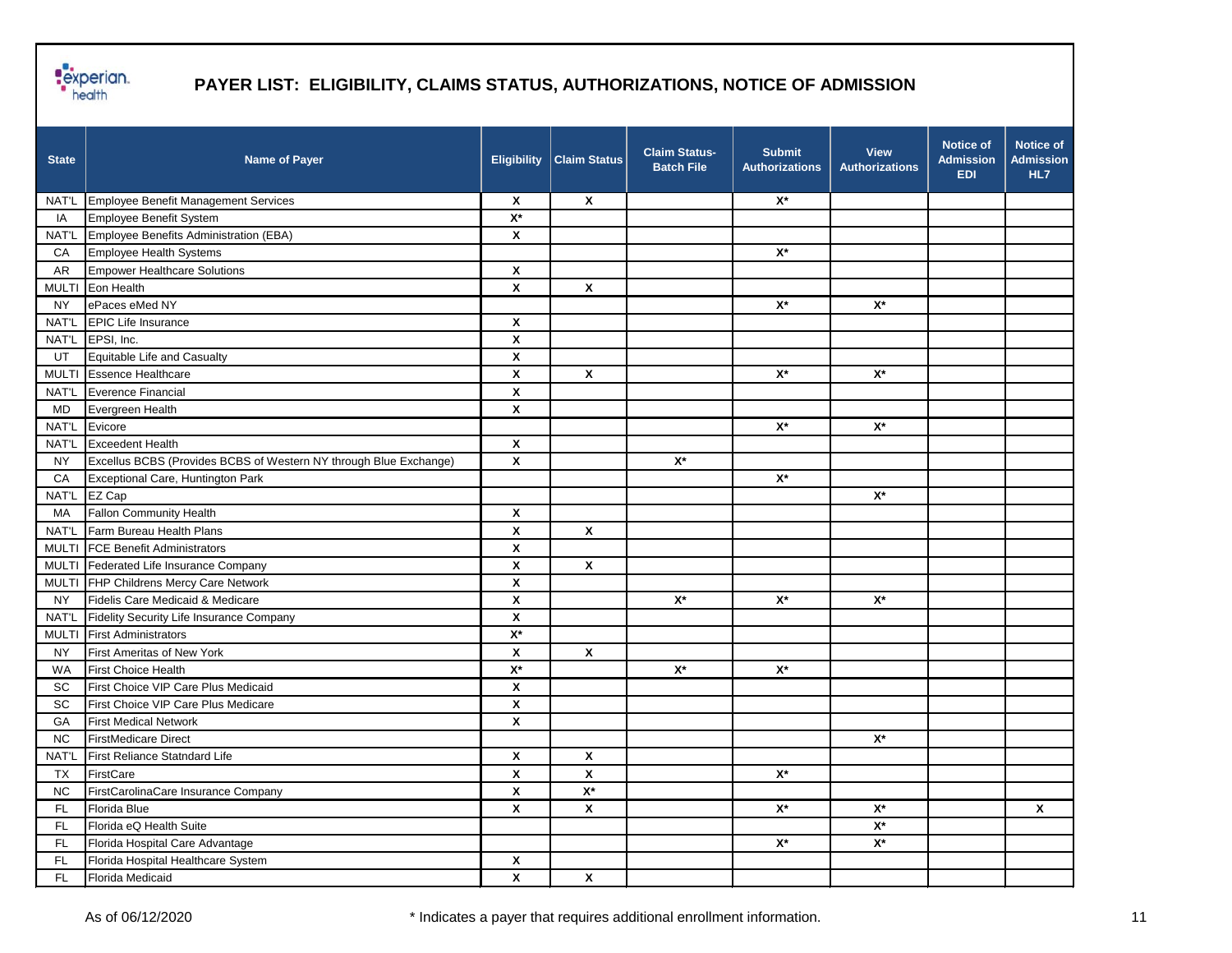

| X<br>Florida True Health<br>X<br>FL<br>$\pmb{\mathsf{x}}$<br>$\boldsymbol{\mathsf{x}}$<br>Food, Bakery, Confection Workers Fund of So Cal<br>СA<br>$\mathsf{X}^\star$<br>Fox/Everett<br><b>MS</b><br>Fox Valley Medicine<br>$\mathsf{X}^\star$<br>IL.<br>$\mathsf{X}^\star$<br>$\mathsf{X}^\star$<br>Freedom Health<br>FL.<br>$\pmb{\chi}$<br>$\mathsf{X}^\star$<br>Gateway Health Plan<br>PA<br><b>GEHA</b><br>NAT'L<br>X<br>X<br>Geisinger Health Plan<br>X<br>$X^*$<br>PA<br>X<br>PA<br>Geisinger Health Plan Gold<br>Georgia Medicaid<br>X<br>X<br>$\mathsf{X}^\star$<br>$\mathsf{X}^\star$<br>GA<br>$\mathsf{X}^\star$<br>Georgia Medicaid Batch<br>X<br>GA | <b>State</b> | <b>Name of Payer</b> | <b>Eligibility</b> | <b>Claim Status</b> | <b>Claim Status-</b><br><b>Batch File</b> | <b>Submit</b><br><b>Authorizations</b> | <b>View</b><br><b>Authorizations</b> | <b>Notice of</b><br><b>Admission</b><br><b>EDI</b> | <b>Notice of</b><br><b>Admission</b><br>HL7 |
|------------------------------------------------------------------------------------------------------------------------------------------------------------------------------------------------------------------------------------------------------------------------------------------------------------------------------------------------------------------------------------------------------------------------------------------------------------------------------------------------------------------------------------------------------------------------------------------------------------------------------------------------------------------|--------------|----------------------|--------------------|---------------------|-------------------------------------------|----------------------------------------|--------------------------------------|----------------------------------------------------|---------------------------------------------|
|                                                                                                                                                                                                                                                                                                                                                                                                                                                                                                                                                                                                                                                                  |              |                      |                    |                     |                                           |                                        |                                      |                                                    |                                             |
|                                                                                                                                                                                                                                                                                                                                                                                                                                                                                                                                                                                                                                                                  |              |                      |                    |                     |                                           |                                        |                                      |                                                    |                                             |
|                                                                                                                                                                                                                                                                                                                                                                                                                                                                                                                                                                                                                                                                  |              |                      |                    |                     |                                           |                                        |                                      |                                                    |                                             |
|                                                                                                                                                                                                                                                                                                                                                                                                                                                                                                                                                                                                                                                                  |              |                      |                    |                     |                                           |                                        |                                      |                                                    |                                             |
|                                                                                                                                                                                                                                                                                                                                                                                                                                                                                                                                                                                                                                                                  |              |                      |                    |                     |                                           |                                        |                                      |                                                    |                                             |
|                                                                                                                                                                                                                                                                                                                                                                                                                                                                                                                                                                                                                                                                  |              |                      |                    |                     |                                           |                                        |                                      |                                                    |                                             |
|                                                                                                                                                                                                                                                                                                                                                                                                                                                                                                                                                                                                                                                                  |              |                      |                    |                     |                                           |                                        |                                      |                                                    |                                             |
|                                                                                                                                                                                                                                                                                                                                                                                                                                                                                                                                                                                                                                                                  |              |                      |                    |                     |                                           |                                        |                                      |                                                    |                                             |
|                                                                                                                                                                                                                                                                                                                                                                                                                                                                                                                                                                                                                                                                  |              |                      |                    |                     |                                           |                                        |                                      |                                                    |                                             |
|                                                                                                                                                                                                                                                                                                                                                                                                                                                                                                                                                                                                                                                                  |              |                      |                    |                     |                                           |                                        |                                      |                                                    |                                             |
|                                                                                                                                                                                                                                                                                                                                                                                                                                                                                                                                                                                                                                                                  |              |                      |                    |                     |                                           |                                        |                                      |                                                    |                                             |
| $\pmb{\mathsf{x}}$<br>Gilsbar TPA<br>X<br>NAT'L                                                                                                                                                                                                                                                                                                                                                                                                                                                                                                                                                                                                                  |              |                      |                    |                     |                                           |                                        |                                      |                                                    |                                             |
| <b>Global Health</b><br>$\mathsf{X}^\star$<br>NAT'L                                                                                                                                                                                                                                                                                                                                                                                                                                                                                                                                                                                                              |              |                      |                    |                     |                                           |                                        |                                      |                                                    |                                             |
| Globe Life and Accident Insurance Company<br>X<br>X<br>NAT'L                                                                                                                                                                                                                                                                                                                                                                                                                                                                                                                                                                                                     |              |                      |                    |                     |                                           |                                        |                                      |                                                    |                                             |
| X<br>$\pmb{\mathsf{X}}$<br><b>NY</b><br>Globe Life Insurance Company of New York                                                                                                                                                                                                                                                                                                                                                                                                                                                                                                                                                                                 |              |                      |                    |                     |                                           |                                        |                                      |                                                    |                                             |
| $\mathsf{X}^\star$<br><b>Gold Coast</b><br>CA                                                                                                                                                                                                                                                                                                                                                                                                                                                                                                                                                                                                                    |              |                      |                    |                     |                                           |                                        |                                      |                                                    |                                             |
| Golden Coast HP<br>$\mathsf{X}^\star$<br>CA                                                                                                                                                                                                                                                                                                                                                                                                                                                                                                                                                                                                                      |              |                      |                    |                     |                                           |                                        |                                      |                                                    |                                             |
| X<br>NAT'L<br>Golden Rule<br>X                                                                                                                                                                                                                                                                                                                                                                                                                                                                                                                                                                                                                                   |              |                      |                    |                     |                                           |                                        |                                      |                                                    |                                             |
| X<br>X<br>NAT'L<br>Government Employees Hospital Association (GEHA)                                                                                                                                                                                                                                                                                                                                                                                                                                                                                                                                                                                              |              |                      |                    |                     |                                           |                                        |                                      |                                                    |                                             |
| X<br>X<br><b>NH</b><br>Granite State Health Plan                                                                                                                                                                                                                                                                                                                                                                                                                                                                                                                                                                                                                 |              |                      |                    |                     |                                           |                                        |                                      |                                                    |                                             |
| Great American Life Insurance Company Medicare<br>X<br>X<br>NAT'L                                                                                                                                                                                                                                                                                                                                                                                                                                                                                                                                                                                                |              |                      |                    |                     |                                           |                                        |                                      |                                                    |                                             |
| $\boldsymbol{\mathsf{x}}$<br><b>MULTI</b><br><b>Greek Catholic Union</b>                                                                                                                                                                                                                                                                                                                                                                                                                                                                                                                                                                                         |              |                      |                    |                     |                                           |                                        |                                      |                                                    |                                             |
| $\mathsf{X}^\star$<br>NAT'L<br><b>Group Administrators</b>                                                                                                                                                                                                                                                                                                                                                                                                                                                                                                                                                                                                       |              |                      |                    |                     |                                           |                                        |                                      |                                                    |                                             |
| $\pmb{\mathsf{X}}$<br>Group and Pension TPA<br><b>TX</b><br>X                                                                                                                                                                                                                                                                                                                                                                                                                                                                                                                                                                                                    |              |                      |                    |                     |                                           |                                        |                                      |                                                    |                                             |
| $\mathsf{X}^\star$<br>Group Health Cooperative Eau Claire<br>NAT'L                                                                                                                                                                                                                                                                                                                                                                                                                                                                                                                                                                                               |              |                      |                    |                     |                                           |                                        |                                      |                                                    |                                             |
| NAT'L<br>Grouplink<br>X                                                                                                                                                                                                                                                                                                                                                                                                                                                                                                                                                                                                                                          |              |                      |                    |                     |                                           |                                        |                                      |                                                    |                                             |
| <b>Group Practice Affiliates</b><br>X<br>WI                                                                                                                                                                                                                                                                                                                                                                                                                                                                                                                                                                                                                      |              |                      |                    |                     |                                           |                                        |                                      |                                                    |                                             |
| $\pmb{\mathsf{X}}$<br>Guardian Life Insurance Dental<br>NAT'L                                                                                                                                                                                                                                                                                                                                                                                                                                                                                                                                                                                                    |              |                      |                    |                     |                                           |                                        |                                      |                                                    |                                             |
| $\boldsymbol{\mathsf{x}}$<br>X<br>Harmony Health Plan (A WellCare affiliated plan)<br>$X^*$<br><b>MULTI</b>                                                                                                                                                                                                                                                                                                                                                                                                                                                                                                                                                      |              |                      |                    |                     |                                           |                                        |                                      |                                                    |                                             |
| MULTI Harmony Health Plan Medicare<br>X<br>X                                                                                                                                                                                                                                                                                                                                                                                                                                                                                                                                                                                                                     |              |                      |                    |                     |                                           |                                        |                                      |                                                    |                                             |
| Harvard Pilgrim (MA, NH)<br>X<br>X<br>$\mathsf{X}^\star$<br>$X^*$<br><b>MULTI</b>                                                                                                                                                                                                                                                                                                                                                                                                                                                                                                                                                                                |              |                      |                    |                     |                                           |                                        |                                      |                                                    |                                             |
| Harvard Pilgrim Stride (MA, NH)<br>$\mathsf{X}^\star$<br><b>MULTI</b>                                                                                                                                                                                                                                                                                                                                                                                                                                                                                                                                                                                            |              |                      |                    |                     |                                           |                                        |                                      |                                                    |                                             |
| Hawaii Medical Assurance Association<br>X<br>HI                                                                                                                                                                                                                                                                                                                                                                                                                                                                                                                                                                                                                  |              |                      |                    |                     |                                           |                                        |                                      |                                                    |                                             |
| $\pmb{\mathsf{X}}$<br>HI<br>Hawaii Medical Service Association (BCBS of Hawaii)                                                                                                                                                                                                                                                                                                                                                                                                                                                                                                                                                                                  |              |                      |                    |                     |                                           |                                        |                                      |                                                    |                                             |
| Hawaii Medicaid<br>$\pmb{\mathsf{X}}$<br>HI                                                                                                                                                                                                                                                                                                                                                                                                                                                                                                                                                                                                                      |              |                      |                    |                     |                                           |                                        |                                      |                                                    |                                             |
| Health Services for Children with Special Needs<br>$\pmb{\mathsf{X}}$<br>DC                                                                                                                                                                                                                                                                                                                                                                                                                                                                                                                                                                                      |              |                      |                    |                     |                                           |                                        |                                      |                                                    |                                             |
| $\mathsf{X}^\star$<br>Health Alliance Medical Plan of IL<br>$\pmb{\mathsf{X}}$<br>$\pmb{\mathsf{X}}$<br>IL.                                                                                                                                                                                                                                                                                                                                                                                                                                                                                                                                                      |              |                      |                    |                     |                                           |                                        |                                      |                                                    |                                             |
| <b>MULTI</b><br>Health Alliance Plan (IN, WI, OH, MI)<br>$\pmb{\mathsf{X}}$                                                                                                                                                                                                                                                                                                                                                                                                                                                                                                                                                                                      |              |                      |                    |                     |                                           |                                        |                                      |                                                    |                                             |
| $\overline{\mathbf{x}}$<br>$\pmb{\mathsf{X}}$<br>Health America of Pennsylvania<br>PA                                                                                                                                                                                                                                                                                                                                                                                                                                                                                                                                                                            |              |                      |                    |                     |                                           |                                        |                                      |                                                    |                                             |
| $\mathsf{X}^\star$<br>$\mathsf{X}^\star$<br><b>NV</b><br><b>Health Care Partners</b>                                                                                                                                                                                                                                                                                                                                                                                                                                                                                                                                                                             |              |                      |                    |                     |                                           |                                        |                                      |                                                    |                                             |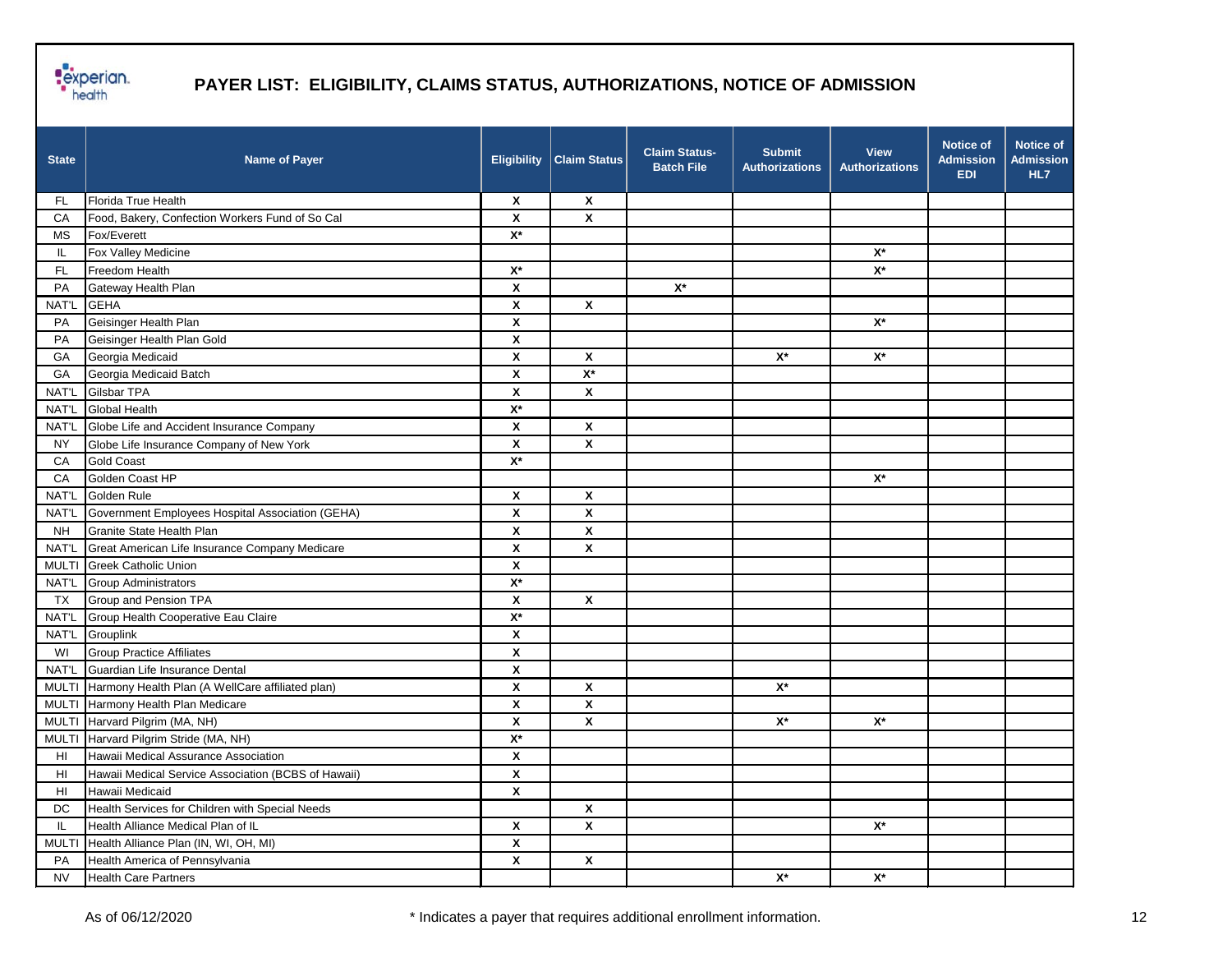

| <b>State</b> | <b>Name of Payer</b>                                    | <b>Eligibility</b>        | <b>Claim Status</b>       | <b>Claim Status-</b><br><b>Batch File</b> | <b>Submit</b><br><b>Authorizations</b> | <b>View</b><br><b>Authorizations</b> | <b>Notice of</b><br><b>Admission</b><br><b>EDI</b> | Notice of<br><b>Admission</b><br>HL7 |
|--------------|---------------------------------------------------------|---------------------------|---------------------------|-------------------------------------------|----------------------------------------|--------------------------------------|----------------------------------------------------|--------------------------------------|
| AZ           | Health Choice Arizona                                   | $\boldsymbol{\mathsf{x}}$ | $\mathbf{x}$              |                                           |                                        |                                      |                                                    |                                      |
| OK           | Health Choice Oklahoma                                  | $\boldsymbol{\mathsf{x}}$ |                           |                                           |                                        |                                      |                                                    |                                      |
| NAT'L        | <b>Health Cost Solutions</b>                            | $\boldsymbol{\mathsf{x}}$ | $\pmb{\chi}$              |                                           |                                        |                                      |                                                    |                                      |
| NAT'L        | Health Design Plus                                      | $\mathsf{X}^\star$        |                           |                                           |                                        |                                      |                                                    |                                      |
| FL.          | Health First Insurance Inc.                             | $\boldsymbol{\mathsf{x}}$ |                           |                                           |                                        |                                      |                                                    |                                      |
| <b>FL</b>    | <b>Health First Health Plans</b>                        | $\pmb{\chi}$              | $\pmb{\chi}$              |                                           | $\mathsf{X}^\star$                     |                                      |                                                    |                                      |
| CA           | Health Net Medi-Cal                                     | X                         |                           |                                           |                                        |                                      |                                                    |                                      |
| <b>MULTI</b> | Health Net National Commercial (AZ, CA, CT, NJ, NY, OR) | X                         | $\pmb{\mathsf{X}}$        | $\mathsf{X}^\star$                        | $\mathsf{X}^\star$                     | $\mathsf{X}^\star$                   |                                                    |                                      |
| AZ           | Health Net of Arizona                                   | $\boldsymbol{\mathsf{x}}$ | $\boldsymbol{\mathsf{x}}$ |                                           |                                        |                                      |                                                    |                                      |
| <b>MULTI</b> | Health Net of the Northeast                             | $\boldsymbol{\mathsf{x}}$ |                           |                                           |                                        |                                      |                                                    |                                      |
| MA           | <b>Health New England</b>                               | $\pmb{\mathsf{x}}$        |                           |                                           |                                        |                                      |                                                    |                                      |
| ΜN           | <b>Health Partners of Minnesota</b>                     | $\mathsf{X}^\star$        |                           |                                           |                                        |                                      |                                                    |                                      |
| PA           | Health Partners of Philadelphia                         | X                         | X                         |                                           |                                        |                                      |                                                    |                                      |
| <b>NV</b>    | Health Plan of Nevada                                   | X                         |                           |                                           |                                        | $\mathsf{X}^\star$                   |                                                    |                                      |
| CA           | Health Plan of San Joaquin Medicaid                     | $\boldsymbol{\mathsf{x}}$ |                           |                                           | $\mathsf{X}^\star$                     | $\mathsf{X}^\star$                   |                                                    |                                      |
| CA           | Health Plan of San Mateo                                | $\boldsymbol{\mathsf{x}}$ |                           |                                           |                                        |                                      |                                                    |                                      |
| OH           | Health Plan of Upper Ohio Valley                        | $\boldsymbol{\mathsf{x}}$ |                           |                                           |                                        |                                      |                                                    |                                      |
| OH           | Health Plan of Upper Ohio Valley Medicaid               | $\pmb{\mathsf{X}}$        |                           |                                           |                                        |                                      |                                                    |                                      |
| OH           | Health Plan of Upper Ohio Valley Medicare               | $\pmb{\mathsf{x}}$        |                           |                                           |                                        |                                      |                                                    |                                      |
| NAT'L        | Health Plans Inc.                                       |                           |                           | $\mathsf{X}^\star$                        |                                        |                                      |                                                    |                                      |
| MI           | Health Plus of MI                                       | X                         |                           |                                           |                                        |                                      |                                                    |                                      |
| DC           | Health Services for Children with Special Needs         | $\pmb{\chi}$              | $\pmb{\chi}$              |                                           |                                        |                                      |                                                    |                                      |
| <b>OR</b>    | Health Share of Oregon                                  | $\boldsymbol{\mathsf{x}}$ |                           |                                           |                                        |                                      |                                                    |                                      |
| <b>NC</b>    | Health Team Advantage                                   | X                         |                           |                                           |                                        |                                      |                                                    |                                      |
| WI           | Health Tradition Health Plan                            | $\pmb{\mathsf{X}}$        |                           |                                           |                                        |                                      |                                                    |                                      |
| <b>WA</b>    | Healthcare Management Administrators                    | X                         | $\boldsymbol{\mathsf{x}}$ |                                           |                                        |                                      |                                                    |                                      |
| <b>MO</b>    | Healthcare Inc.                                         | X                         | $\boldsymbol{\mathsf{x}}$ |                                           |                                        |                                      |                                                    |                                      |
| LA           | <b>Healthcare LA</b>                                    |                           |                           |                                           | $\mathsf{X}^\star$                     |                                      |                                                    |                                      |
| <b>NY</b>    | <b>HealthCare Partners IPA</b>                          |                           |                           |                                           |                                        | $\mathsf{X}^\star$                   |                                                    |                                      |
| CA           | <b>HealthComp Administrators</b>                        |                           | X                         |                                           |                                        |                                      |                                                    |                                      |
| <b>FL</b>    | HealthEase (A WellCare affiliated plan)                 | X                         | X                         |                                           |                                        |                                      |                                                    |                                      |
| <b>FL</b>    | HealthEase Kids (A WellCare affiliated plan)            | $\boldsymbol{\mathsf{x}}$ | X                         |                                           |                                        |                                      |                                                    |                                      |
| CA           | HealthEdge Administrators                               | $\boldsymbol{\mathsf{x}}$ | X                         |                                           |                                        |                                      |                                                    |                                      |
| <b>NJ</b>    | <b>Healthfirst of New Jersey</b>                        | $\pmb{\mathsf{X}}$        | $\pmb{\mathsf{X}}$        |                                           |                                        |                                      |                                                    |                                      |
| <b>NY</b>    | Healthfirst of New York Medicaid & Medicare             | $\pmb{\mathsf{X}}$        | $\pmb{\mathsf{X}}$        |                                           |                                        | $\mathsf{X}^\star$                   |                                                    |                                      |
| NAT'L        | Healthgram                                              | $\pmb{\chi}$              | $\pmb{\mathsf{X}}$        |                                           |                                        |                                      |                                                    |                                      |
| <b>TX</b>    | HealthHelp                                              |                           |                           |                                           | $\mathsf{X}^{\star}$                   | $\mathsf{X}^\star$                   |                                                    |                                      |
| IL.          | HealthLink HMO                                          |                           | $\mathsf{X}^\star$        |                                           |                                        |                                      |                                                    |                                      |
| <b>NY</b>    | HealthNow                                               | $\pmb{\chi}$              |                           |                                           |                                        |                                      |                                                    |                                      |
| NAT'L        | HealthPlans, Inc.                                       | $\pmb{\mathsf{X}}$        |                           |                                           |                                        |                                      |                                                    |                                      |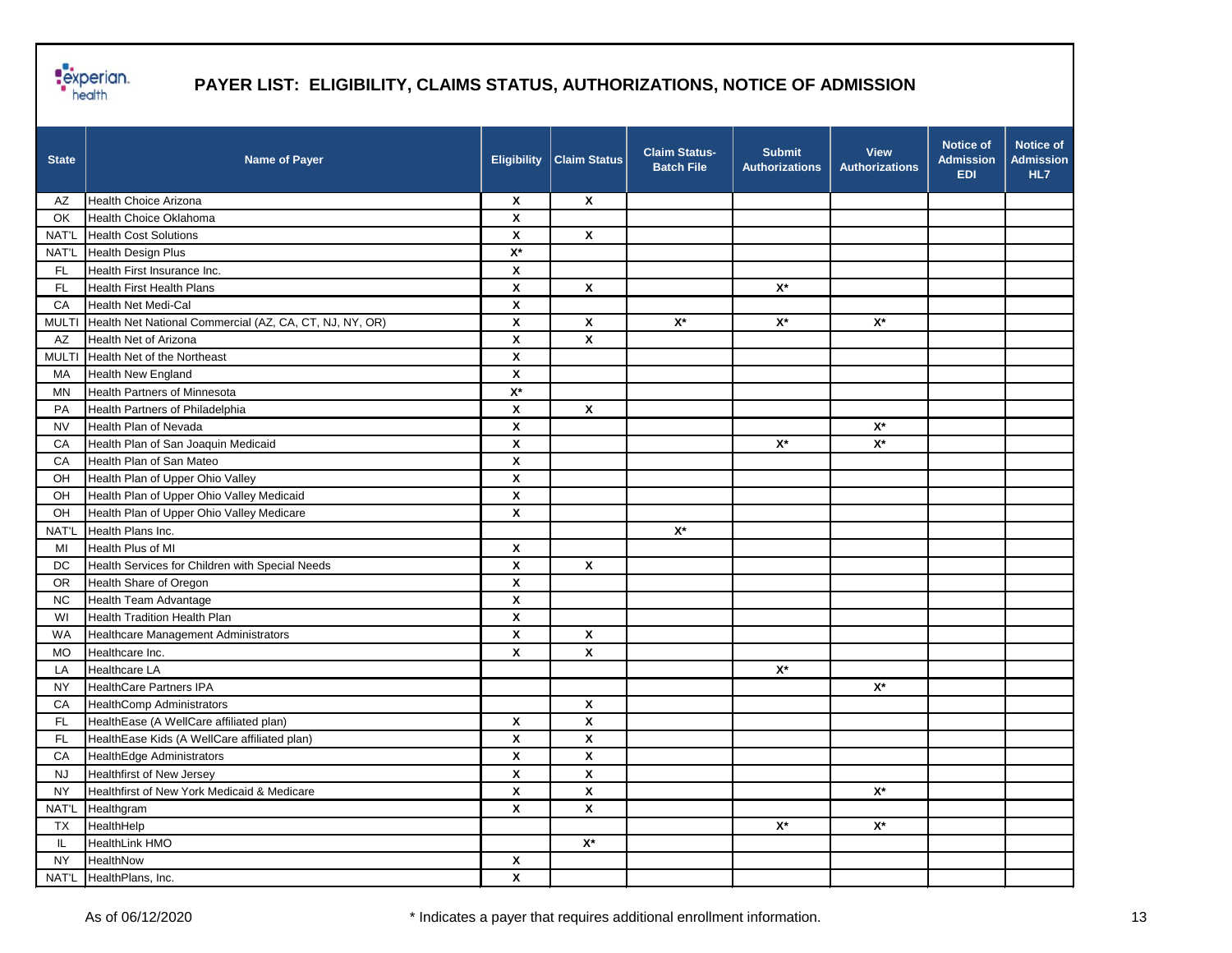

| <b>State</b> | <b>Name of Payer</b>                             | <b>Eligibility</b>        | <b>Claim Status</b> | <b>Claim Status-</b><br><b>Batch File</b> | <b>Submit</b><br><b>Authorizations</b> | <b>View</b><br><b>Authorizations</b> | <b>Notice of</b><br><b>Admission</b><br><b>EDI</b> | Notice of<br><b>Admission</b><br>HL7 |
|--------------|--------------------------------------------------|---------------------------|---------------------|-------------------------------------------|----------------------------------------|--------------------------------------|----------------------------------------------------|--------------------------------------|
| <b>NY</b>    | Healthplex                                       | $\mathsf{X}^\star$        |                     |                                           |                                        |                                      |                                                    |                                      |
| NAT'L        | HealthScope                                      | $\pmb{\mathsf{X}}$        |                     |                                           |                                        |                                      |                                                    |                                      |
| NAT'L        | HealthSmart                                      | X                         | $\pmb{\mathsf{x}}$  | $X^*$                                     |                                        | $\mathsf{X}^\star$                   |                                                    |                                      |
| LA           | <b>Healthy Blue</b>                              | $\pmb{\mathsf{X}}$        | $\pmb{\chi}$        |                                           |                                        |                                      |                                                    |                                      |
| IN           | Healthy Indiana Plan                             | X                         |                     |                                           |                                        |                                      |                                                    |                                      |
| TX           | <b>Healthy Texas</b>                             | $\pmb{\mathsf{x}}$        |                     |                                           |                                        |                                      |                                                    |                                      |
| <b>MULTI</b> | Heartland National Life Insurance Company        | $\pmb{\mathsf{X}}$        |                     |                                           |                                        |                                      |                                                    |                                      |
| MN           | Hennepin Health Medicaid                         | $\boldsymbol{\mathsf{x}}$ |                     |                                           |                                        |                                      |                                                    |                                      |
| MN           | Hennepin Health Medicare                         | $\pmb{\mathsf{X}}$        |                     |                                           |                                        |                                      |                                                    |                                      |
| TX           | Heritage Physician Network (Houston)             | $\pmb{\mathsf{X}}$        | X                   |                                           |                                        |                                      |                                                    |                                      |
| PA           | Highmark Blue Cross Blue Shield                  | X                         | X                   |                                           | $\mathsf{X}^\star$                     |                                      |                                                    |                                      |
| DE           | Highmark Blue Cross Blue Shield of Delaware      | $\mathsf{X}^\star$        | $\mathsf{X}^\star$  |                                           |                                        |                                      |                                                    |                                      |
| WV           | Highmark Blue Cross Blue Shield of West Virginia | $\pmb{\mathsf{x}}$        | $\pmb{\mathsf{x}}$  |                                           |                                        |                                      |                                                    |                                      |
| PA           | Highmark Blue Shield NaviNet                     |                           |                     | $\mathsf{X}^\star$                        |                                        | $\mathsf{X}^\star$                   |                                                    |                                      |
| WI           | <b>Highmark Senior Solutions</b>                 | $\boldsymbol{\mathsf{x}}$ | $\pmb{\mathsf{x}}$  |                                           |                                        |                                      |                                                    |                                      |
| CA           | Hill Physicians Medical Group                    |                           |                     |                                           |                                        | $\mathsf{X}^\star$                   |                                                    |                                      |
| <b>MO</b>    | <b>Home State</b>                                | X                         | X                   |                                           |                                        |                                      |                                                    |                                      |
| <b>NV</b>    | Hometown Health                                  | X                         |                     |                                           | $\mathsf{X}^\star$                     | $\mathsf{X}^\star$                   |                                                    |                                      |
| TX           | <b>Hooray Health</b>                             | $\pmb{\mathsf{X}}$        |                     |                                           |                                        |                                      |                                                    |                                      |
| <b>NJ</b>    | Horizon Blue Cross Blue Shield of New Jersey     | X                         | X                   | $X^*$                                     | $\mathsf{X}^\star$                     | $\mathsf{X}^\star$                   | X                                                  | X                                    |
| <b>NJ</b>    | Horizon NJ Health Medicaid                       | $\pmb{\mathsf{X}}$        | X                   |                                           |                                        |                                      |                                                    |                                      |
| NAT'L        | <b>HM Care Advantage</b>                         | X                         |                     |                                           |                                        |                                      |                                                    |                                      |
| TN           | <b>HSBS Memphis</b>                              | X                         | $\pmb{\mathsf{x}}$  |                                           |                                        |                                      |                                                    |                                      |
| NAT'L        | Humana                                           | $\pmb{\mathsf{X}}$        | $\pmb{\chi}$        | $\mathsf{X}^\star$                        | $\mathsf{X}^\star$                     |                                      |                                                    | X                                    |
| KY           | Humana CareSource (KY)                           | $\pmb{\mathsf{x}}$        | X                   |                                           |                                        |                                      |                                                    |                                      |
| CT           | <b>Husky Health Connecticut</b>                  |                           |                     |                                           | $\mathsf{X}^\star$                     | $\mathsf{X}^\star$                   |                                                    |                                      |
| GA           | IBEW Local 508 Health Plan                       | X                         | X                   |                                           |                                        |                                      |                                                    |                                      |
| ID           | Idaho Medicaid                                   | X                         | X                   |                                           |                                        |                                      |                                                    |                                      |
| NAT'L        | <b>IHC Health Solutions</b>                      | $\pmb{\mathsf{X}}$        | X                   |                                           |                                        |                                      |                                                    |                                      |
| IL           | IlliniCare Health Plan                           | $\pmb{\mathsf{X}}$        | $\mathsf{x}$        |                                           | $\mathsf{X}^\star$                     | $\mathsf{X}^\star$                   |                                                    |                                      |
| IL           | <b>Illinois Medicaid</b>                         | X                         | X                   |                                           |                                        |                                      |                                                    |                                      |
| PA           | Independence Administrators                      | $\pmb{\mathsf{X}}$        |                     |                                           |                                        |                                      |                                                    |                                      |
| PA           | Independence Blue Cross FOC                      | X                         | X                   | $\mathsf{X}^\star$                        | $\mathsf{X}^\star$                     | $X^*$                                |                                                    |                                      |
| <b>NY</b>    | Independent Health                               | $\pmb{\mathsf{x}}$        |                     |                                           |                                        |                                      |                                                    |                                      |
| IN           | Indiana Medicaid                                 | $\pmb{\mathsf{x}}$        | $\pmb{\mathsf{X}}$  | $\mathsf{X}^\star$                        | $\mathsf{X}^\star$                     |                                      |                                                    |                                      |
| IN           | Indiana University Health Plans                  | $\pmb{\mathsf{x}}$        |                     |                                           |                                        |                                      |                                                    |                                      |
| CA           | Inland Empire Health Plan (IEHP) Commercial      | $\pmb{\mathsf{x}}$        |                     | $\mathsf{X}^\star$                        |                                        | $\mathsf{X}^\star$                   |                                                    |                                      |
| CA           | Inland Empire Health Plan (IEHP) Medicaid        | X                         |                     |                                           |                                        |                                      |                                                    |                                      |
| <b>CT</b>    | Innovation Health                                |                           |                     |                                           |                                        | $\mathsf{X}^\star$                   |                                                    |                                      |
|              | MULTI Innovista Health Solutions                 |                           |                     |                                           | $\mathsf{X}^\star$                     | $\mathsf{X}^\star$                   |                                                    |                                      |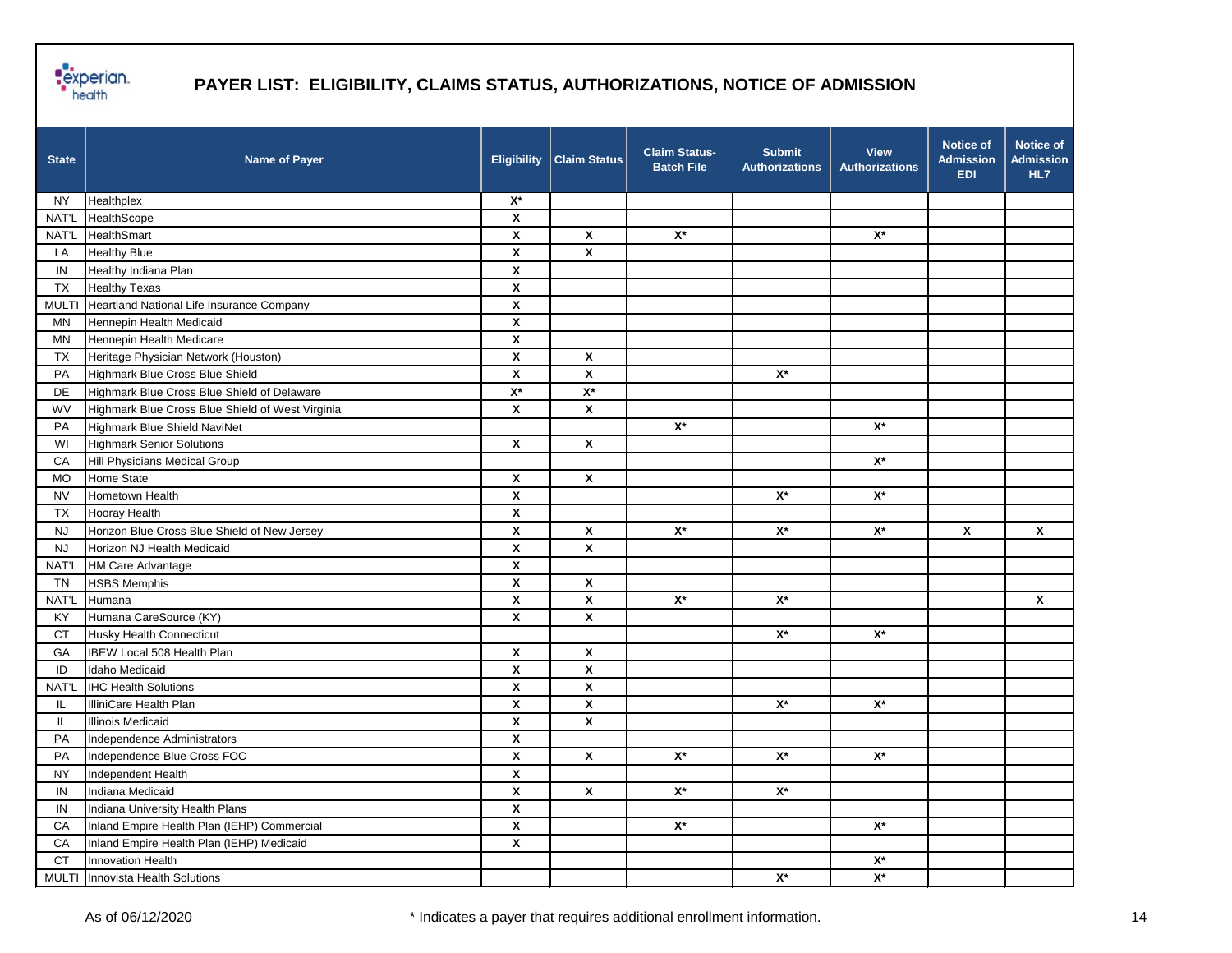

| <b>State</b> | <b>Name of Payer</b>                                                      | <b>Eligibility</b> | <b>Claim Status</b>     | <b>Claim Status-</b><br><b>Batch File</b> | <b>Submit</b><br><b>Authorizations</b> | <b>View</b><br><b>Authorizations</b> | <b>Notice of</b><br><b>Admission</b><br><b>EDI</b> | <b>Notice of</b><br><b>Admission</b><br>HL7 |
|--------------|---------------------------------------------------------------------------|--------------------|-------------------------|-------------------------------------------|----------------------------------------|--------------------------------------|----------------------------------------------------|---------------------------------------------|
| ТX           | Insurance Management Services                                             | $\mathsf{X}^\star$ |                         |                                           |                                        |                                      |                                                    |                                             |
| NAT'L        | Insurers Administrative Corporation (IAC)                                 | $\boldsymbol{x}$   | $\pmb{\mathsf{X}}$      |                                           |                                        |                                      |                                                    |                                             |
| <b>DE</b>    | <b>INTEGRA Administrative Group</b>                                       | $\boldsymbol{x}$   | X                       |                                           |                                        |                                      |                                                    |                                             |
| NAT'L        | Integral Quality Care                                                     | $\mathsf{X}^\star$ |                         |                                           | $\mathsf{X}^\star$                     | $\mathsf{X}^\star$                   |                                                    |                                             |
| TX           | Integrated Mental Health Services                                         | X                  |                         |                                           |                                        |                                      |                                                    |                                             |
| CA           | Inter Valley Health Plan                                                  | $\pmb{\mathsf{X}}$ |                         |                                           |                                        |                                      |                                                    |                                             |
| <b>PR</b>    | <b>Internation Medical Card</b>                                           | X                  |                         |                                           |                                        |                                      |                                                    |                                             |
| IA           | Iowa Medicaid                                                             | $\pmb{\mathsf{x}}$ | X                       |                                           |                                        |                                      |                                                    |                                             |
| IA           | Iowa Total Care                                                           | $\pmb{\mathsf{x}}$ |                         |                                           |                                        |                                      |                                                    |                                             |
| GU           | <b>Island Home Insurance</b>                                              | X                  |                         |                                           |                                        |                                      |                                                    |                                             |
| NAT'L        | John Alden Life Insurance Company (see Fortis)                            | $\pmb{\mathsf{x}}$ |                         |                                           |                                        |                                      |                                                    |                                             |
| <b>MD</b>    | Johns Hopkins Advantage MD                                                | $\pmb{\mathsf{x}}$ |                         |                                           |                                        |                                      |                                                    |                                             |
| <b>MD</b>    | Johns Hopkins Priority Partners & EHP                                     | X                  |                         |                                           |                                        |                                      |                                                    |                                             |
| <b>MD</b>    | Johns Hopkins US Family Health Plan                                       | X                  |                         |                                           |                                        |                                      |                                                    |                                             |
| <b>MULTI</b> | Kaiser Foundation Health Plan Mid - Atlantic (DC, MD, VA)                 | X                  |                         |                                           |                                        |                                      |                                                    |                                             |
|              | MULTI Kaiser Foundation Health Plan of CO, HI and the Northwest (OR & WA) | X                  |                         |                                           |                                        |                                      |                                                    |                                             |
| <b>MULTI</b> | Kaiser Foundation Health Plan of Washington                               | X                  | $\pmb{\mathsf{x}}$      | $\mathsf{X}^\star$                        |                                        |                                      |                                                    |                                             |
| NAT'L        | Kaiser Permanente Insurance Co KPIC                                       | $\pmb{\mathsf{X}}$ |                         |                                           |                                        |                                      |                                                    |                                             |
| GA           | Kaiser Permanente of Georgia                                              | $\pmb{\mathsf{X}}$ |                         |                                           |                                        |                                      |                                                    |                                             |
| CA           | Kaiser Permanente of Southern CA                                          | X                  |                         |                                           |                                        |                                      |                                                    |                                             |
| CA           | Kaiser Permanente of Northern CA                                          | $\pmb{\mathsf{x}}$ |                         |                                           |                                        |                                      |                                                    |                                             |
| CA           | Kane County IPA                                                           | X                  |                         |                                           | $\mathsf{X}^\star$                     |                                      |                                                    |                                             |
| KS           | Kansas Medicaid                                                           | X                  |                         |                                           |                                        |                                      |                                                    |                                             |
| KS           | Kansas Medicaid (Batch)                                                   |                    | X                       |                                           |                                        |                                      |                                                    |                                             |
| TX           | Katy Medical Group                                                        | X                  | $\pmb{\mathsf{x}}$      |                                           |                                        |                                      |                                                    |                                             |
| NAT'L        | <b>Kemper Benefits</b>                                                    | X                  |                         |                                           |                                        |                                      |                                                    |                                             |
| OK           | Kempton Company                                                           | X                  | X                       |                                           |                                        |                                      |                                                    |                                             |
| KY           | Kentucky Medicaid                                                         | X                  | X                       |                                           |                                        |                                      |                                                    |                                             |
| <b>MULTI</b> | KePro                                                                     |                    |                         |                                           |                                        | $X^*$                                |                                                    |                                             |
| <b>MULTI</b> | <b>KePro Medicaid</b>                                                     |                    |                         |                                           |                                        | $\mathsf{X}^\star$                   |                                                    |                                             |
| CA           | Kern Health Network                                                       |                    |                         |                                           |                                        | $\mathsf{X}^\star$                   |                                                    |                                             |
| NAT'L        | Key Benefit Administrators                                                | X                  | X                       |                                           |                                        |                                      |                                                    |                                             |
|              | NAT'L Key Healthy Partners                                                | X                  |                         |                                           |                                        |                                      |                                                    |                                             |
| CA           | Key Medical Group                                                         |                    |                         |                                           | $\mathsf{X}^\star$                     | $\mathsf{X}^\star$                   |                                                    |                                             |
| <b>MULTI</b> | KeySolution                                                               | $\pmb{\mathsf{X}}$ |                         |                                           |                                        |                                      |                                                    |                                             |
| PA           | Keystone First                                                            | $\pmb{\mathsf{X}}$ | $\pmb{\mathsf{X}}$      | $\mathsf{X}^\star$                        |                                        |                                      |                                                    |                                             |
| PA           | Keystone First Aligned                                                    | $\pmb{\mathsf{x}}$ | $\pmb{\mathsf{X}}$      |                                           |                                        |                                      |                                                    |                                             |
| PA           | Keystone First Community Health Choices                                   | $\pmb{\mathsf{X}}$ | $\overline{\mathbf{x}}$ |                                           |                                        |                                      |                                                    |                                             |
| PA           | Keystone Health Plan East Commercial                                      | $\pmb{\mathsf{x}}$ | $\pmb{\mathsf{X}}$      |                                           |                                        |                                      |                                                    |                                             |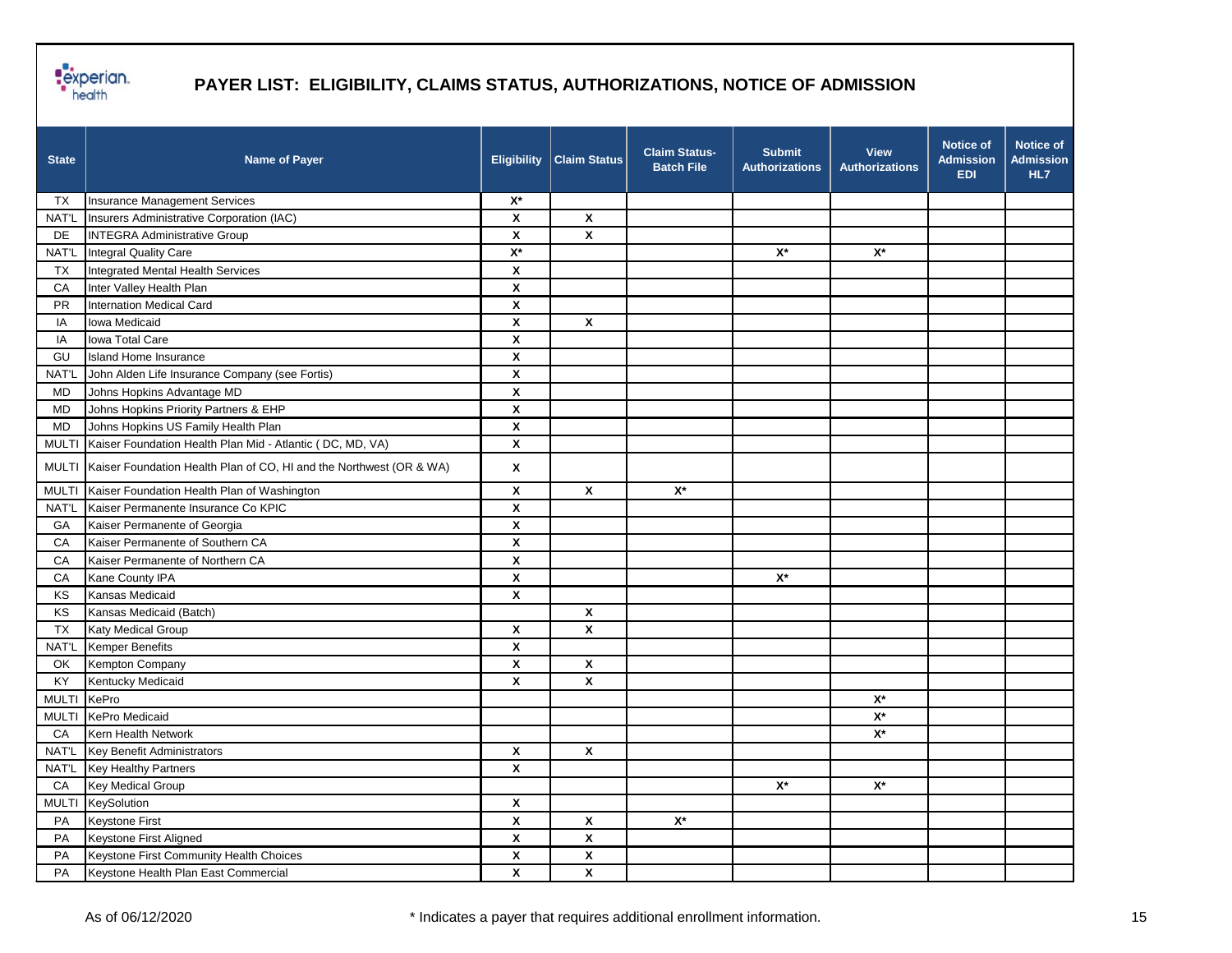

| <b>State</b>           | <b>Name of Payer</b>                           | <b>Eligibility</b>        | <b>Claim Status</b>       | <b>Claim Status-</b><br><b>Batch File</b> | <b>Submit</b><br><b>Authorizations</b> | <b>View</b><br><b>Authorizations</b> | <b>Notice of</b><br><b>Admission</b><br><b>EDI</b> | Notice of<br><b>Admission</b><br>HL7 |
|------------------------|------------------------------------------------|---------------------------|---------------------------|-------------------------------------------|----------------------------------------|--------------------------------------|----------------------------------------------------|--------------------------------------|
| PA                     | Keystone VIP Choice                            | $\boldsymbol{\mathsf{x}}$ | $\boldsymbol{\mathsf{x}}$ |                                           |                                        |                                      |                                                    |                                      |
| <b>WA</b>              | <b>Kitsap Physician Services</b>               | X                         |                           |                                           |                                        |                                      |                                                    |                                      |
| NAT'L                  | <b>KSKJ Life</b>                               | $\pmb{\mathsf{X}}$        |                           |                                           |                                        |                                      |                                                    |                                      |
| CA                     | L.A. Care                                      | $\pmb{\mathsf{x}}$        | $\boldsymbol{\mathsf{x}}$ |                                           |                                        |                                      |                                                    |                                      |
| LA                     | LaCare                                         | X                         |                           |                                           |                                        |                                      |                                                    |                                      |
| NAT'L                  | Leggett and Platt                              | X                         |                           |                                           |                                        |                                      |                                                    |                                      |
| FL.                    | Leon Medical Centers Health Plans              | $\pmb{\mathsf{x}}$        | X                         |                                           |                                        |                                      |                                                    |                                      |
| NAT'L                  | Liberty National Life Insurance Company        | $\pmb{\chi}$              | X                         |                                           |                                        |                                      |                                                    |                                      |
| <b>MULTI</b>           | Lifemap (AK, ID, MT, OR, UT, WA, WY)           | $\pmb{\chi}$              | X                         |                                           |                                        |                                      |                                                    |                                      |
| AZ                     | Lifeprint                                      | $\mathsf{X}^\star$        |                           |                                           |                                        |                                      |                                                    |                                      |
| AZ                     | Lifewise Health Plan of Arizona                | $\boldsymbol{\mathsf{x}}$ |                           |                                           |                                        |                                      |                                                    |                                      |
| <b>OR</b>              | Lifewise Health Plan of Oregon                 | X                         |                           |                                           |                                        |                                      |                                                    |                                      |
| <b>WA</b>              | Lifewise Health Plan of Washington             | X                         |                           |                                           |                                        |                                      |                                                    |                                      |
| NAT'L                  | Lincoln Financial Group                        | $\pmb{\mathsf{X}}$        | $\pmb{\mathsf{X}}$        |                                           |                                        |                                      |                                                    |                                      |
| NAT'L                  | Lincoln Heritage                               | $\pmb{\mathsf{x}}$        |                           |                                           |                                        |                                      |                                                    |                                      |
| NAT'L                  | Local 1199                                     | X                         |                           |                                           |                                        |                                      |                                                    |                                      |
| NAT'L                  | LoneStar TPA                                   | X                         |                           |                                           |                                        |                                      |                                                    |                                      |
| NAT'L                  | Loomis                                         | X                         | X                         |                                           |                                        |                                      |                                                    |                                      |
| LA                     | Louisiana Healthcare Connections               | X                         | X                         |                                           |                                        | $\mathsf{X}^\star$                   |                                                    |                                      |
| LA                     | Louisiana Medicaid                             | $\pmb{\mathsf{x}}$        |                           |                                           |                                        | $\mathsf{X}^\star$                   |                                                    |                                      |
| NM                     | Lovelace Salud Health Plan Medicaid            | X                         |                           |                                           |                                        |                                      |                                                    |                                      |
| NAT'L                  | Loyal American Life Insurance Company Medicare | $\pmb{\mathsf{X}}$        | X                         |                                           |                                        |                                      |                                                    |                                      |
|                        | MULTI Loyal Christian Benefit Association      | X                         |                           |                                           |                                        |                                      |                                                    |                                      |
| TN                     | Lucent Health                                  | $\boldsymbol{\mathsf{X}}$ |                           |                                           |                                        |                                      |                                                    |                                      |
| NAT'L                  | Maestro Health                                 | $\boldsymbol{\mathsf{x}}$ |                           |                                           |                                        |                                      |                                                    |                                      |
| NAT'L                  | Magellan                                       | $\pmb{\mathsf{X}}$        |                           |                                           |                                        |                                      |                                                    |                                      |
| VA                     | Magellan Complete Care of Virginia             | $\pmb{\mathsf{X}}$        |                           |                                           |                                        |                                      |                                                    |                                      |
| <b>NJ</b>              | MagnaCare                                      | X                         | X                         |                                           | $X^*$                                  | $X^*$                                |                                                    |                                      |
| <b>MS</b>              | Magnolia Health Plan                           | $\boldsymbol{\mathsf{x}}$ | X                         | $\mathsf{X}^\star$                        |                                        |                                      |                                                    |                                      |
| ME                     | Maine Medicaid                                 | $\pmb{\mathsf{x}}$        |                           | $\mathsf{X}^\star$                        |                                        |                                      |                                                    |                                      |
| <b>MULTI</b>           | Managed Care of America                        | $\pmb{\mathsf{x}}$        | X                         |                                           |                                        |                                      |                                                    |                                      |
| CA                     | Managed Health Network                         | $\pmb{\chi}$              | X                         |                                           |                                        |                                      |                                                    |                                      |
| IN                     | Managed Health Services Indiana                | X                         | χ                         |                                           |                                        |                                      |                                                    |                                      |
| WI                     | Managed Health Services Wisconsin              | X                         | X                         |                                           |                                        |                                      |                                                    |                                      |
| PR                     | MAPFRE Life Puerto Rico                        | $\pmb{\mathsf{x}}$        |                           |                                           |                                        |                                      |                                                    |                                      |
| PR                     | <b>MAPFRE Medicare Excel</b>                   | $\pmb{\mathsf{x}}$        |                           |                                           |                                        |                                      |                                                    |                                      |
| $\mathsf{A}\mathsf{Z}$ | Maricopa Care Advantage (AZ)                   | $\pmb{\mathsf{X}}$        |                           |                                           |                                        |                                      |                                                    |                                      |
| $\mathsf{A}\mathsf{Z}$ | Maricopa Health Plan                           | $\pmb{\mathsf{X}}$        | $\pmb{\mathsf{X}}$        |                                           |                                        |                                      |                                                    |                                      |
| ME                     | <b>Martins Point</b>                           | $\pmb{\mathsf{X}}$        |                           |                                           |                                        |                                      |                                                    |                                      |
| ME                     | Martins Point Medicare                         | $\pmb{\mathsf{x}}$        |                           |                                           |                                        |                                      |                                                    |                                      |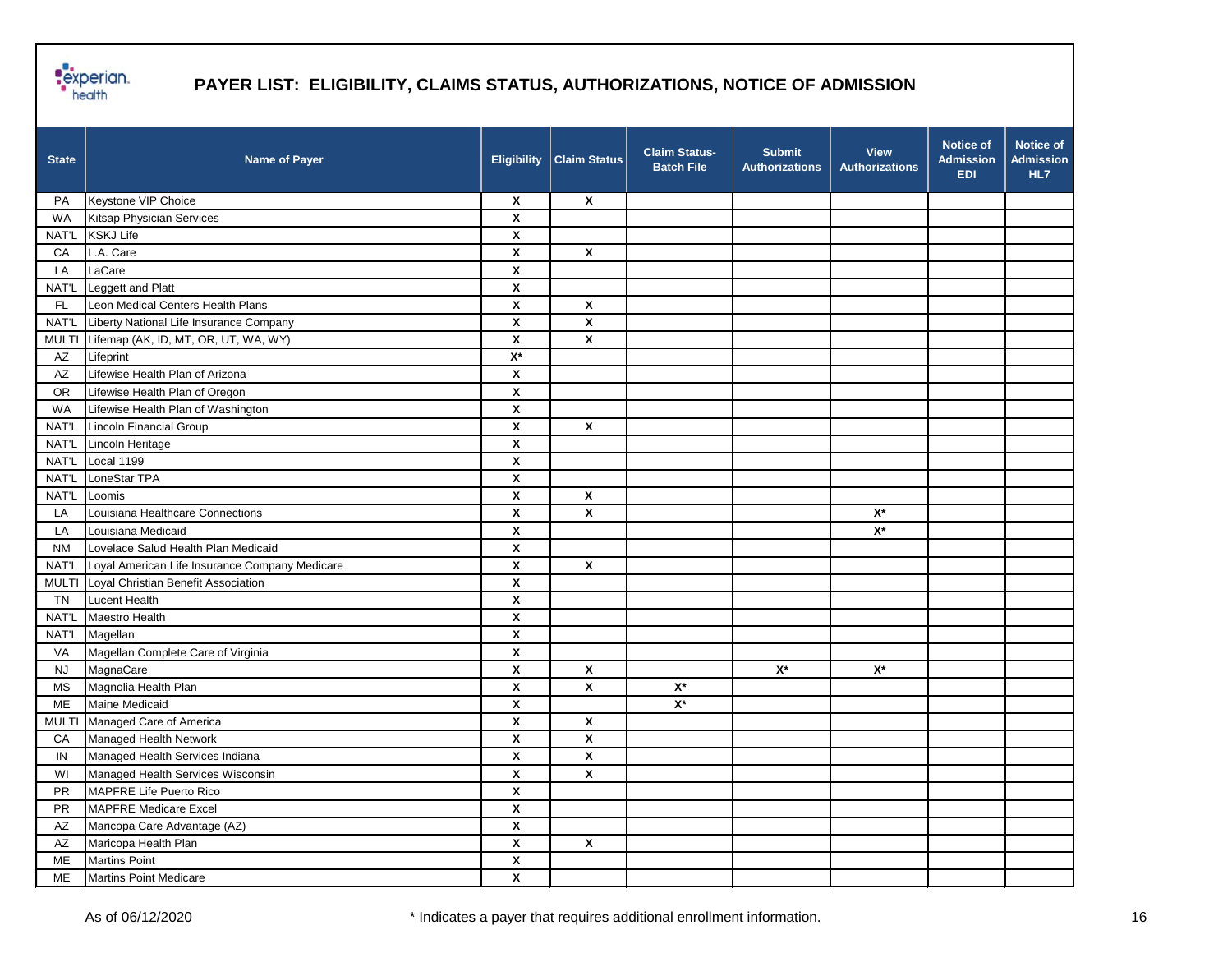

| <b>State</b> | <b>Name of Payer</b>                             | <b>Eligibility</b>        | <b>Claim Status</b>  | <b>Claim Status-</b><br><b>Batch File</b> | <b>Submit</b><br><b>Authorizations</b> | <b>View</b><br><b>Authorizations</b> | <b>Notice of</b><br><b>Admission</b><br><b>EDI</b> | Notice of<br><b>Admission</b><br>HL7 |
|--------------|--------------------------------------------------|---------------------------|----------------------|-------------------------------------------|----------------------------------------|--------------------------------------|----------------------------------------------------|--------------------------------------|
| MD           | <b>Maryland Medicaid</b>                         | X                         | X                    |                                           |                                        |                                      |                                                    |                                      |
| <b>MD</b>    | Maryland Physicians Care                         | X                         | $\mathsf{X}^\star$   |                                           | $\mathsf{X}^\star$                     |                                      |                                                    |                                      |
| VA           | Mary Washington Health Plan                      | X                         | X                    |                                           |                                        |                                      |                                                    |                                      |
| MA           | Massachusetts Medicaid                           | $\pmb{\mathsf{x}}$        | $\pmb{\mathsf{X}}$   |                                           |                                        |                                      |                                                    |                                      |
| CA           | Maverick Medical Group                           |                           |                      |                                           |                                        | $\mathsf{X}^\star$                   |                                                    |                                      |
| <b>FL</b>    | <b>MCNA Dental</b>                               | X                         |                      |                                           |                                        |                                      |                                                    |                                      |
| IN           | MDWise Health Indiana Plan                       | $X^*$                     |                      |                                           |                                        |                                      |                                                    |                                      |
| IN           | <b>MDWise Methodist</b>                          | $X^*$                     |                      |                                           |                                        |                                      |                                                    |                                      |
| IN           | <b>MDWise ProHealth</b>                          | $\mathsf{X}^\star$        |                      |                                           |                                        |                                      |                                                    |                                      |
| IN           | <b>MDWise Select Health Network</b>              | $\mathsf{X}^\star$        |                      |                                           |                                        |                                      |                                                    |                                      |
| IN           | <b>MDWise St. Catherine</b>                      | $\mathsf{X}^\star$        |                      |                                           |                                        |                                      |                                                    |                                      |
| IN           | <b>MDWise St. Francis</b>                        | $X^*$                     |                      |                                           |                                        |                                      |                                                    |                                      |
| IN           | MDWise St. Margaret Mercy                        | $X^*$                     |                      |                                           |                                        |                                      |                                                    |                                      |
| IN           | <b>MDWise St. Vincent</b>                        | $X^*$                     |                      |                                           |                                        |                                      |                                                    |                                      |
| IN           | <b>MDWise Total Health</b>                       | $\mathsf{X}^\star$        |                      |                                           |                                        |                                      |                                                    |                                      |
| IN           | <b>MDWise Wishard</b>                            | $\mathsf{X}^\star$        |                      |                                           |                                        |                                      |                                                    |                                      |
| <b>FL</b>    | Med 3000                                         |                           |                      |                                           |                                        | $\mathsf{X}^\star$                   |                                                    |                                      |
| <b>MULTI</b> | MedCost Benefit Services Employers (NC, SC)      | $\boldsymbol{\mathsf{x}}$ | $\mathsf{X}^{\star}$ |                                           | $\mathsf{X}^\star$                     | $\mathsf{X}^\star$                   |                                                    |                                      |
| NAT'L        | MeDecision                                       |                           |                      |                                           | $\mathsf{X}^\star$                     |                                      |                                                    |                                      |
| <b>MULTI</b> | Medica (IA, MN, ND, NE, SD, WI)                  | X                         | X                    |                                           |                                        |                                      |                                                    |                                      |
| FL.          | Medica HealthCare Plans of Florida               | $\pmb{\mathsf{X}}$        |                      |                                           |                                        |                                      |                                                    |                                      |
| ΜN           | Medica Health Plan Solutions                     | $\pmb{\mathsf{X}}$        | X                    |                                           |                                        |                                      |                                                    |                                      |
| NAT'L        | Medica Marketplace (IFB)                         | X                         | X                    |                                           |                                        |                                      |                                                    | X                                    |
| <b>MULTI</b> | Medical Associates Health Plan/Health Choices    | X                         | X                    |                                           |                                        |                                      |                                                    |                                      |
| <b>MULTI</b> | Medical Benefits Administrators / MedBen         | X                         |                      |                                           |                                        |                                      |                                                    |                                      |
| OH           | Medical Benefits Administrators Inc. (Newark OH) | X                         |                      |                                           |                                        |                                      |                                                    |                                      |
| OH           | Medical Benefits Companies (Newark OH)           | $\pmb{\mathsf{X}}$        |                      |                                           |                                        |                                      |                                                    |                                      |
| OH           | Medical Benefits Mutual (Newark OH)              | X                         |                      |                                           |                                        |                                      |                                                    |                                      |
| <b>MULTI</b> | Medical Benefits Mutual / MedBen                 | $\pmb{\mathsf{X}}$        |                      |                                           |                                        |                                      |                                                    |                                      |
| <b>MULTI</b> | Medical Benefits Mutual Life Insurance Co.       | X                         |                      |                                           |                                        |                                      |                                                    |                                      |
| CA           | Medi-Cal Medicaid                                | X                         |                      |                                           | $\mathsf{X}^\star$                     | $\mathsf{X}^\star$                   |                                                    |                                      |
| <b>PR</b>    | <b>Medical Card Systems</b>                      | $\pmb{\mathsf{X}}$        |                      |                                           |                                        |                                      |                                                    |                                      |
| OH.          | Medical Mutual of Ohio                           | $\boldsymbol{\mathsf{x}}$ | $\pmb{\mathsf{x}}$   |                                           | $\mathsf{X}^\star$                     | $\mathsf{X}^\star$                   |                                                    |                                      |
| CA           | Medi-Cal Share of Cost                           | $\boldsymbol{\mathsf{x}}$ |                      |                                           |                                        |                                      |                                                    |                                      |
| IA           | Medical Associates Health Plan/Health Choices    | X                         | $\pmb{\mathsf{X}}$   |                                           |                                        |                                      |                                                    |                                      |
| NAT'L        | Medicare Part A DDE                              |                           | $X^*$                |                                           |                                        |                                      |                                                    |                                      |
| NAT'L        | Medicare Part A & B                              | X                         |                      |                                           |                                        |                                      |                                                    |                                      |
| FL           | Medicare and Much More (MMM) of Florida          | $\pmb{\mathsf{x}}$        |                      |                                           |                                        |                                      |                                                    |                                      |
| PR           | Medicare y Mucho Mas MMM                         | $\pmb{\mathsf{x}}$        |                      |                                           |                                        |                                      |                                                    |                                      |
| NAT'L        | Medico Insurance Company                         | $\pmb{\mathsf{x}}$        | $\pmb{\mathsf{X}}$   |                                           |                                        |                                      |                                                    |                                      |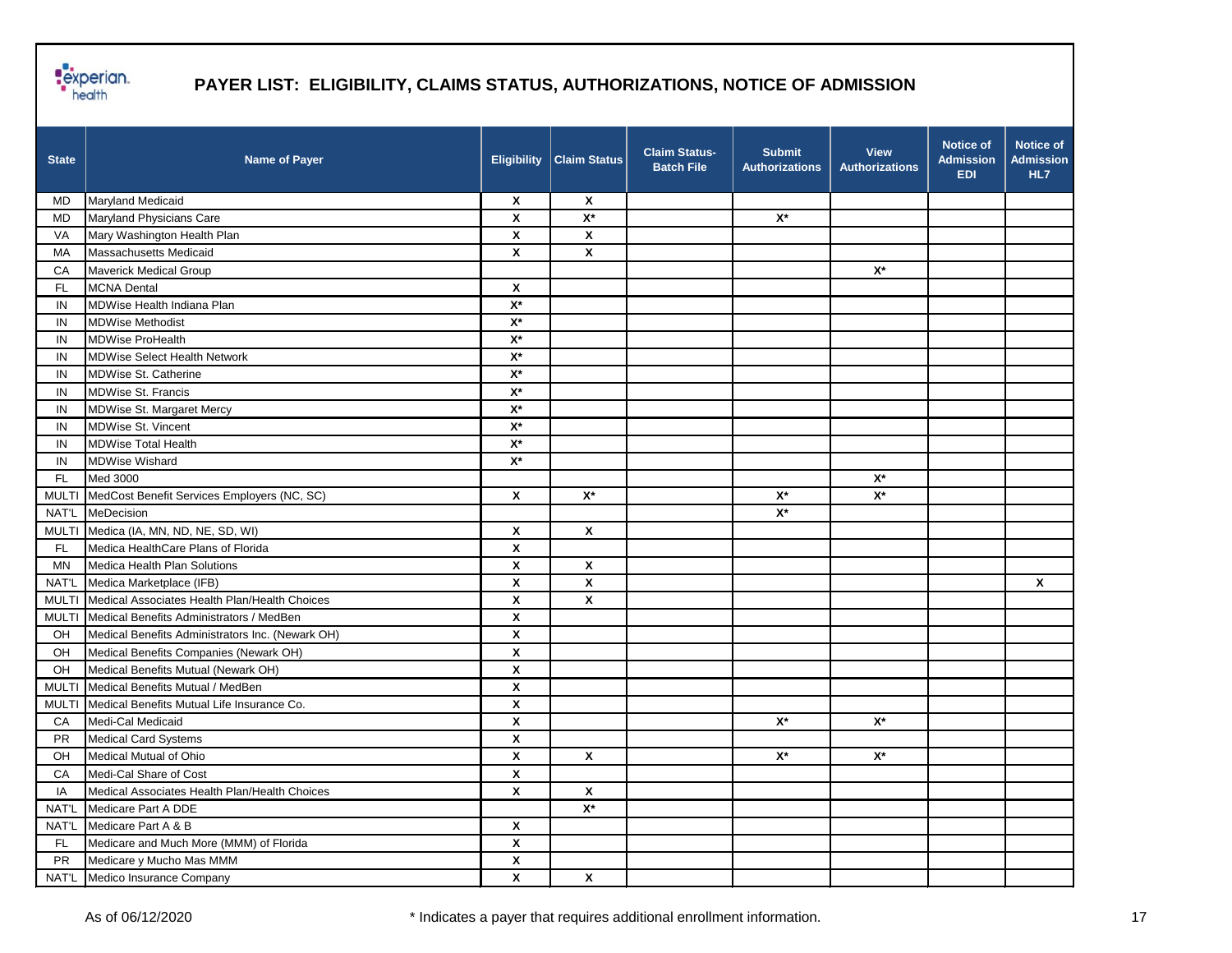

| <b>State</b> | <b>Name of Payer</b>                                                | <b>Eligibility</b>        | <b>Claim Status</b> | <b>Claim Status-</b><br><b>Batch File</b> | <b>Submit</b><br><b>Authorizations</b> | <b>View</b><br><b>Authorizations</b> | <b>Notice of</b><br><b>Admission</b><br><b>EDI</b> | Notice of<br><b>Admission</b><br>HL7 |
|--------------|---------------------------------------------------------------------|---------------------------|---------------------|-------------------------------------------|----------------------------------------|--------------------------------------|----------------------------------------------------|--------------------------------------|
|              | MULTI Med-Pay                                                       | X                         | X                   |                                           |                                        |                                      |                                                    |                                      |
| IN           | MedPartners                                                         | $\mathsf{X}^\star$        |                     |                                           |                                        |                                      |                                                    |                                      |
| CA           | MedPoint Management                                                 |                           |                     |                                           |                                        | $\mathsf{X}^\star$                   |                                                    |                                      |
| NAT'L        | MedSolutions                                                        |                           |                     |                                           | $\mathsf{X}^\star$                     |                                      |                                                    |                                      |
| NAT'L        | MedStar Select                                                      | X                         |                     |                                           |                                        |                                      |                                                    |                                      |
| AZ           | Mercy Care Plan                                                     | $\pmb{\mathsf{x}}$        | X                   |                                           |                                        |                                      |                                                    |                                      |
| AZ           | Mercy Maricopa Intergrated Care                                     | $\pmb{\mathsf{X}}$        |                     |                                           |                                        |                                      |                                                    |                                      |
| IL.          | Meridian Health Plan of Illinois                                    | $\boldsymbol{\mathsf{x}}$ | $\mathbf{X}^{\ast}$ |                                           |                                        |                                      |                                                    |                                      |
| NAT'L        | <b>Meritain Health</b>                                              | $\pmb{\mathsf{X}}$        | $\pmb{\mathsf{x}}$  | $\mathsf{X}^\star$                        |                                        |                                      |                                                    |                                      |
| NAT'L        | MetLife Dental                                                      | X                         |                     |                                           |                                        |                                      |                                                    |                                      |
| <b>NY</b>    | MetroPlus (Medicare/Medicaid)                                       | X                         | X                   |                                           |                                        |                                      |                                                    |                                      |
| NAT'L        | MHNET Behavioral Health                                             | $\pmb{\mathsf{X}}$        | $\pmb{\mathsf{x}}$  |                                           |                                        |                                      |                                                    |                                      |
| WI           | MHS Health Wisconsin                                                |                           |                     |                                           |                                        | $\mathsf{X}^\star$                   |                                                    |                                      |
| <b>MULTI</b> | <b>MHS Medicaid</b>                                                 |                           |                     |                                           | $\mathsf{X}^\star$                     | $\mathsf{X}^\star$                   |                                                    |                                      |
| <b>FL</b>    | Miami Children's Health Plan                                        | $\boldsymbol{\mathsf{x}}$ |                     |                                           |                                        |                                      |                                                    |                                      |
| MI           | Michigan Complete Health                                            | X                         | X                   |                                           |                                        |                                      |                                                    |                                      |
| MI           | Michigan Medicaid                                                   | X                         | X                   |                                           |                                        |                                      |                                                    |                                      |
| MI           | Michigan Medicaid Pending Eligibility                               | $\pmb{\mathsf{x}}$        |                     |                                           |                                        |                                      |                                                    |                                      |
| <b>MN</b>    | Minnesota Medicaid                                                  | $\mathsf{X}^\star$        |                     |                                           |                                        |                                      |                                                    |                                      |
| CA           | <b>Mission IPA</b>                                                  |                           |                     |                                           |                                        | $\mathsf{X}^\star$                   |                                                    |                                      |
| <b>MS</b>    | Mississippi eQ Health Suite                                         |                           |                     |                                           |                                        | $\mathsf{X}^\star$                   |                                                    |                                      |
| MS           | Mississippi Medicaid                                                | X                         | X                   |                                           |                                        |                                      |                                                    |                                      |
| MS           | Mississippi State Employees and Teachers                            | $\pmb{\mathsf{X}}$        | χ                   |                                           |                                        |                                      |                                                    |                                      |
| <b>MO</b>    | Missouri Care Health Plan                                           | $\pmb{\mathsf{X}}$        | $\pmb{\chi}$        |                                           |                                        |                                      |                                                    |                                      |
| MO           | Missouri Medicaid                                                   | $\mathsf{X}^\star$        | X                   |                                           |                                        |                                      |                                                    |                                      |
| OR           | Moda Health                                                         | X                         | X                   | $X^*$                                     |                                        |                                      |                                                    |                                      |
| CA           | Molina                                                              |                           |                     |                                           |                                        |                                      |                                                    |                                      |
| ID           | Molina (ID)                                                         | X                         |                     |                                           |                                        |                                      |                                                    |                                      |
| IL           | Molina (IL)                                                         | $\pmb{\mathsf{X}}$        | X                   |                                           |                                        |                                      |                                                    |                                      |
| <b>NY</b>    | Molina (NY)                                                         | $\mathsf{X}^\star$        |                     |                                           |                                        |                                      |                                                    |                                      |
| <b>PR</b>    | Molina (PR)                                                         | X                         | X                   |                                           |                                        |                                      |                                                    |                                      |
| SC           | Molina (SC)                                                         | $\pmb{\mathsf{X}}$        | $\pmb{\mathsf{x}}$  |                                           |                                        |                                      |                                                    |                                      |
| WI           | Molina (WI)                                                         | X                         | X                   |                                           |                                        |                                      | X                                                  |                                      |
| <b>MULTI</b> | Molina Healthcare Medicaid (CA, FL, IL, MI, MO, NM, OH, TX, UT, WA) | X                         | $\mathsf{X}^\star$  | $\mathsf{X}^\star$                        | $\mathsf{X}^\star$                     | $\mathsf{X}^\star$                   |                                                    |                                      |
| MT           | Montana Medicaid                                                    | $\pmb{\mathsf{X}}$        |                     | $\pmb{\mathsf{X}}$                        |                                        |                                      |                                                    |                                      |
| IL.          | MoreCare Advantage HMO                                              | $\pmb{\mathsf{X}}$        | $\pmb{\mathsf{x}}$  |                                           |                                        |                                      |                                                    |                                      |
| AR           | Municipal Health Benefit Fund                                       | $\pmb{\mathsf{X}}$        | $\pmb{\mathsf{x}}$  |                                           |                                        |                                      |                                                    |                                      |
| NAT'L        | Mutual Health Services                                              | $\pmb{\mathsf{X}}$        | $\pmb{\mathsf{x}}$  |                                           |                                        |                                      |                                                    |                                      |
|              | NAT'L Mutual Medical Plans                                          | X                         | $\pmb{\mathsf{x}}$  |                                           |                                        |                                      |                                                    |                                      |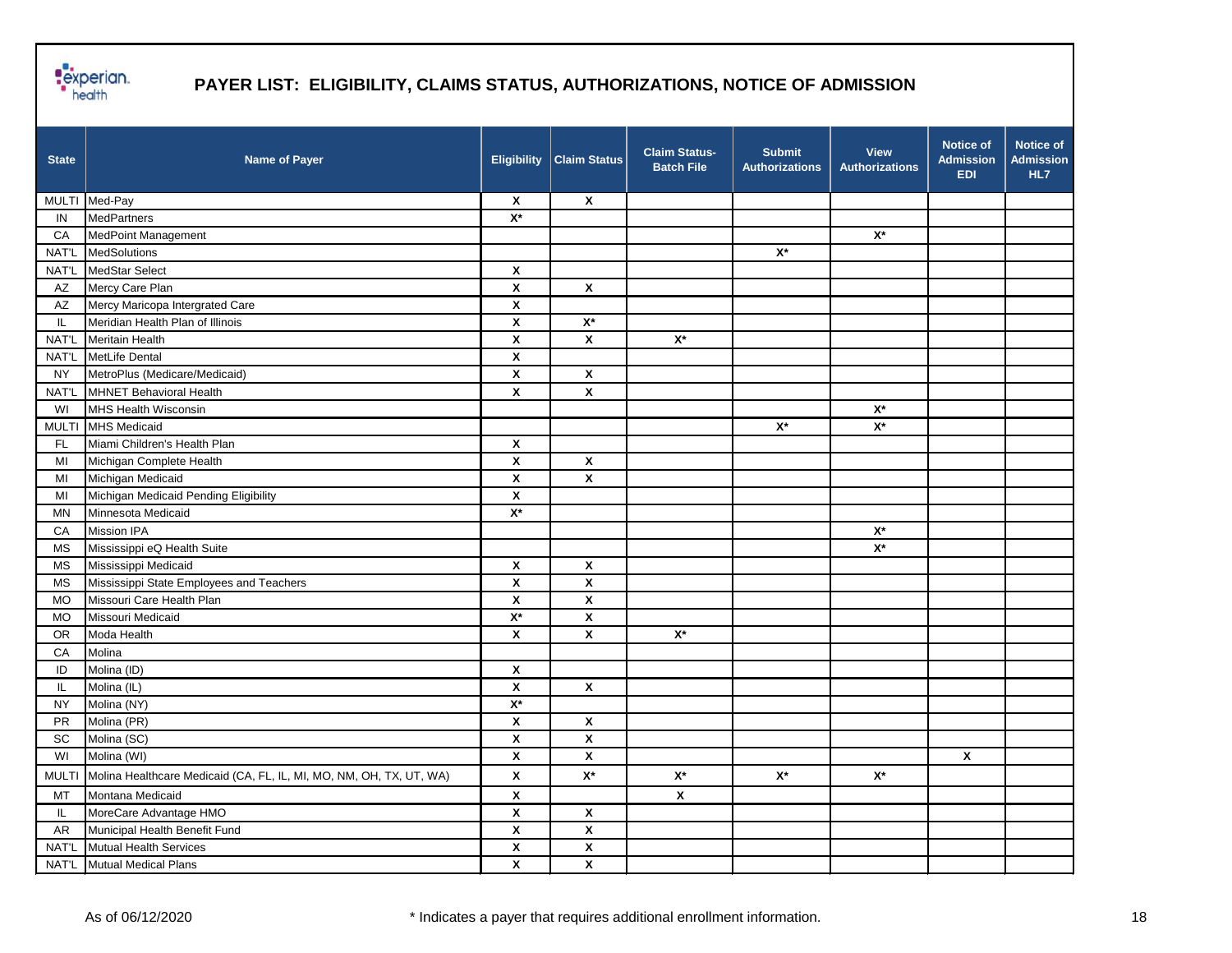

| <b>State</b>   | <b>Name of Payer</b>                                 | <b>Eligibility</b>        | <b>Claim Status</b> | <b>Claim Status-</b><br><b>Batch File</b> | <b>Submit</b><br><b>Authorizations</b> | <b>View</b><br><b>Authorizations</b> | <b>Notice of</b><br><b>Admission</b><br><b>EDI</b> | <b>Notice of</b><br><b>Admission</b><br>HL7 |
|----------------|------------------------------------------------------|---------------------------|---------------------|-------------------------------------------|----------------------------------------|--------------------------------------|----------------------------------------------------|---------------------------------------------|
|                | MULTI MVP Healthcare (NY, NH, VT)                    | $X^*$                     | $\pmb{\mathsf{X}}$  |                                           |                                        |                                      |                                                    |                                             |
|                | NAT'L Mutual of Omaha Commercial                     | $\boldsymbol{\mathsf{x}}$ |                     |                                           |                                        |                                      |                                                    |                                             |
|                | NAT'L Mutual of Omaha Medicare Advantage             | $\boldsymbol{\mathsf{x}}$ | $\pmb{\mathsf{X}}$  |                                           |                                        |                                      |                                                    |                                             |
| CA             | My Group Health                                      |                           |                     |                                           | $\mathsf{X}^\star$                     |                                      |                                                    |                                             |
|                | NAT'L NaphCare                                       |                           | $\mathbf{x}$        |                                           |                                        |                                      |                                                    |                                             |
|                | NAT'L National Association of Letter Carriers (NALC) | X                         | $\pmb{\mathsf{X}}$  |                                           |                                        |                                      |                                                    |                                             |
| <b>MULTI</b>   | Nationwide Health Plans (CA, OH)                     | X                         | $\pmb{\mathsf{X}}$  |                                           |                                        |                                      |                                                    |                                             |
| NAT'L          | <b>NCTA</b>                                          | $\mathsf{X}^\star$        |                     |                                           |                                        |                                      |                                                    |                                             |
| <b>NE</b>      | Nebraska Medicaid (Batch)                            | X                         |                     |                                           |                                        |                                      |                                                    |                                             |
| <b>NE</b>      | Nebraska Medicaid                                    | $\boldsymbol{\mathsf{x}}$ |                     |                                           |                                        |                                      |                                                    |                                             |
| <b>NE</b>      | Nebraska Total Care                                  | $\boldsymbol{\mathsf{x}}$ | $\pmb{\mathsf{X}}$  |                                           |                                        |                                      |                                                    |                                             |
| FL.            | Neighborhood Health Partnership                      | X                         |                     |                                           |                                        |                                      |                                                    |                                             |
| R <sub>l</sub> | Neighborhood Health Plan of RI                       | X                         |                     |                                           | $\mathsf{X}^\star$                     | $\mathsf{X}^\star$                   |                                                    | $X^*$                                       |
| WI             | Network Health (WI)                                  | X                         | $\pmb{\mathsf{X}}$  |                                           |                                        |                                      |                                                    |                                             |
| WI             | Network Health Insurance Corp.                       | $\boldsymbol{\mathsf{x}}$ |                     |                                           |                                        |                                      |                                                    |                                             |
| <b>NV</b>      | Nevada Medicaid                                      | $\pmb{\mathsf{x}}$        |                     |                                           |                                        |                                      |                                                    |                                             |
| <b>MULTI</b>   | New Century                                          |                           |                     |                                           | $\mathsf{X}^\star$                     | $\mathsf{X}^\star$                   |                                                    |                                             |
| <b>TX</b>      | New Era Life Insurance                               | X                         | $\pmb{\mathsf{X}}$  |                                           |                                        |                                      |                                                    |                                             |
| <b>NH</b>      | New Hampshire Healthy Families                       | X                         |                     |                                           |                                        |                                      |                                                    |                                             |
| <b>NH</b>      | New Hampshire Medicaid                               | X                         |                     |                                           |                                        |                                      |                                                    |                                             |
| NJ.            | New Jersey Medicaid                                  | $\mathsf{X}^\star$        |                     |                                           |                                        |                                      |                                                    |                                             |
| <b>NM</b>      | New Mexico Health Connections                        | X                         |                     |                                           | $\mathsf{X}^\star$                     | $\mathsf{X}^\star$                   |                                                    |                                             |
| <b>NM</b>      | New Mexico Medicaid                                  | X                         | $\pmb{\mathsf{X}}$  |                                           |                                        |                                      |                                                    |                                             |
| <b>NY</b>      | New York Medicaid                                    | X                         |                     |                                           |                                        |                                      |                                                    |                                             |
| <b>NY</b>      | New York Medicaid Batch                              |                           | $\mathsf{X}^\star$  |                                           |                                        |                                      |                                                    |                                             |
| IL.            | Next Level Health Partners                           |                           | X                   |                                           |                                        |                                      |                                                    |                                             |
| CA             | <b>NIA</b>                                           |                           |                     |                                           | $\mathsf{X}^\star$                     | $\mathsf{X}^\star$                   |                                                    |                                             |
| <b>MULTI</b>   | Nippon Life Insurance Company                        | X                         | X                   |                                           |                                        |                                      |                                                    |                                             |
| CA             | <b>NIVANO</b>                                        |                           |                     |                                           | $\mathsf{X}^\star$                     | $X^*$                                |                                                    |                                             |
| <b>CT</b>      | NGS Medicare Part B Connecticut Batch                |                           |                     | $\mathsf{X}^\star$                        |                                        |                                      |                                                    |                                             |
| IL.            | <b>NGS Medicare Part B Illinois Batch</b>            |                           |                     | $\mathsf{X}^\star$                        |                                        |                                      |                                                    |                                             |
| <b>NY</b>      | NGS Medicare Part B New York Upstate                 |                           |                     | $\mathsf{X}^\star$                        |                                        |                                      |                                                    |                                             |
| <b>RI</b>      | NGS Medicare Part B Rhode Island Batch               |                           |                     | $\mathbf{X}^{\star}$                      |                                        |                                      |                                                    |                                             |
| WI             | NGS Medicare Part B Wisconsin                        |                           |                     | $\mathsf{X}^\star$                        |                                        |                                      |                                                    |                                             |
| ID             | Noridian Medicare Part B Idaho                       |                           |                     | $\mathbf{X}^{\star}$                      |                                        |                                      |                                                    |                                             |
| MT             | Noridian Medicare Part B Montana                     |                           |                     | $\mathbf{X}^{\star}$                      |                                        |                                      |                                                    |                                             |
| CA             | Noridian Medicare Part B Northern California         |                           |                     | $\mathsf{X}^\star$                        |                                        |                                      |                                                    |                                             |
| <b>ND</b>      | Noridian Medicare Part B North Dakota                |                           |                     | $\mathsf{X}^\star$                        |                                        |                                      |                                                    |                                             |
| <b>OR</b>      | Noridian Medicare Part B Oregon                      |                           |                     | $\mathsf{X}^\star$                        |                                        |                                      |                                                    |                                             |
| <b>WY</b>      | Noridian Medicare Part B Wyoming                     |                           |                     | $\mathsf{X}^\star$                        |                                        |                                      |                                                    |                                             |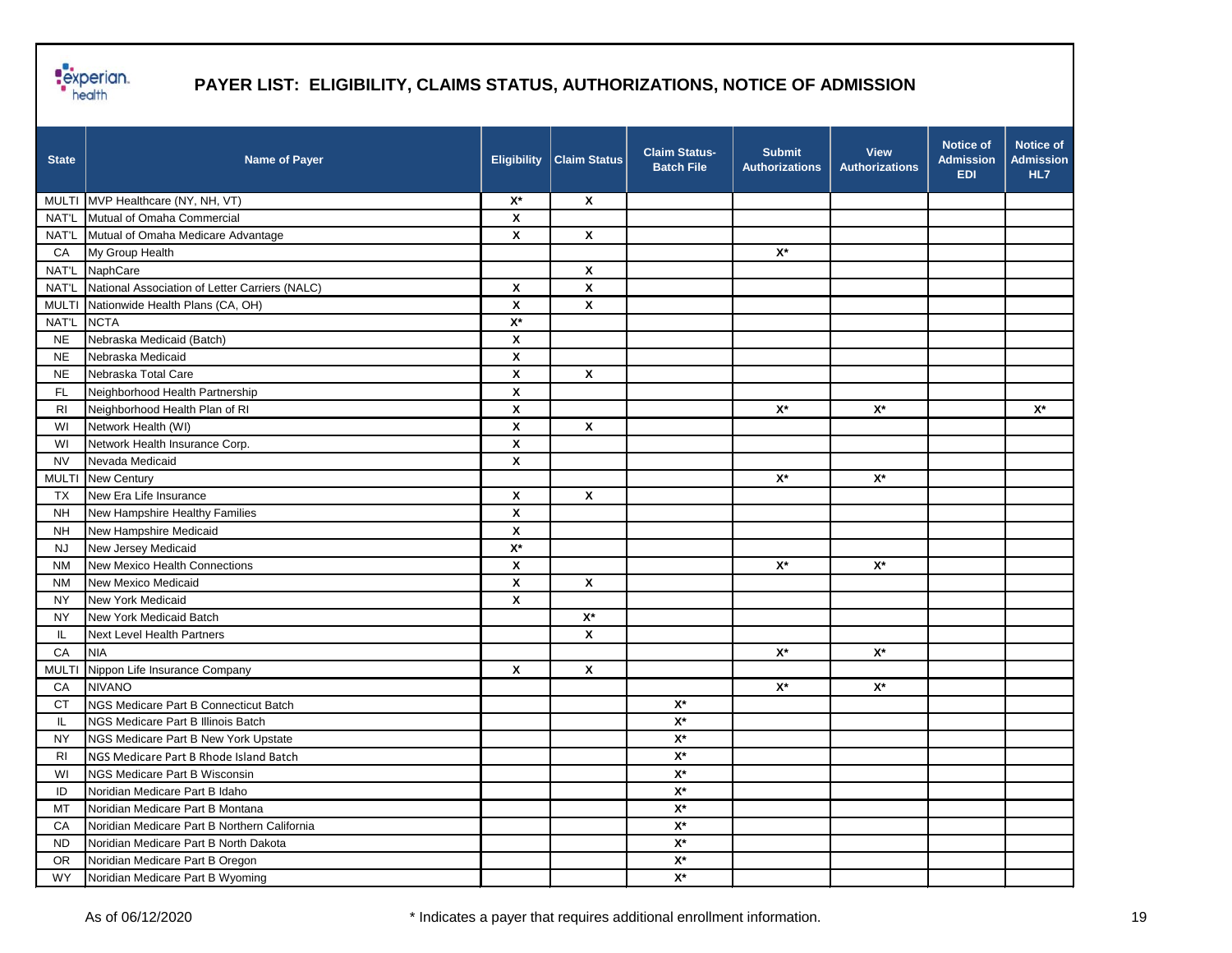

| <b>State</b> | <b>Name of Payer</b>                               |                           | <b>Eligibility   Claim Status</b> | <b>Claim Status-</b><br><b>Batch File</b> | <b>Submit</b><br><b>Authorizations</b> | <b>View</b><br><b>Authorizations</b> | <b>Notice of</b><br><b>Admission</b><br><b>EDI</b> | <b>Notice of</b><br><b>Admission</b><br>HL7 |
|--------------|----------------------------------------------------|---------------------------|-----------------------------------|-------------------------------------------|----------------------------------------|--------------------------------------|----------------------------------------------------|---------------------------------------------|
| NC.          | North Carolina Medicaid                            | $\pmb{\chi}$              | $\boldsymbol{\mathsf{x}}$         |                                           | $X^*$                                  | $\mathsf{X}^\star$                   |                                                    |                                             |
| <b>ND</b>    | North Dakota Medicaid                              | X                         | $\pmb{\mathsf{x}}$                |                                           |                                        |                                      |                                                    |                                             |
| <b>MULTI</b> | Northwest Administrators (CA, NV, OR, WA)          | $\boldsymbol{\mathsf{x}}$ | $\boldsymbol{\mathsf{x}}$         |                                           |                                        |                                      |                                                    |                                             |
| <b>NY</b>    | Nova Healthcare Administrators                     | X                         |                                   |                                           |                                        |                                      |                                                    |                                             |
| <b>AR</b>    | NovaSys                                            | $\boldsymbol{\mathsf{x}}$ | $\pmb{\mathsf{X}}$                |                                           |                                        |                                      |                                                    |                                             |
| LA           | Novitas Medicare Part B Louisiana                  |                           |                                   | $\mathsf{X}^\star$                        |                                        |                                      |                                                    |                                             |
| <b>MS</b>    | Novitas Medicare Part B Mississippi                |                           |                                   | $X^*$                                     |                                        |                                      |                                                    |                                             |
| TX           | Novitas Medicare Part B Texas                      |                           |                                   | $X^*$                                     |                                        |                                      |                                                    |                                             |
| HI           | Ohana Health Plan (A WellCare affiliated plan)     | $\boldsymbol{\mathsf{x}}$ | X                                 |                                           |                                        |                                      |                                                    |                                             |
| OH           | <b>Ohio Medicaid</b>                               | $\pmb{\chi}$              |                                   |                                           |                                        |                                      |                                                    |                                             |
| OK           | Oklahoma Employees Group Insurance Division        | X                         | $\pmb{\mathsf{X}}$                |                                           |                                        |                                      |                                                    |                                             |
| OK           | Oklahoma Medicaid                                  | $\boldsymbol{\mathsf{X}}$ |                                   |                                           |                                        | $\mathsf{X}^\star$                   |                                                    |                                             |
| OK           | Old Surety Life Insurance Company                  | X                         | $\pmb{\chi}$                      |                                           |                                        |                                      |                                                    |                                             |
| FL.          | <b>Oncology Analytics</b>                          |                           |                                   |                                           | $\mathsf{X}^\star$                     | $X^*$                                |                                                    |                                             |
| <b>MULTI</b> | Operating Eng Local 428 Health and Welfare         | $\boldsymbol{\mathsf{x}}$ | X                                 |                                           |                                        |                                      |                                                    |                                             |
| VA           | Optima Health                                      | X                         |                                   |                                           |                                        |                                      |                                                    |                                             |
| <b>FL</b>    | Optimum Healthcare                                 | $\mathsf{X}^\star$        |                                   |                                           |                                        | $\mathsf{X}^\star$                   |                                                    |                                             |
| <b>MD</b>    | OptumHealth Behavorial Solutions                   | $\pmb{\mathsf{X}}$        |                                   |                                           |                                        |                                      |                                                    |                                             |
| <b>MULTI</b> | OptumCare (AZ,CA,CO,CT,FL,IN,MA,NV,NJ,NY,OH,TX,UT) | $\pmb{\mathsf{X}}$        |                                   |                                           |                                        |                                      |                                                    |                                             |
| GA           | Orange County Fire Authority                       | $\boldsymbol{\mathsf{x}}$ | $\mathbf{x}$                      |                                           |                                        |                                      |                                                    |                                             |
| OR.          | Oregon Medicaid                                    | X                         |                                   |                                           | $X^*$                                  | $\mathsf{X}^\star$                   |                                                    |                                             |
| <b>NY</b>    | Orthet Online                                      |                           |                                   |                                           | $\mathsf{X}^\star$                     |                                      |                                                    |                                             |
| <b>NY</b>    | Orthonet                                           |                           |                                   |                                           |                                        | $\mathbf{X}^{\star}$                 |                                                    |                                             |
| <b>MULTI</b> | Oscar (AZ, CA, FL, MI, NY, NJ, TX, OH, TN)         | $\boldsymbol{\mathsf{X}}$ |                                   |                                           |                                        |                                      |                                                    |                                             |
| <b>MULTI</b> | Oxford Health Plan (NY, CT, DE, NJ, PA, RI)        | $\boldsymbol{\mathsf{x}}$ | $\pmb{\mathsf{X}}$                | $\mathsf{X}^\star$                        | $X^*$                                  | $\mathsf{X}^\star$                   |                                                    | X                                           |
|              | MULTI Pacific Source Health Plan (OR, ID, MT)      | X                         | X                                 | $\mathsf{X}^\star$                        | $\mathsf{X}^\star$                     | $\mathbf{X}^{\star}$                 |                                                    | $\mathsf{X}^\star$                          |
| <b>MULTI</b> | PacificSource Admininstrators (OR, ID, MT)         |                           | X                                 |                                           |                                        |                                      |                                                    |                                             |
| <b>OR</b>    | PacificSource Community Solutions                  | X                         | $\pmb{\mathsf{x}}$                |                                           |                                        |                                      |                                                    |                                             |
| <b>MULTI</b> | PacificSource Medicare (OR, ID)                    |                           | $\boldsymbol{\mathsf{x}}$         |                                           |                                        |                                      |                                                    |                                             |
| NAT'L        | PAi                                                |                           |                                   |                                           |                                        | $X^*$                                |                                                    |                                             |
| GA           | Palmetto Medicare Part B Georgia Batch             |                           | $\mathbf{X}^{\star}$              |                                           |                                        |                                      |                                                    |                                             |
| NC.          | Palmetto Medicare Part B North Carolina Batch      |                           | $\mathsf{X}^\star$                |                                           |                                        |                                      |                                                    |                                             |
| <b>SC</b>    | Palmetto Medicare Part B South Carolina Batch      |                           | $\mathsf{X}^\star$                |                                           |                                        |                                      |                                                    |                                             |
| LA           | Pan-American Life Insurance Company                | $\pmb{\chi}$              | $\pmb{\mathsf{X}}$                |                                           |                                        |                                      |                                                    |                                             |
| NAT'L        | Panamerican Life Puerto Rico                       | $\pmb{\mathsf{X}}$        |                                   |                                           |                                        |                                      |                                                    |                                             |
| OH           | Paramount                                          | $\pmb{\chi}$              |                                   |                                           |                                        | $\mathsf{X}^\star$                   |                                                    |                                             |
| OH           | Paramount Medicaid                                 | $\pmb{\chi}$              |                                   |                                           |                                        |                                      |                                                    |                                             |
| OH           | Paramount Medicare                                 | $\pmb{\mathsf{X}}$        |                                   |                                           |                                        |                                      |                                                    |                                             |
| <b>TX</b>    | Parkland Community Health Plan                     | $\pmb{\mathsf{X}}$        | $\pmb{\mathsf{X}}$                |                                           |                                        |                                      |                                                    |                                             |
| <b>NY</b>    | Partners Health Plan (NY)                          | $\mathbf{X}^{\star}$      |                                   |                                           |                                        |                                      |                                                    |                                             |
|              |                                                    |                           |                                   |                                           |                                        |                                      |                                                    |                                             |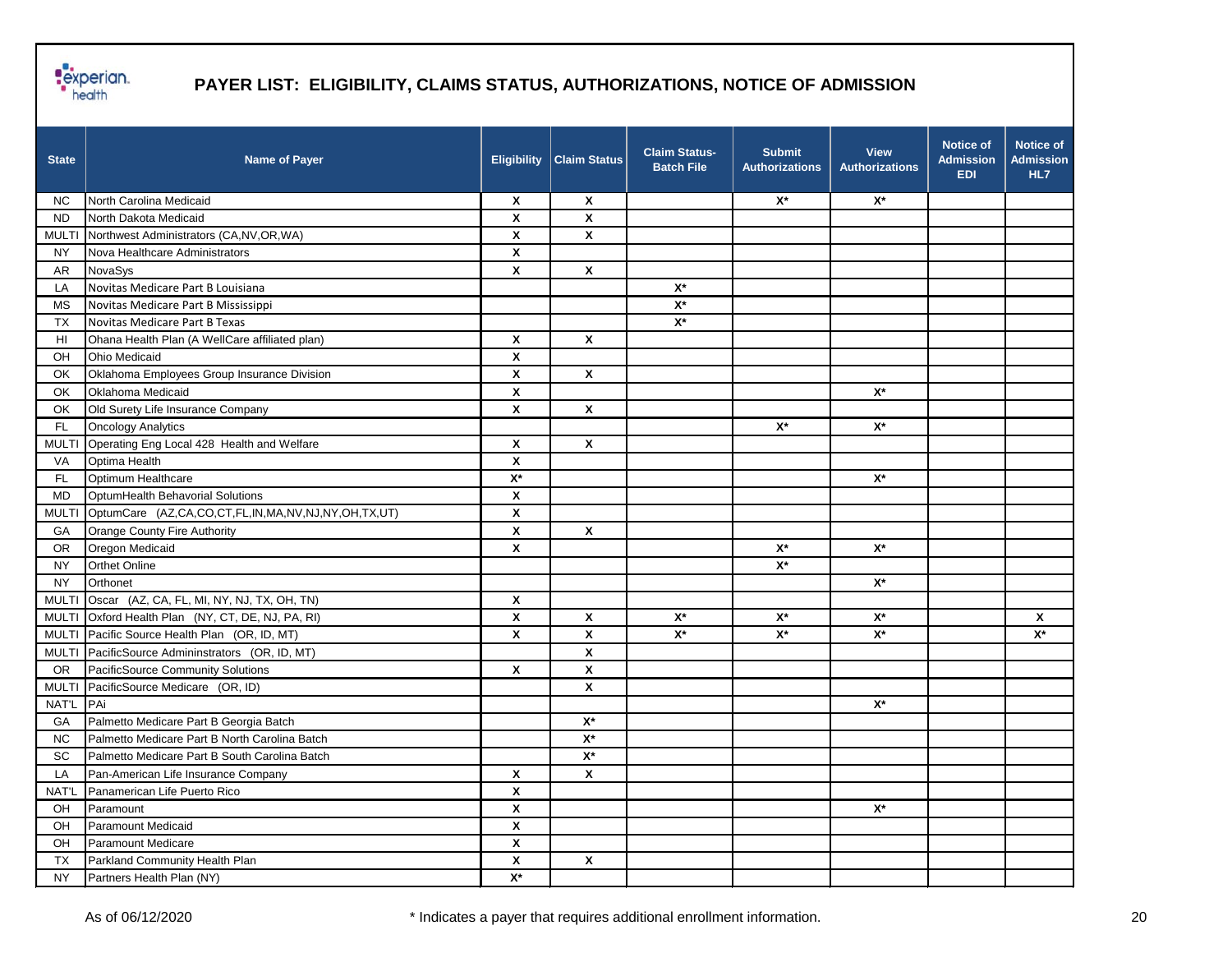

| <b>State</b> | <b>Name of Payer</b>                                 | <b>Eligibility</b>        | <b>Claim Status</b>       | <b>Claim Status-</b><br><b>Batch File</b> | <b>Submit</b><br><b>Authorizations</b> | <b>View</b><br><b>Authorizations</b> | <b>Notice of</b><br><b>Admission</b><br><b>EDI</b> | <b>Notice of</b><br><b>Admission</b><br>HL7 |
|--------------|------------------------------------------------------|---------------------------|---------------------------|-------------------------------------------|----------------------------------------|--------------------------------------|----------------------------------------------------|---------------------------------------------|
| CA           | Partnership Health Plan of California Commercial     | $\boldsymbol{\mathsf{x}}$ |                           |                                           | $\mathsf{X}^\star$                     | $\mathsf{X}^\star$                   |                                                    |                                             |
| CA           | Partnership Health Plan of California Medicaid       | $\boldsymbol{\mathsf{x}}$ |                           |                                           |                                        |                                      |                                                    |                                             |
| KY           | Passport Advantage                                   | $\boldsymbol{\mathsf{x}}$ | $\boldsymbol{\mathsf{x}}$ |                                           |                                        |                                      |                                                    |                                             |
| KY           | Passport Health Plan                                 | $\boldsymbol{\mathsf{x}}$ | $\boldsymbol{\mathsf{x}}$ |                                           |                                        |                                      |                                                    |                                             |
| KY           | Passport Health Plan Medicare                        | $\boldsymbol{\mathsf{x}}$ | $\boldsymbol{\mathsf{x}}$ |                                           |                                        |                                      |                                                    |                                             |
| NAT'L        | Path Administrators                                  | $\pmb{\chi}$              | $\pmb{\chi}$              |                                           |                                        |                                      |                                                    |                                             |
| GA           | Peach State Health Plan                              | $\boldsymbol{\mathsf{x}}$ | $\pmb{\mathsf{X}}$        |                                           | $X^*$                                  | $X^*$                                |                                                    |                                             |
| UT           | PEHP                                                 | $\boldsymbol{\mathsf{x}}$ |                           |                                           |                                        |                                      |                                                    |                                             |
| PA           | Penn Treaty Network America Ins. Medicare Supplement | $\boldsymbol{\mathsf{x}}$ | $\pmb{\mathsf{X}}$        |                                           |                                        |                                      |                                                    |                                             |
| PA           | Pennsylvania Health and Wellness                     | $\boldsymbol{\mathsf{x}}$ | X                         |                                           |                                        |                                      |                                                    |                                             |
| PA           | Pennsylvania Medicaid                                | $\boldsymbol{\mathsf{x}}$ |                           | $\pmb{\chi}$                              |                                        |                                      |                                                    |                                             |
| LA           | Peoples Health                                       | X                         | $\boldsymbol{\mathsf{x}}$ |                                           |                                        |                                      |                                                    |                                             |
| PA           | PerformCare                                          | X                         | X                         |                                           |                                        |                                      |                                                    |                                             |
| IL.          | PersonalCare (Coventry)                              | $\boldsymbol{\mathsf{x}}$ | X                         |                                           |                                        |                                      |                                                    |                                             |
| NAT'L        | Personal Insurance Administrators (PIA)              | $\boldsymbol{\mathsf{x}}$ | $\pmb{\mathsf{X}}$        |                                           |                                        |                                      |                                                    |                                             |
| MI           | PHP of Michigan                                      | $\boldsymbol{\mathsf{x}}$ |                           |                                           |                                        |                                      |                                                    |                                             |
| MI           | PHP of Mid-Michigan                                  | $\boldsymbol{\mathsf{x}}$ |                           |                                           |                                        |                                      |                                                    |                                             |
| <b>TN</b>    | PHP of TN Medicaid                                   | $\pmb{\mathsf{X}}$        |                           |                                           |                                        |                                      |                                                    |                                             |
| MI           | Physicians Health Plan of Michigan Medicare          | X                         | $\boldsymbol{\mathsf{x}}$ |                                           |                                        |                                      |                                                    |                                             |
| IN           | Physicians Health Plan of Northern Indiana           | $\boldsymbol{\mathsf{x}}$ |                           |                                           |                                        |                                      |                                                    |                                             |
| CA           | Physicians Medicald Group San Jose                   |                           |                           |                                           | $\mathsf{X}^\star$                     | $X^*$                                |                                                    |                                             |
| CA           | Physicians Medical Group, Santa Cruz (PMG)           |                           |                           |                                           |                                        | $X^*$                                |                                                    |                                             |
| NAT'L        | Physicians Mutual Insurance Company                  | $\boldsymbol{\mathsf{x}}$ | $\boldsymbol{\mathsf{x}}$ |                                           |                                        |                                      |                                                    |                                             |
| NAT'L        | PIA                                                  |                           |                           |                                           | $\mathsf{X}^\star$                     |                                      |                                                    |                                             |
| NAT'L        | Piedmont                                             | $\boldsymbol{\mathsf{x}}$ | $\overline{\mathbf{x}}$   |                                           |                                        |                                      |                                                    |                                             |
| NAT'L        | Piedmont WellStar Health Plan                        | $\boldsymbol{\mathsf{x}}$ |                           |                                           |                                        |                                      |                                                    |                                             |
| CA           | Pinnacle Claims Management                           | $\mathsf{X}^\star$        |                           |                                           |                                        |                                      |                                                    |                                             |
| <b>TX</b>    | Pinnacle Physician Management Org                    | $\pmb{\mathsf{x}}$        |                           |                                           |                                        |                                      |                                                    |                                             |
| <b>PR</b>    | Plan De Salud Hospital Menonita                      | $\boldsymbol{\mathsf{x}}$ |                           |                                           |                                        |                                      |                                                    |                                             |
| SC           | Planned Administrators Inc.                          | X                         | $\boldsymbol{\mathsf{x}}$ |                                           |                                        |                                      |                                                    |                                             |
| NAT'L        | POMCO                                                | $\mathsf{X}^\star$        |                           |                                           |                                        |                                      |                                                    |                                             |
| CA           | <b>PPMC Direct</b>                                   |                           |                           |                                           | $\mathsf{X}^\star$                     | $X^*$                                |                                                    |                                             |
|              | NAT'L Prairie States                                 | $\mathsf{X}^\star$        |                           |                                           |                                        |                                      |                                                    |                                             |
| NAT'L        | <b>Preferred Care Partners</b>                       | $\pmb{\chi}$              | $\pmb{\mathsf{X}}$        |                                           |                                        |                                      |                                                    |                                             |
| CA           | Preferred IPA                                        |                           |                           |                                           |                                        | $\mathsf{X}^\star$                   |                                                    |                                             |
| <b>MULTI</b> | Preferred One (MN, IA, MT, MI, ND, SD)               | $\pmb{\chi}$              |                           | $\mathsf{X}^\star$                        |                                        |                                      |                                                    |                                             |
|              | AK, WA Premera Blue Cross                            | $\pmb{\chi}$              | $\pmb{\mathsf{X}}$        | $\mathsf{X}^\star$                        | $\mathsf{X}^{\star}$                   | $\mathsf{X}^\star$                   |                                                    |                                             |
| PA           | Premier Health Plan                                  | $\pmb{\mathsf{X}}$        |                           |                                           |                                        |                                      |                                                    |                                             |
| <b>NM</b>    | Presbyterian Health Plan                             | $\mathbf{X}^{\star}$      |                           |                                           | $\mathbf{X}^{\star}$                   | $X^*$                                |                                                    |                                             |
| FL.          | Prestige Health Choice                               | $\pmb{\mathsf{X}}$        | $\pmb{\mathsf{X}}$        |                                           | $\mathbf{X}^{\star}$                   |                                      |                                                    |                                             |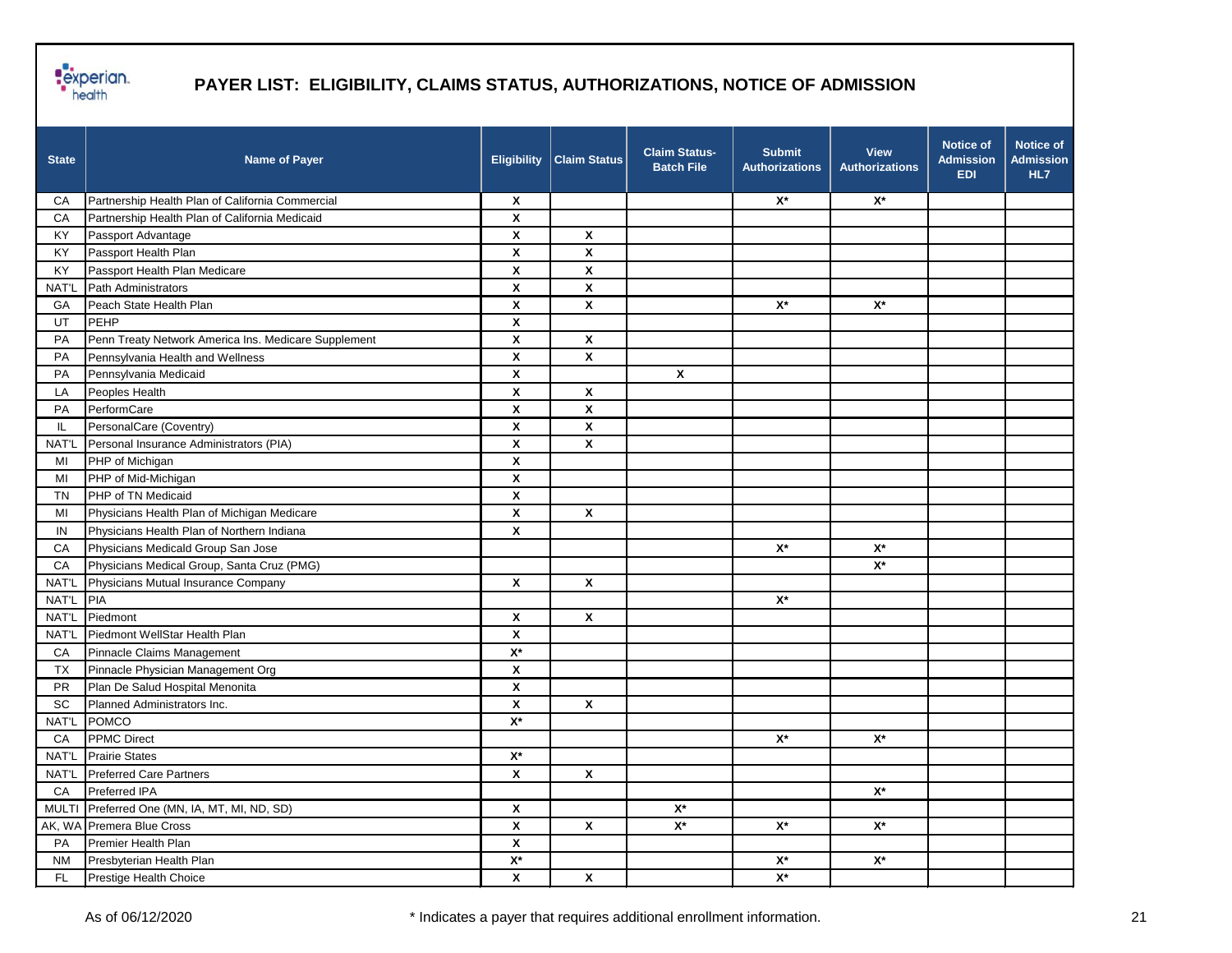

| <b>State</b>   | <b>Name of Payer</b>                               | <b>Eligibility</b>        | <b>Claim Status</b> | <b>Claim Status-</b><br><b>Batch File</b> | <b>Submit</b><br><b>Authorizations</b> | <b>View</b><br><b>Authorizations</b> | <b>Notice of</b><br><b>Admission</b><br><b>EDI</b> | <b>Notice of</b><br><b>Admission</b><br>HL7 |
|----------------|----------------------------------------------------|---------------------------|---------------------|-------------------------------------------|----------------------------------------|--------------------------------------|----------------------------------------------------|---------------------------------------------|
| NAT'L          | <b>Primary Care Associates</b>                     |                           |                     |                                           | $\mathsf{X}^\star$                     | $X^*$                                |                                                    |                                             |
| CA             | Prime Community Care                               |                           |                     |                                           | $\mathsf{X}^\star$                     | $\mathsf{X}^\star$                   |                                                    |                                             |
| ΜN             | PrimeWest                                          | $\pmb{\mathsf{x}}$        |                     |                                           |                                        |                                      |                                                    |                                             |
| NAT'L          | <b>Principal Financial Group</b>                   | X                         | X                   |                                           |                                        |                                      |                                                    |                                             |
| MI             | Priority Health Plan                               | $\pmb{\mathsf{X}}$        |                     |                                           |                                        | $\mathsf{X}^\star$                   |                                                    |                                             |
| IN             | Pro Health                                         | X                         |                     |                                           |                                        |                                      |                                                    |                                             |
| NAT'L          | Professional Benefit Administrators                | X                         |                     |                                           |                                        |                                      |                                                    |                                             |
|                | NAT'L Professional Claims Management               | $\overline{X^*}$          |                     |                                           |                                        |                                      |                                                    |                                             |
| <b>NAT'L</b>   | Prominence Health Plan                             | $\pmb{\mathsf{X}}$        | X                   |                                           | $\mathsf{X}^\star$                     | $X^*$                                |                                                    |                                             |
|                | NV, TX Prominence Health Plan Medicare Advantage   | $X^*$                     |                     |                                           |                                        |                                      |                                                    |                                             |
| CA             | <b>Prospect Medical Group</b>                      |                           |                     |                                           |                                        | $X^*$                                |                                                    |                                             |
|                | MULTI Providence Health Plan (OR, WA)              | X                         | X                   | $\mathsf{X}^\star$                        |                                        |                                      |                                                    |                                             |
| NAT'L          | Provident American Life & Health Insurance Company | X                         | X                   |                                           |                                        |                                      |                                                    |                                             |
|                | MULTI Pruitt Health Premier                        | $\mathsf{X}^\star$        |                     |                                           |                                        |                                      |                                                    |                                             |
|                | NAT'L Psychcare                                    | $\mathsf{X}^\star$        |                     |                                           |                                        |                                      |                                                    |                                             |
| <b>PR</b>      | Puerto Rico Medicaid                               | X                         |                     |                                           |                                        |                                      |                                                    |                                             |
| NAT'L          | Puitan Life Insurance                              | X                         |                     |                                           |                                        |                                      |                                                    |                                             |
| NAT'L          | QualCare                                           | X                         | X                   |                                           |                                        |                                      |                                                    |                                             |
| AR             | QualChoice of Arkansas                             | X                         |                     |                                           |                                        | $X^*$                                |                                                    |                                             |
| WA             | Qualis Health WA                                   |                           |                     |                                           | $\mathsf{X}^\star$                     | $\mathsf{X}^\star$                   |                                                    |                                             |
| <b>MULTI</b>   | Quartz ASO                                         | $\boldsymbol{\mathsf{x}}$ |                     |                                           |                                        |                                      |                                                    |                                             |
| <b>MULTI</b>   | QuickTrip                                          | X                         | X                   |                                           |                                        |                                      |                                                    |                                             |
| CA             | Regal                                              |                           |                     |                                           | $\mathsf{X}^\star$                     | $X^*$                                |                                                    |                                             |
| <b>OR</b>      | Regence Blue Cross Blue Shield of Oregon           | X                         | X                   |                                           |                                        |                                      |                                                    |                                             |
| UT             | Regence Blue Cross Blue Shield of Utah             | $\pmb{\mathsf{x}}$        | $\mathsf{x}$        |                                           |                                        |                                      |                                                    |                                             |
| ID             | Regence Blue Shield of Idaho                       | $\pmb{\mathsf{X}}$        | X                   |                                           | $\mathsf{X}^\star$                     |                                      |                                                    |                                             |
| WA             | Regence Blue Shield of Washington                  | X                         | X                   |                                           |                                        |                                      |                                                    |                                             |
|                | MULTI Regence Group Administrators (OR, WA)        | X                         | X                   |                                           |                                        |                                      |                                                    |                                             |
|                | NAT'L Regional Care Inc.                           | $X^*$                     |                     |                                           |                                        |                                      |                                                    |                                             |
| NAT'L          | Reliance Standard Life                             | X                         | X                   |                                           |                                        |                                      |                                                    |                                             |
| NAT'L          | Reserve National Insurance Co.                     | $\boldsymbol{\mathsf{X}}$ |                     |                                           |                                        |                                      |                                                    |                                             |
| R <sub>1</sub> | Rhode Island Medicaid                              | $X^*$                     |                     |                                           |                                        |                                      |                                                    |                                             |
| TX             | RightCare                                          | X                         |                     |                                           |                                        |                                      |                                                    |                                             |
| CA             | <b>River City</b>                                  |                           |                     |                                           | $\mathsf{X}^\star$                     | $\mathsf{X}^\star$                   |                                                    |                                             |
| $_{\rm CO}$    | Rocky Mountain Health Plan                         | $\pmb{\mathsf{x}}$        |                     |                                           |                                        | $\mathbf{X}^{\star}$                 |                                                    |                                             |
| $_{\rm CO}$    | Rocky Mountain Medicaid Health Plan                | $\pmb{\mathsf{x}}$        |                     |                                           |                                        |                                      |                                                    |                                             |
| NAT'L          | Royal Neighbors of America                         | $\pmb{\mathsf{X}}$        |                     |                                           |                                        |                                      |                                                    |                                             |
| <b>OR</b>      | Samaritan Health Plans / Intercommunity Health     | $\pmb{\mathsf{X}}$        |                     |                                           | $\mathsf{X}^\star$                     | $\mathbf{X}^{\star}$                 |                                                    |                                             |
| NAT'L          | S and S Healthcare Strategies                      | $\pmb{\mathsf{X}}$        | $\pmb{\mathsf{X}}$  |                                           |                                        |                                      |                                                    |                                             |
|                | MULTI Sanford Health Plan                          | X                         |                     |                                           | $\mathsf{X}^\star$                     |                                      |                                                    |                                             |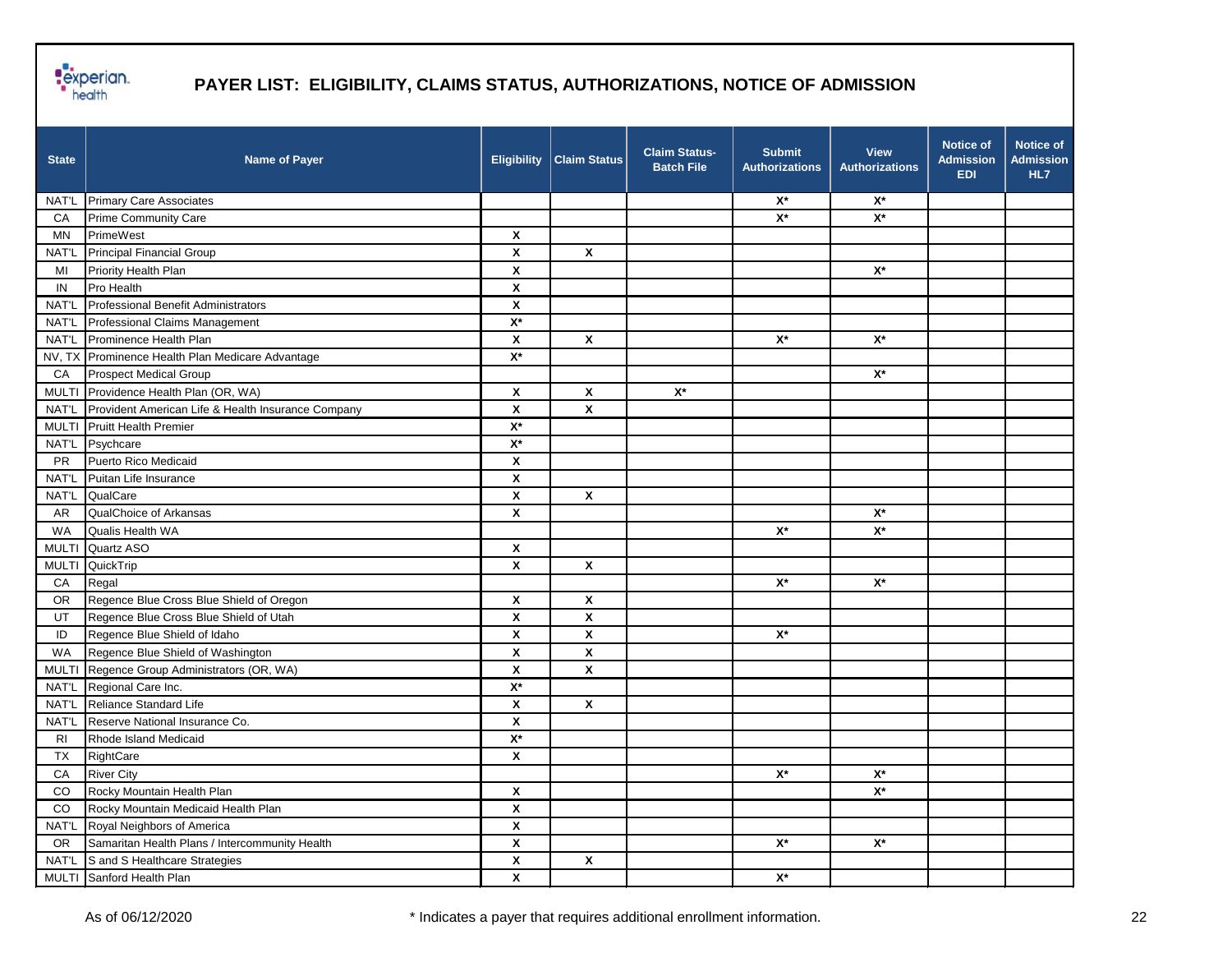

| <b>State</b> | <b>Name of Payer</b>                                             | <b>Eligibility</b>        | <b>Claim Status</b>       | <b>Claim Status-</b><br><b>Batch File</b> | <b>Submit</b><br><b>Authorizations</b> | <b>View</b><br><b>Authorizations</b> | <b>Notice of</b><br><b>Admission</b><br><b>EDI</b> | <b>Notice of</b><br><b>Admission</b><br>HL7 |
|--------------|------------------------------------------------------------------|---------------------------|---------------------------|-------------------------------------------|----------------------------------------|--------------------------------------|----------------------------------------------------|---------------------------------------------|
|              | MULTI Sanford Health Plan Medicare                               | $\mathbf{x}$              |                           |                                           |                                        |                                      |                                                    |                                             |
| CA           | Sanford Regional Health Plan                                     |                           |                           |                                           |                                        | $X^*$                                |                                                    |                                             |
| CA           | San Francisco Health Plan                                        | $\boldsymbol{\mathsf{x}}$ |                           |                                           |                                        |                                      |                                                    |                                             |
| CA           | Santa Clara County IPA                                           |                           |                           |                                           |                                        | $\mathsf{X}^\star$                   |                                                    |                                             |
| CA           | Santa Clara Family Health Plan (Valley Health Plan Network only) |                           | $\boldsymbol{\mathsf{x}}$ |                                           |                                        | $X^*$                                |                                                    |                                             |
| CA           | <b>SCAN Medicare Supplement</b>                                  | $\boldsymbol{\mathsf{x}}$ |                           |                                           |                                        |                                      |                                                    |                                             |
| CA           | SCFHP (Santa Clara Family Health Plan)                           | $\boldsymbol{\mathsf{x}}$ |                           |                                           | $X^*$                                  |                                      |                                                    |                                             |
| <b>TX</b>    | Scott and White Health Plan Commercial and Medicare              | $\boldsymbol{\mathsf{x}}$ |                           |                                           |                                        |                                      |                                                    |                                             |
| GA           | Secure Health Plans Of Georgia                                   | $\boldsymbol{\mathsf{x}}$ |                           |                                           | $\mathsf{X}^\star$                     |                                      |                                                    |                                             |
| WI           | Security Health Plan                                             | $\boldsymbol{\mathsf{x}}$ |                           |                                           |                                        |                                      |                                                    |                                             |
| МS           | Select Administrative Services                                   | $\mathsf{X}^\star$        | X                         |                                           |                                        |                                      |                                                    |                                             |
| SC           | Select Health of South Carolina                                  | $\boldsymbol{\mathsf{x}}$ | X                         | $\mathsf{X}^\star$                        |                                        |                                      |                                                    |                                             |
| <b>TX</b>    | Select Senior Clinic                                             | $\boldsymbol{\mathsf{x}}$ | $\boldsymbol{\mathsf{x}}$ |                                           |                                        |                                      |                                                    |                                             |
| OK           | SelectCare of Oklahoma                                           | X                         | X                         |                                           |                                        |                                      |                                                    |                                             |
| <b>TX</b>    | SelectCare of Texas (Beaumont)                                   | $\boldsymbol{\mathsf{x}}$ | $\pmb{\mathsf{X}}$        |                                           |                                        |                                      |                                                    |                                             |
| TX           | SelectCare of Texas (Golden Triangle)                            | $\pmb{\chi}$              | $\pmb{\mathsf{x}}$        |                                           |                                        |                                      |                                                    |                                             |
| <b>TX</b>    | SelectCare of Texas (Houston)                                    | $\boldsymbol{\mathsf{x}}$ | $\pmb{\mathsf{X}}$        |                                           |                                        |                                      |                                                    |                                             |
| <b>TX</b>    | SelectCare of Texas (Integranet)                                 | $\boldsymbol{\mathsf{x}}$ | $\pmb{\mathsf{X}}$        |                                           |                                        |                                      |                                                    |                                             |
| <b>TX</b>    | SelectCare of Texas (Kelsey-Seybold)                             | $\boldsymbol{\mathsf{x}}$ | X                         |                                           |                                        |                                      |                                                    |                                             |
| <b>TX</b>    | SelectCare of Texas (Memorial Clinical Assoc)                    | $\boldsymbol{\mathsf{x}}$ | X                         |                                           |                                        |                                      |                                                    |                                             |
| <b>TX</b>    | SelectCare of Texas (Northwest Diagnostic)                       | $\boldsymbol{\mathsf{x}}$ |                           |                                           |                                        |                                      |                                                    |                                             |
| ID, UT       | SelectHealth                                                     | $\boldsymbol{\mathsf{x}}$ | $\pmb{\mathsf{X}}$        | $\mathsf{X}^\star$                        |                                        |                                      |                                                    |                                             |
| VA           | Selman and Company                                               | $\boldsymbol{\mathsf{x}}$ | X                         |                                           |                                        |                                      |                                                    |                                             |
| <b>NV</b>    | Senior Dimensions                                                | $\boldsymbol{\mathsf{x}}$ |                           |                                           |                                        |                                      |                                                    |                                             |
| <b>MULTI</b> | Senior Whole Health Medicaid (NY, MA)                            | $\boldsymbol{\mathsf{x}}$ |                           |                                           |                                        |                                      |                                                    |                                             |
| <b>MULTI</b> | Senior Whole Health Medicare (NY, MA)                            | $\boldsymbol{\mathsf{x}}$ |                           |                                           |                                        |                                      |                                                    |                                             |
| CA           | Sharp Health Plan                                                | $\pmb{\chi}$              | $\boldsymbol{\mathsf{x}}$ |                                           |                                        |                                      |                                                    |                                             |
| VA           | Shenandoah Life Insurance Company                                | $\boldsymbol{\mathsf{x}}$ |                           |                                           |                                        |                                      |                                                    |                                             |
| PA           | Significa Benefit Services                                       | $\boldsymbol{\mathsf{x}}$ | X                         |                                           |                                        |                                      |                                                    |                                             |
| IN           | SIHO Insurance Services                                          | $\boldsymbol{\mathsf{x}}$ |                           |                                           |                                        |                                      |                                                    |                                             |
| <b>NC</b>    | Silverback TPA                                                   | $\boldsymbol{\mathsf{x}}$ |                           |                                           |                                        |                                      |                                                    |                                             |
| <b>NV</b>    | SilverSummit Health Plan                                         | $\boldsymbol{\mathsf{x}}$ |                           |                                           |                                        |                                      |                                                    |                                             |
| <b>TN</b>    | SimplePay                                                        | $\mathbf{x}$              |                           |                                           |                                        |                                      |                                                    |                                             |
| FL.          | Simply Better Health                                             |                           |                           |                                           | $\mathsf{X}^\star$                     | $\mathsf{X}^\star$                   |                                                    |                                             |
| FL.          | Simply Healthcare Plans                                          | $\boldsymbol{x}$          | $\pmb{\chi}$              |                                           | $\mathsf{X}^\star$                     | $\mathsf{X}^\star$                   |                                                    |                                             |
| FL.          | Simply Healthcare Plans Medicaid                                 | $\pmb{\mathsf{X}}$        | $\pmb{\mathsf{X}}$        |                                           |                                        |                                      |                                                    |                                             |
| FL.          | Simply Healthcare Plans Medicare                                 | $\pmb{\mathsf{x}}$        | $\pmb{\mathsf{X}}$        |                                           |                                        |                                      |                                                    |                                             |
| NAT'L        | <b>SisCo Benefits</b>                                            | $\pmb{\mathsf{X}}$        | $\pmb{\mathsf{X}}$        |                                           |                                        |                                      |                                                    |                                             |
| CA           | South Atlantic IPA                                               |                           |                           |                                           | $\mathbf{X}^{\star}$                   | $\mathsf{X}^\star$                   |                                                    |                                             |
| SC           | South Carolina Medicaid                                          | $\pmb{\mathsf{X}}$        | $\pmb{\mathsf{X}}$        |                                           |                                        |                                      |                                                    |                                             |
|              |                                                                  |                           |                           |                                           |                                        |                                      |                                                    |                                             |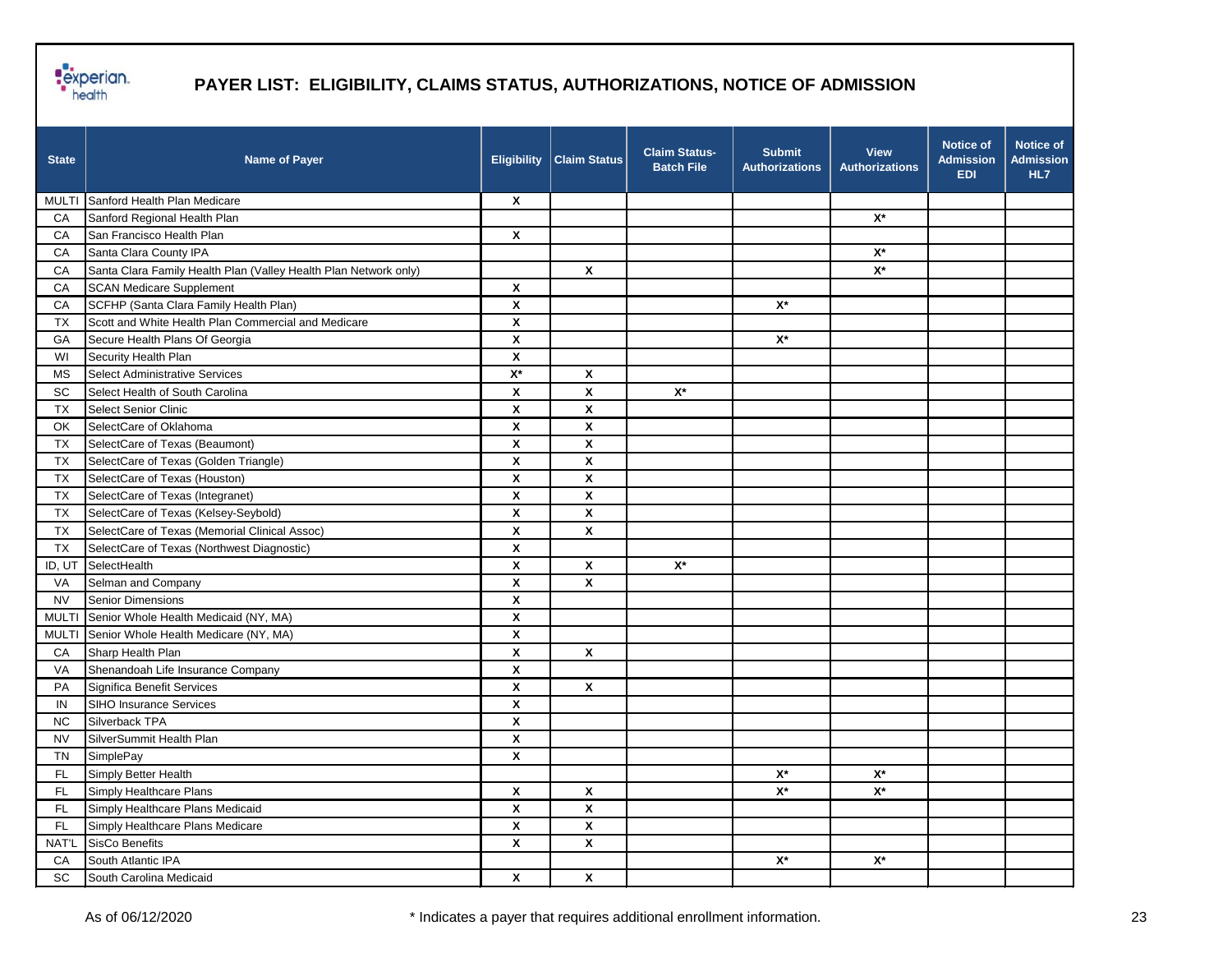

| <b>State</b> | <b>Name of Payer</b>                                            | <b>Eligibility</b>        | <b>Claim Status</b>       | <b>Claim Status-</b><br><b>Batch File</b> | <b>Submit</b><br><b>Authorizations</b> | <b>View</b><br><b>Authorizations</b> | <b>Notice of</b><br><b>Admission</b><br><b>EDI</b> | <b>Notice of</b><br><b>Admission</b><br>HL7 |
|--------------|-----------------------------------------------------------------|---------------------------|---------------------------|-------------------------------------------|----------------------------------------|--------------------------------------|----------------------------------------------------|---------------------------------------------|
| SC           | South Carolina State Health Plan (Blue Cross Blue Shield of SC) | X                         |                           |                                           |                                        |                                      |                                                    |                                             |
| PA           | South Central Preferred                                         | $\mathbf{X}^{\star}$      |                           |                                           |                                        |                                      |                                                    |                                             |
| <b>MN</b>    | South Country Health Alliance Medicaid                          | X                         | X                         |                                           |                                        |                                      |                                                    |                                             |
| mn           | South Country Health Alliance Medicare                          | $\pmb{\mathsf{x}}$        |                           |                                           |                                        |                                      |                                                    |                                             |
| <b>SD</b>    | South Dakota Medicaid                                           | X                         |                           |                                           |                                        |                                      |                                                    |                                             |
| NAT'L        | Special Agents Mutual Benefits Association                      | $\pmb{\mathsf{x}}$        | $\boldsymbol{\mathsf{x}}$ |                                           |                                        |                                      |                                                    |                                             |
| NAT'L        | Specialties & Paper Products                                    |                           | $\pmb{\mathsf{x}}$        |                                           |                                        |                                      |                                                    |                                             |
| PA           | Spectrum Health                                                 |                           | $\pmb{\mathsf{x}}$        |                                           |                                        |                                      |                                                    |                                             |
| NAT'L        | <b>SPJST Medicare Supplement</b>                                | X                         | X                         |                                           |                                        |                                      |                                                    |                                             |
| <b>MULTI</b> | <b>SRT Administrators</b>                                       | $\boldsymbol{\mathsf{x}}$ |                           |                                           |                                        |                                      |                                                    |                                             |
| NAT'L        | Standard Insurance                                              | $\boldsymbol{\mathsf{x}}$ | $\pmb{\mathsf{X}}$        |                                           |                                        |                                      |                                                    |                                             |
| <b>NY</b>    | Standard Insurance of New York                                  | X                         | X                         |                                           |                                        |                                      |                                                    |                                             |
| NAT'L        | Standard Life and Accident Insurance Company                    | $\pmb{\mathsf{x}}$        | $\pmb{\mathsf{x}}$        |                                           |                                        |                                      |                                                    |                                             |
| NAT'L        | State Farm                                                      | X                         |                           |                                           |                                        |                                      |                                                    |                                             |
| NAT'L        | Star HRG                                                        | $\pmb{\mathsf{x}}$        | X                         |                                           |                                        |                                      |                                                    |                                             |
| NAT'L        | State Mutual Medicare Supplement                                | X                         |                           |                                           |                                        |                                      |                                                    |                                             |
| FL           | StayWell (A WellCare affiliated plan)                           | X                         | X                         |                                           |                                        |                                      |                                                    |                                             |
| FL.          | StayWell Kids (A WellCare affiliated plan)                      | $\boldsymbol{\mathsf{x}}$ | $\mathbf{x}$              |                                           |                                        |                                      |                                                    |                                             |
| NAT'L        | Stewart C. Miller                                               | $\boldsymbol{\mathsf{x}}$ | X                         |                                           |                                        |                                      |                                                    |                                             |
| <b>MULTI</b> | Stonebridge Life Insurance                                      | X                         | X                         |                                           |                                        |                                      |                                                    |                                             |
| NAT'L        | Student Insurance                                               | X                         |                           |                                           |                                        |                                      |                                                    |                                             |
| OH           | SummaCare                                                       | X                         |                           |                                           |                                        | $X^*$                                |                                                    |                                             |
| NAT'L        | Summit America Insurance Services                               | X                         | X                         |                                           |                                        |                                      |                                                    |                                             |
| AR           | Summit Community Care                                           | $\pmb{\mathsf{x}}$        |                           |                                           |                                        |                                      |                                                    |                                             |
| KS           | Sunflower State Health Plan                                     | $\pmb{\mathsf{x}}$        | X                         |                                           |                                        | $\mathsf{X}^\star$                   |                                                    |                                             |
| FL.          | Sunshine State Health Plan                                      | $\boldsymbol{\mathsf{x}}$ | $\pmb{\mathsf{x}}$        |                                           | $X^*$                                  | $\mathsf{X}^\star$                   |                                                    |                                             |
| CA           | Superior Choice Medical Group                                   |                           |                           |                                           |                                        | $\mathsf{X}^\star$                   |                                                    |                                             |
| <b>TX</b>    | Superior Health Plan                                            | $\boldsymbol{\mathsf{x}}$ | $\pmb{\mathsf{X}}$        | $\mathsf{X}^\star$                        | $\mathsf{X}^\star$                     | $\mathsf{X}^\star$                   |                                                    |                                             |
| NAT'L        | Sutter Health Plus                                              | $\mathsf{X}^\star$        |                           |                                           |                                        |                                      |                                                    |                                             |
| CA           | <b>Sutter Select</b>                                            | X                         |                           |                                           |                                        |                                      |                                                    |                                             |
| CA           | SynerMed Direct                                                 |                           |                           |                                           | $X^*$                                  |                                      |                                                    |                                             |
| SC           | <b>TCC Benefit Administrators</b>                               | $\mathsf{X}^\star$        |                           |                                           |                                        |                                      |                                                    |                                             |
| <b>TN</b>    | TennCare                                                        | X                         |                           |                                           |                                        |                                      |                                                    |                                             |
| <b>TX</b>    | TexanPlus (Integranet)                                          | X                         | $\boldsymbol{\mathsf{x}}$ |                                           |                                        |                                      |                                                    |                                             |
| <b>TX</b>    | TexanPlus (Kelsey-Seybold)                                      | $\pmb{\mathsf{x}}$        | $\pmb{\mathsf{x}}$        |                                           |                                        |                                      |                                                    |                                             |
| <b>TX</b>    | TexanPlus North Texas Area                                      | $\pmb{\mathsf{X}}$        | $\pmb{\mathsf{X}}$        |                                           |                                        |                                      |                                                    |                                             |
| <b>TX</b>    | TexanPlus Southeast Texas Area                                  | $\pmb{\mathsf{X}}$        | $\pmb{\mathsf{X}}$        |                                           |                                        |                                      |                                                    |                                             |
| <b>TX</b>    | Texas Childrens Health Plan                                     |                           |                           |                                           | $\mathsf{X}^\star$                     |                                      |                                                    |                                             |
| TX           | Texas First Health Plan (TOPA)                                  | X                         | $\pmb{\mathsf{X}}$        |                                           |                                        |                                      |                                                    |                                             |
| <b>TX</b>    | Texas Medicaid                                                  | $\pmb{\mathsf{x}}$        | $\boldsymbol{\mathsf{X}}$ |                                           |                                        |                                      |                                                    |                                             |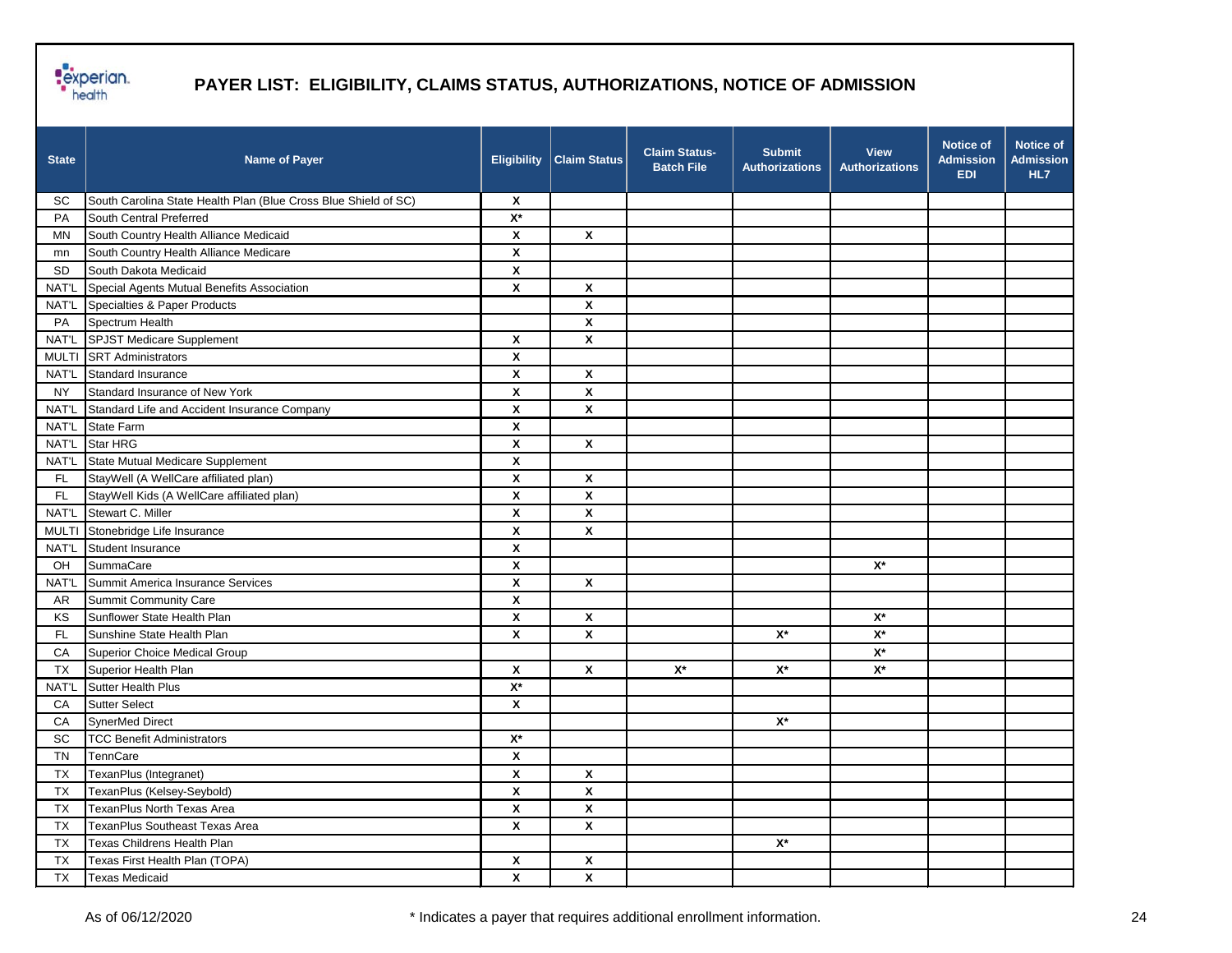

| <b>State</b> | <b>Name of Payer</b>                          | <b>Eligibility</b>        | <b>Claim Status</b> | <b>Claim Status-</b><br><b>Batch File</b> | <b>Submit</b><br><b>Authorizations</b> | <b>View</b><br><b>Authorizations</b> | <b>Notice of</b><br><b>Admission</b><br><b>EDI</b> | Notice of<br><b>Admission</b><br>HL7 |
|--------------|-----------------------------------------------|---------------------------|---------------------|-------------------------------------------|----------------------------------------|--------------------------------------|----------------------------------------------------|--------------------------------------|
| TX.          | Texas Medicaid Long Term Care                 | $X^*$                     |                     |                                           |                                        |                                      |                                                    |                                      |
| NAT'L        | The ULLICO Family of Companies                | X                         | X                   |                                           |                                        |                                      |                                                    |                                      |
| <b>MULTI</b> | Three Rivers Health Plan (PA, SC, WV)         | X                         | X                   |                                           |                                        |                                      |                                                    |                                      |
| NAT'L        | Thrivent                                      | $\pmb{\mathsf{x}}$        |                     |                                           |                                        |                                      |                                                    |                                      |
| <b>MULTI</b> | TLC Benefit Solutions (GA, TN)                |                           | $\pmb{\chi}$        |                                           |                                        |                                      |                                                    |                                      |
| TX           | TML Intergovernmental Employee Benefits Pool  | $X^*$                     |                     |                                           |                                        |                                      |                                                    |                                      |
| ME, NY       | <b>Todays Options</b>                         | X                         | X                   |                                           |                                        | $X^*$                                |                                                    |                                      |
| WI           | Together with Childrens Community Health Plan | $\boldsymbol{\mathsf{x}}$ |                     |                                           |                                        |                                      |                                                    |                                      |
| MI           | <b>Total Health Care</b>                      | X                         |                     |                                           |                                        |                                      |                                                    |                                      |
| NAT'L        | TransactRX Part D                             | $\pmb{\chi}$              | $\pmb{\mathsf{X}}$  |                                           |                                        |                                      |                                                    |                                      |
| <b>NY</b>    | Transamerica Financial Life Insurance         | $\boldsymbol{\mathsf{x}}$ |                     |                                           |                                        |                                      |                                                    |                                      |
| NAT'L        | Transamerica Life Insurance                   | $\boldsymbol{\mathsf{x}}$ |                     |                                           |                                        |                                      |                                                    |                                      |
| NAT'L        | Transamerica Premier Life Insurance           | X                         | X                   |                                           |                                        |                                      |                                                    |                                      |
| NAT'L        | <b>TRICARE East</b>                           | X                         |                     | $\mathsf{X}^\star$                        |                                        |                                      |                                                    |                                      |
| NAT'L        | <b>TRICARE West</b>                           | X                         | X                   | $\mathsf{X}^\star$                        |                                        |                                      |                                                    |                                      |
| NAT'L        | <b>TRICARE For Life</b>                       | $\pmb{\mathsf{X}}$        |                     |                                           |                                        |                                      |                                                    |                                      |
| NAT'L        | <b>TRICARE Overseas</b>                       | X                         | X                   |                                           |                                        |                                      |                                                    |                                      |
| OH           | <b>TriHealth Benefit Solutions</b>            | X                         |                     |                                           |                                        |                                      |                                                    |                                      |
| <b>OR</b>    | Trillium                                      | X                         |                     |                                           | $\mathsf{X}^\star$                     | $X^*$                                |                                                    |                                      |
| PR           | Triple-S Advantage                            | X                         |                     |                                           |                                        |                                      |                                                    |                                      |
| PR           | Triple-S Salud (BCBS Puerto Rico)             | $\pmb{\mathsf{X}}$        |                     |                                           |                                        |                                      |                                                    |                                      |
| NAT'L        | <b>TRISTAR</b>                                | $X^*$                     |                     |                                           |                                        |                                      |                                                    |                                      |
| AZ           | <b>TriWest Healthcare</b>                     |                           |                     |                                           | $X^*$                                  | $X^*$                                |                                                    |                                      |
| NAT'L        | Trustmark                                     | X                         | X                   |                                           |                                        |                                      |                                                    |                                      |
| <b>MULTI</b> | Tufts Health Plan (MA, NH)                    | X                         |                     | $X^*$                                     | $\mathsf{X}^\star$                     | $\mathsf{X}^\star$                   |                                                    | $X^*$                                |
| MA           | <b>Tufts Health Public Plans</b>              | X                         |                     |                                           |                                        |                                      |                                                    |                                      |
| MN           | <b>Ucare Minnesota</b>                        | $\pmb{\mathsf{X}}$        |                     |                                           |                                        |                                      |                                                    |                                      |
| NAT'L        | UHC Secure Horizons AARP Medicare Supp        | X                         | X                   |                                           |                                        |                                      |                                                    |                                      |
| FL.          | Ultimate Health Plans                         | $\pmb{\mathsf{X}}$        | X                   |                                           |                                        |                                      |                                                    |                                      |
| NAT'L        | <b>UMR Wausau</b>                             | X                         | X                   | $\mathsf{X}^\star$                        | $\mathsf{X}^\star$                     |                                      |                                                    |                                      |
| <b>MULTI</b> | <b>Underwriters Safety and Claims</b>         | X                         |                     |                                           |                                        |                                      |                                                    |                                      |
| NAT'L        | <b>UNICARE</b>                                | $\pmb{\mathsf{X}}$        | X                   |                                           |                                        |                                      |                                                    |                                      |
|              | NAT'L Unified Group Services                  | $\mathsf{X}^\star$        |                     |                                           |                                        |                                      |                                                    |                                      |
| NAT'L        | Union Pacific Railroad Employees              | X                         | X                   |                                           |                                        |                                      |                                                    |                                      |
| NAT'L        | Unison Health Plan                            | X                         | X                   |                                           |                                        |                                      |                                                    |                                      |
| NAT'L        | United American Insurance Company Eligibility | X                         | $\pmb{\mathsf{X}}$  |                                           |                                        |                                      |                                                    |                                      |
| OH           | <b>United Commercial Travelers</b>            | $\mathsf{X}^\star$        |                     |                                           |                                        |                                      |                                                    |                                      |
| NAT'L        | United Concordia Companies, Inc.              | $\pmb{\mathsf{x}}$        |                     |                                           |                                        |                                      |                                                    |                                      |
| NAT'L        | United Healthcare                             | $\pmb{\mathsf{x}}$        | $\pmb{\mathsf{X}}$  |                                           | $\mathbf{X}^{\star}$                   | $\mathsf{X}^\star$                   | $\pmb{\mathsf{X}}$                                 | $\pmb{\mathsf{X}}$                   |
|              | NAT'L United Healthcare Enhanced              |                           |                     | $\mathsf{X}^\star$                        |                                        |                                      |                                                    |                                      |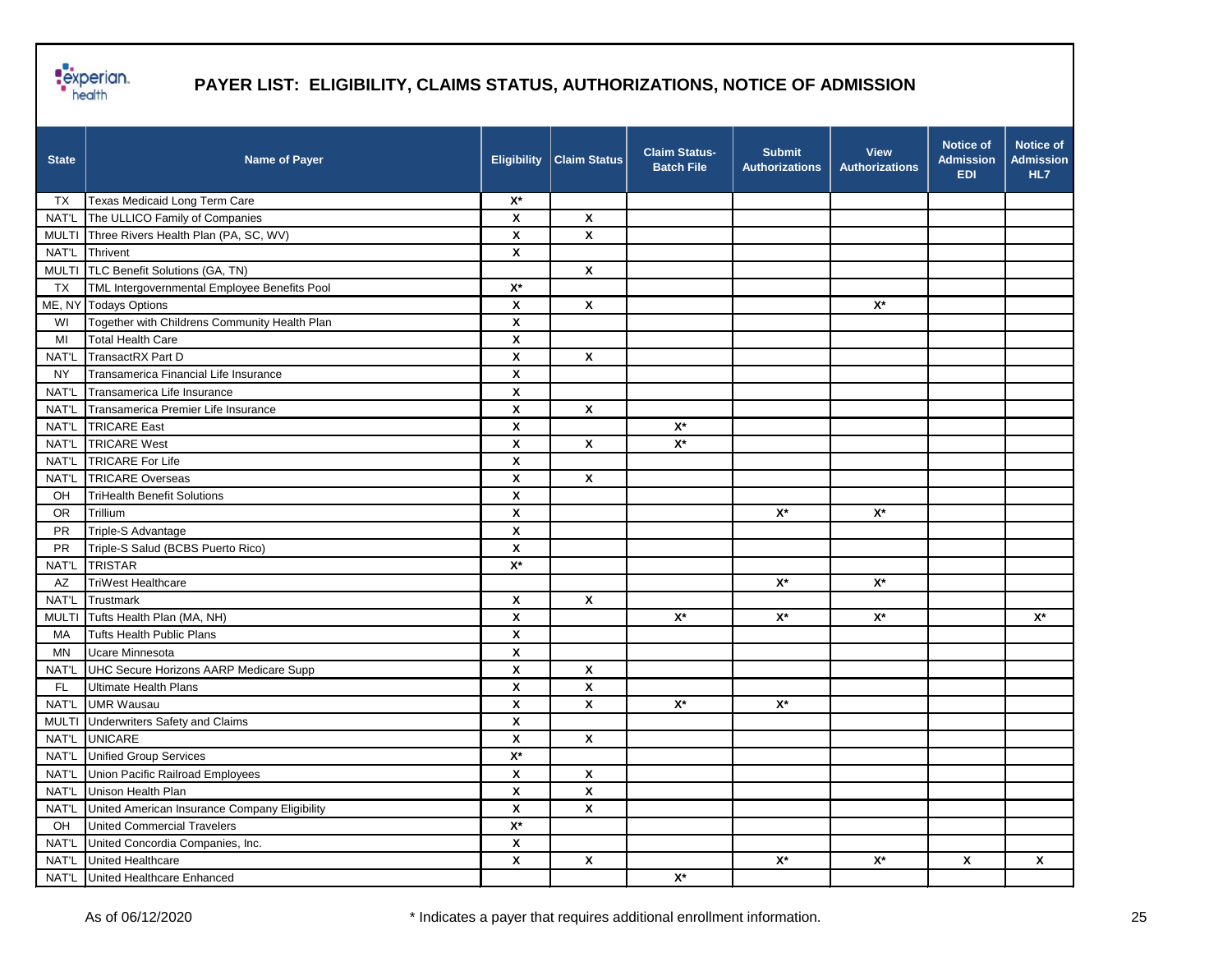

| <b>State</b> | <b>Name of Payer</b>                                      | <b>Eligibility</b>        | <b>Claim Status</b>     | <b>Claim Status-</b><br><b>Batch File</b> | <b>Submit</b><br><b>Authorizations</b> | <b>View</b><br><b>Authorizations</b> | <b>Notice of</b><br><b>Admission</b><br><b>EDI</b> | <b>Notice of</b><br><b>Admission</b><br>HL7 |
|--------------|-----------------------------------------------------------|---------------------------|-------------------------|-------------------------------------------|----------------------------------------|--------------------------------------|----------------------------------------------------|---------------------------------------------|
| NAT'L        | United Mine Workers Association                           | $\boldsymbol{\mathsf{x}}$ | $\mathsf{x}$            |                                           |                                        |                                      |                                                    |                                             |
| NAT'L        | United Teacher Associates Ins Co Medicare Supplement      | X                         | X                       |                                           |                                        |                                      |                                                    |                                             |
| NAT'L        | UnitedHealth Community Plan                               | $\pmb{\mathsf{X}}$        |                         |                                           | $\mathsf{X}^\star$                     |                                      |                                                    |                                             |
| KS           | UnitedHealthcare Community Plan KS - Kancare              | $\pmb{\mathsf{x}}$        |                         |                                           |                                        |                                      |                                                    |                                             |
| NAT'L        | UnitedHealthCare Life Insurance Company                   | X                         |                         |                                           |                                        |                                      |                                                    |                                             |
| <b>FL</b>    | UnitedHealthCare Neighborhood Health Partnership NHP (FL) | $\pmb{\mathsf{x}}$        |                         |                                           |                                        |                                      |                                                    |                                             |
| <b>NV</b>    | UnitedHealthcare Nevada                                   | X                         |                         |                                           | $\mathsf{X}^\star$                     | $\mathsf{X}^\star$                   |                                                    |                                             |
| <b>NAT'L</b> | UnitedHealthcare Secure Horizons                          | $\pmb{\mathsf{x}}$        |                         |                                           |                                        |                                      |                                                    |                                             |
| NAT'L        | UnitedHealthcare Shared Services                          | $\pmb{\mathsf{x}}$        |                         |                                           |                                        |                                      |                                                    |                                             |
| WI           | Unity Health Plan                                         | X                         |                         |                                           |                                        |                                      |                                                    |                                             |
| <b>NY</b>    | Univera                                                   | X                         |                         |                                           |                                        |                                      |                                                    |                                             |
| <b>MD</b>    | Universal Benefit Corp                                    | X                         | X                       |                                           |                                        |                                      |                                                    |                                             |
| <b>FL</b>    | Universal Health Care Group                               | X                         |                         |                                           |                                        |                                      |                                                    |                                             |
| AZ           | University Care Advantage Arizona                         | $\pmb{\mathsf{X}}$        | $\pmb{\mathsf{x}}$      |                                           |                                        |                                      |                                                    |                                             |
| AZ           | University Family Care                                    | $\boldsymbol{x}$          | X                       |                                           |                                        |                                      |                                                    |                                             |
| HI           | University Health Alliance                                | $\mathsf{X}^\star$        |                         |                                           |                                        |                                      |                                                    |                                             |
| AZ           | University of Arizona Health Plans - UHM                  | X                         | $\pmb{\mathsf{x}}$      |                                           |                                        |                                      |                                                    |                                             |
| <b>MO</b>    | University of Missouri                                    | X                         | X                       |                                           |                                        |                                      |                                                    |                                             |
| PA           | University of Pittsburgh Medical Center Health Plan       | X                         |                         |                                           |                                        |                                      |                                                    |                                             |
| UT           | University of Utah Health Plan                            | $\pmb{\mathsf{x}}$        |                         |                                           |                                        |                                      |                                                    |                                             |
| AZ           | University Physicians Care Advantage                      | X                         | $\pmb{\mathsf{x}}$      |                                           |                                        |                                      |                                                    |                                             |
|              | MULTI UPMC Health Plans                                   | X                         | $\pmb{\mathsf{x}}$      |                                           |                                        | $\mathsf{X}^\star$                   |                                                    |                                             |
| NAT'L        | <b>USAA Life Insurance Company</b>                        | X                         | X                       |                                           |                                        |                                      |                                                    |                                             |
| NAT'L        | <b>USAA Medicare Supplement</b>                           | X                         | X                       |                                           |                                        |                                      |                                                    |                                             |
| NAT'L        | US Department of Labor                                    |                           |                         |                                           | $\mathsf{X}^\star$                     |                                      |                                                    |                                             |
| UT           | <b>Utah Medicaid</b>                                      | $\pmb{\mathsf{x}}$        |                         |                                           |                                        |                                      |                                                    |                                             |
| UT           | Utah Medicaid (Batch)                                     | X                         |                         |                                           |                                        |                                      |                                                    |                                             |
| NAT'L        | VA Community Health Network                               | $X^*$                     |                         |                                           |                                        |                                      |                                                    |                                             |
| NAT'L        | VA Fee Basis Program                                      | $X^*$                     | X                       |                                           |                                        |                                      |                                                    |                                             |
| NAT'L        | VA Health Administration Center                           | X                         |                         |                                           |                                        |                                      |                                                    |                                             |
| CA           | Valley Care Program                                       | $\pmb{\mathsf{x}}$        |                         |                                           |                                        |                                      |                                                    |                                             |
| CA           | Valley Health Plan                                        | $\pmb{\mathsf{x}}$        |                         |                                           | $\mathsf{X}^\star$                     | $\mathsf{X}^\star$                   |                                                    |                                             |
| PA           | Vantage Health                                            | X                         | X                       |                                           |                                        |                                      |                                                    |                                             |
| VT           | Vermont Medicaid                                          | X                         | X                       |                                           |                                        |                                      |                                                    |                                             |
| <b>NY</b>    | Village Care Max                                          | $\mathsf{X}^\star$        |                         |                                           |                                        |                                      |                                                    |                                             |
| <b>TX</b>    | Village Family Practice                                   | $\pmb{\mathsf{x}}$        | $\overline{\mathbf{x}}$ |                                           |                                        |                                      |                                                    |                                             |
| VA           | Virginia Medicaid                                         | $\pmb{\mathsf{x}}$        |                         |                                           | $\mathsf{X}^\star$                     |                                      |                                                    |                                             |
| VI           | Virgin Islands Medicaid                                   |                           |                         | $\mathsf{X}^\star$                        |                                        |                                      |                                                    |                                             |
| VA           | Virginia Premier Health Plan                              |                           |                         |                                           |                                        | $\mathsf{X}^\star$                   |                                                    |                                             |
| <b>NY</b>    | Visiting Nurse Services of New York                       | $\pmb{\mathsf{X}}$        | $\pmb{\mathsf{X}}$      |                                           |                                        |                                      |                                                    |                                             |